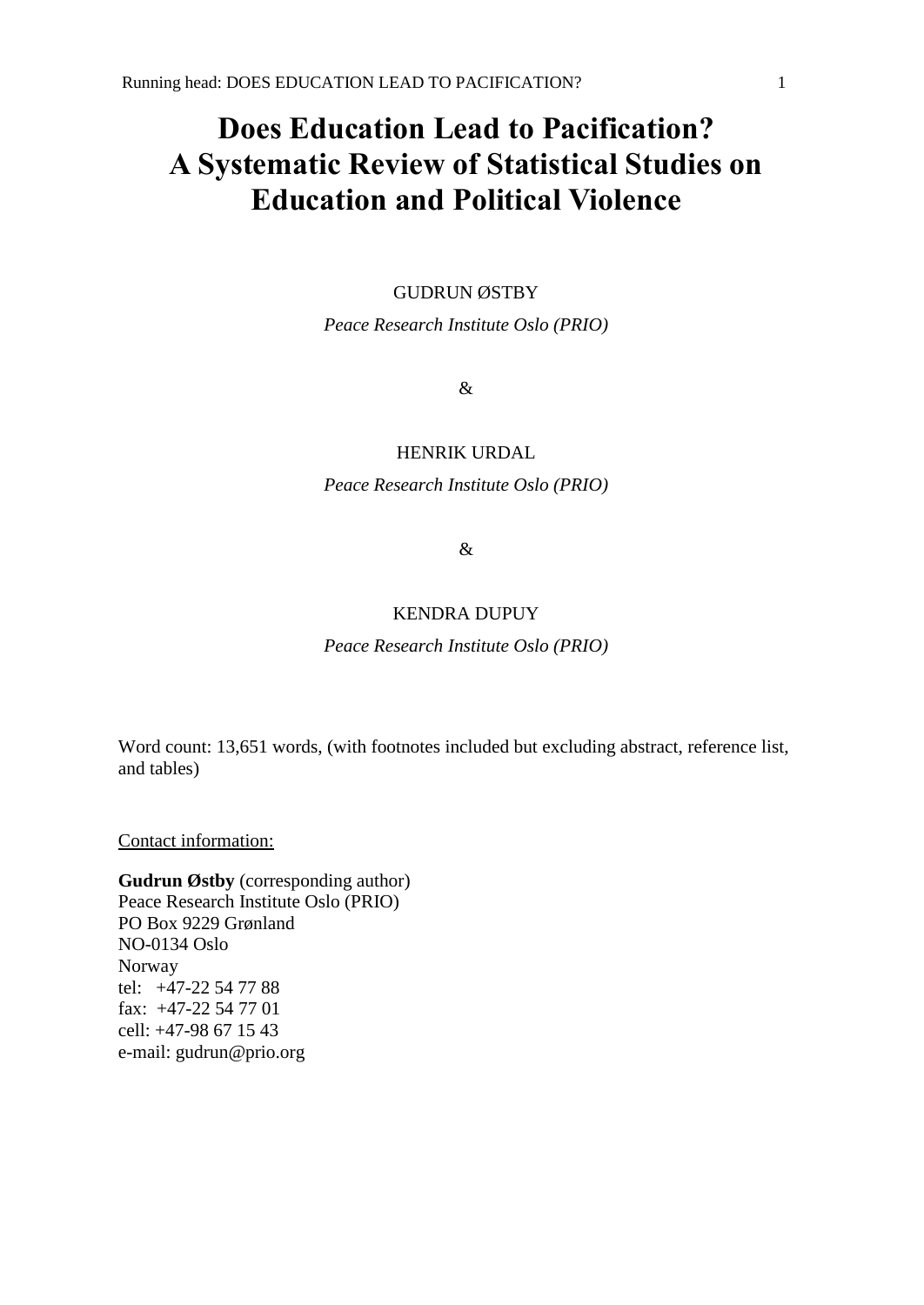# **Does Education Lead to Pacification?**

**A Systematic Review of Quantitative Studies on Education and Political Violence**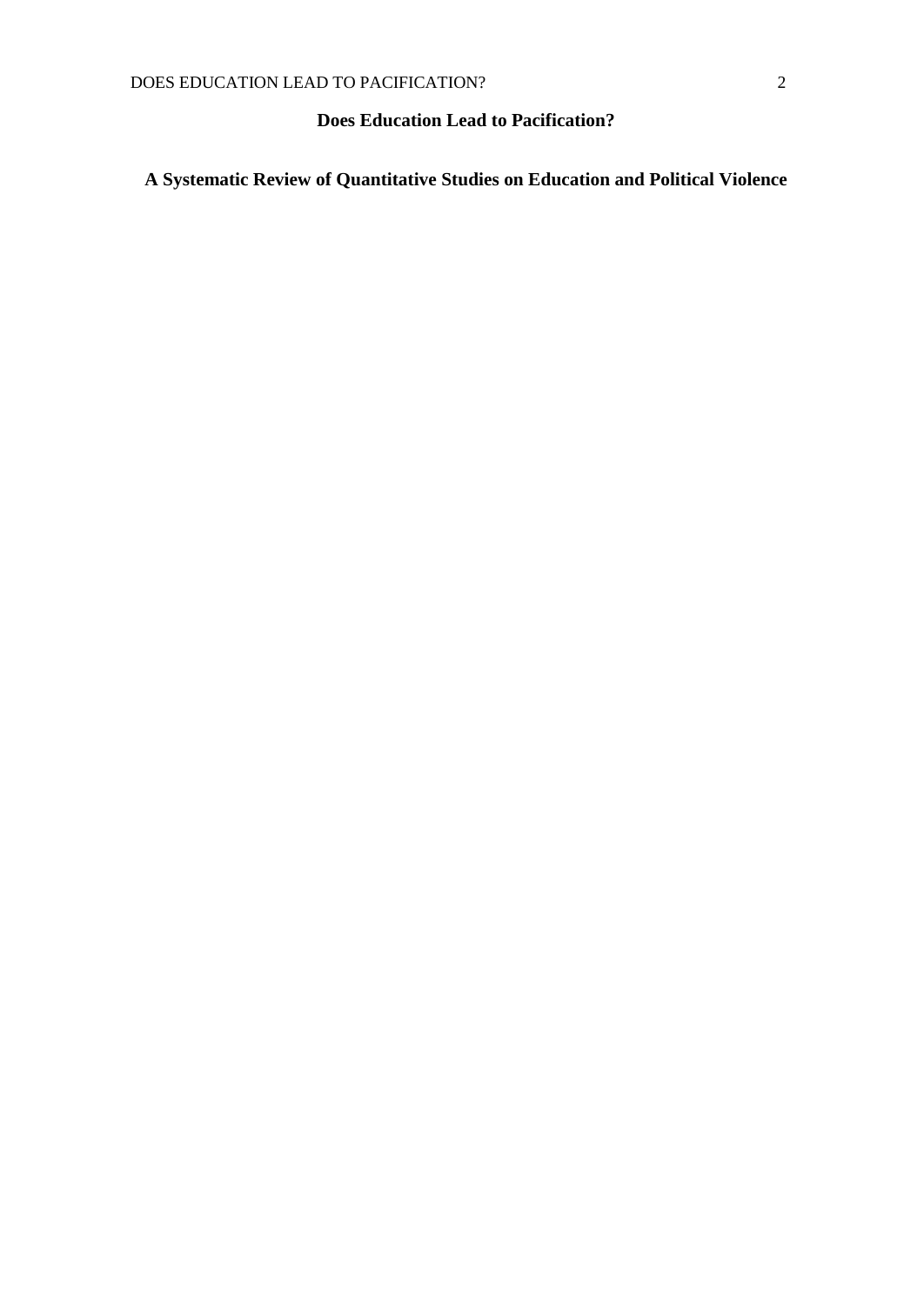#### **Abstract**

Does more education lead to less political violence, and may education thus be a tool for peace? This article provides the first systematic review of the existing quantitative literature on education and political violence. Looking at arguments pertaining to *levels*, *expansion*, *inequality*, and *content* of education, we identify 42 quantitative studies from the time period 1996–2016 that test the relationship between various measures of education and political violence. An emerging scholarly consensus seems to be that education has a general pacifying effect. However, this general conclusion is challenged by recent evidence showing above-average levels of education among terrorists and genocide perpetrators. This, as well as other findings, underscores that the relationship between education and political violence is complex and multidimensional, depending on type of political violence, mediating factors, and level of analysis. We conclude with policy implications from our findings, and discuss directions for future analysis.

Word count: 13,651 words, (with footnotes included but excluding abstract, reference list, and tables)

# **Keywords: conflict; educational inequality; systematic review; terrorism; violence**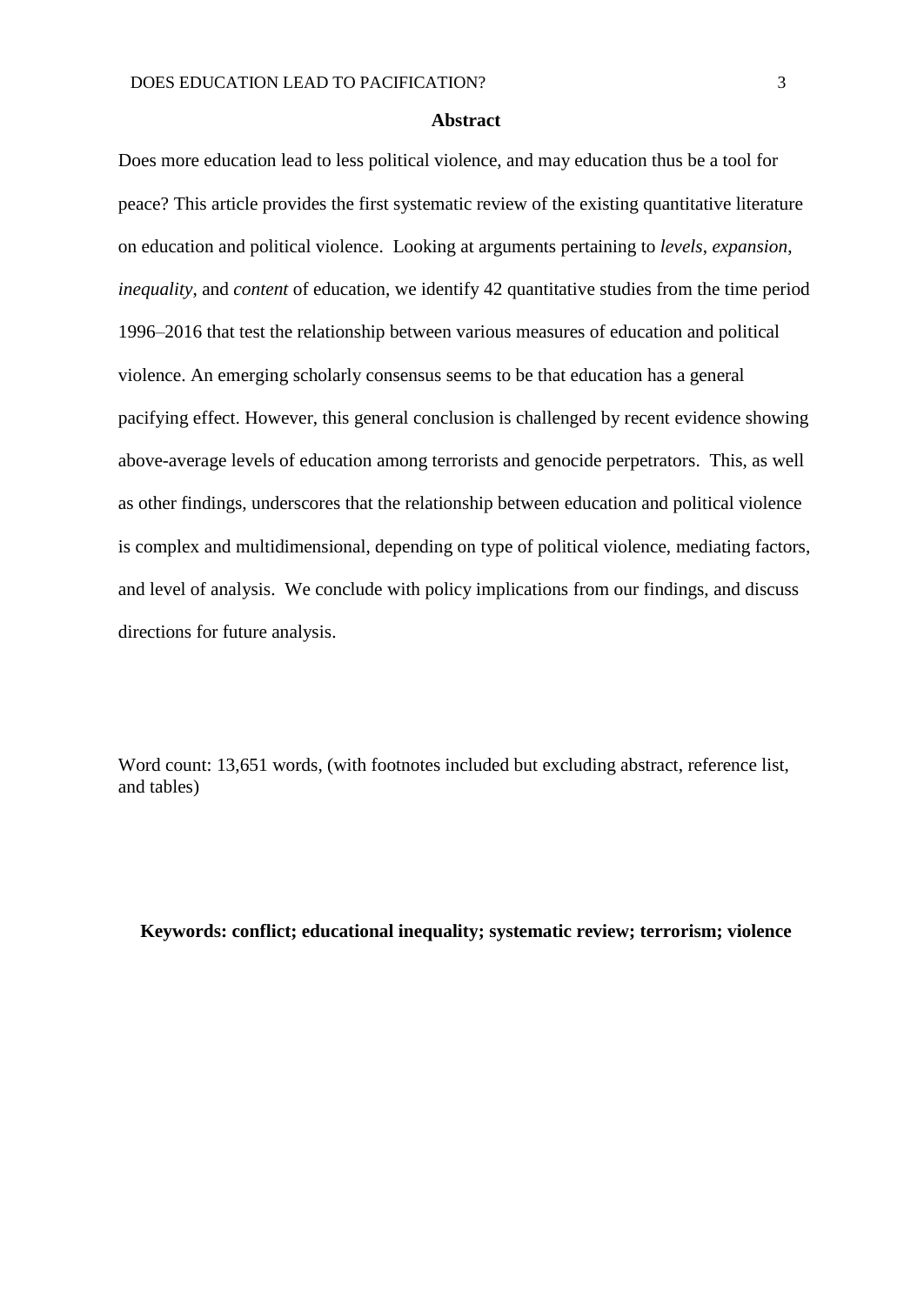# **Does Education Lead to Pacification? A Systematic Review of Quantitative Studies of Education and Political Violence**

Over the last decade, the relationship between education and conflict has attracted increased interest within the media (Paulson & Rappeleye, 2007; Mufti, 2014) and from policymakers and practitioners (UNESCO, 2011, 2015). Scholars within the fields of education, conflict studies, psychology, and other disciplines have also paid increasing attention to this topic (Burde, 2014; Gross & Davies, 2015). One of the most important recent books in conflict studies, Harvard psychologist Steven Pinker's (2011) *The Better Angels of Our Nature,* notes the importance of education in reducing conflict. Pinker highlights 'the escalator of reason' – with education as a central component – as one of the most important 'pacifying forces' of humanity's violent history (see pages 689–691). This view of education is not, however, particularly new. The preamble to the United Nations Educational, Scientific, and Cultural Organization's (UNESCO) 1946 Constitution points directly to education's pacifying power: 'Since wars begin in the minds of men, it is in the minds of men that the defenses of peace must be constructed'.<sup>1</sup>

What evidence is there for the claim that education in the form of formal schooling can positively influence peace? There are surprisingly few conclusive studies on this question. To date, most of the research on education and conflict has been qualitative and inconclusive (Ishiyama & Breuning, 2013). This is for three reasons. First, research on education and armed conflict has been driven primarily by the concerns of practitioners and researchers 'in the field'. Second, there is a lack of comparable international as well as subnational data on education, and education data is often missing in conflict-affected countries and conflict-affected regions of countries. Third, the relationship between education and

1

<sup>1</sup> <http://portal.unesco.org/en/ev.php>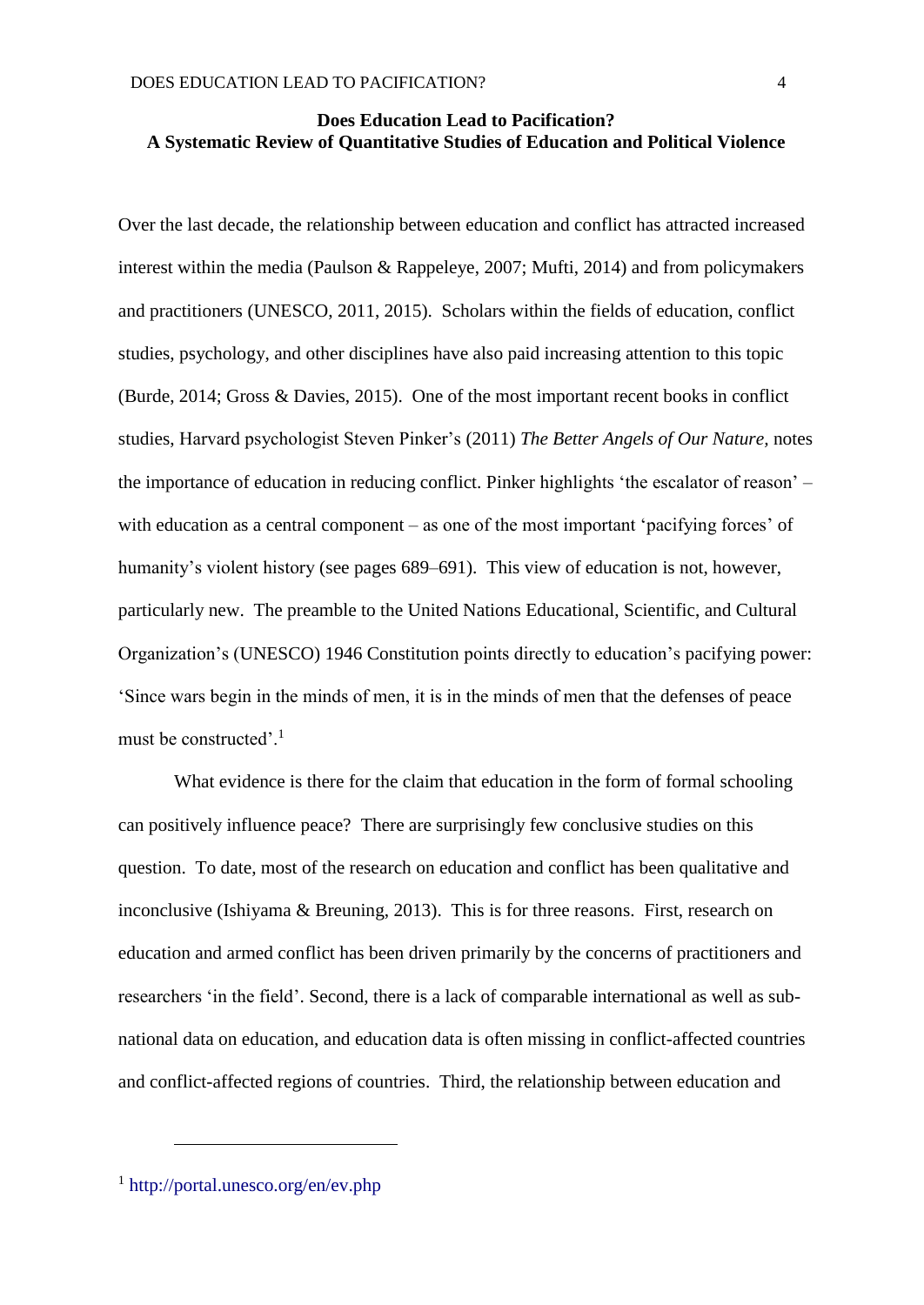armed conflict is complex, multi-faceted, and multi-directional, with conflict both shaping education outcomes in both negative and positive ways, and being shaped by education (Barakat & Urdal, 2009:3).

This article provides a systematic review of the existing quantitative literature on education and political violence. We focus on the quantitative literature for two reasons: first, to limit the scope of our inquiry; and second, to try to enhance our ability to compare results across studies – a challenging endeavor given the diversity of quantitative measures, data sources, and variables used across the studies in our sample. We first define our key variables of interest. We then outline the major theoretical propositions in the existing literature on the education-conflict relationship, so as to create an organizing framework for analysis. Subsequently, we discuss the methodology of the review, clarifying key issues in the study of conflict, peace, and education. We provide basic descriptive information about the state of the body of knowledge we have identified.

We find that the existing quantitative evidence converges towards a consensus that education has an overall pacifying effect on conflict. However, these general conclusions are challenged by evidence showing above-average levels of education among terrorists and genocide perpetrators. This, as well as other findings, underscore that the relationship between education and political violence is complex and multidimensional, depending on type of political violence, mediating factors, and level of analysis. We conclude with a discussion of the challenges with existing studies, identify avenues for future research in the field, and offer recommendations for policy and future research. Policy advice emerging from studies of education and political violence is particularly useful since education, unlike many other factors affecting conflict risk, may relatively easily be altered by political action.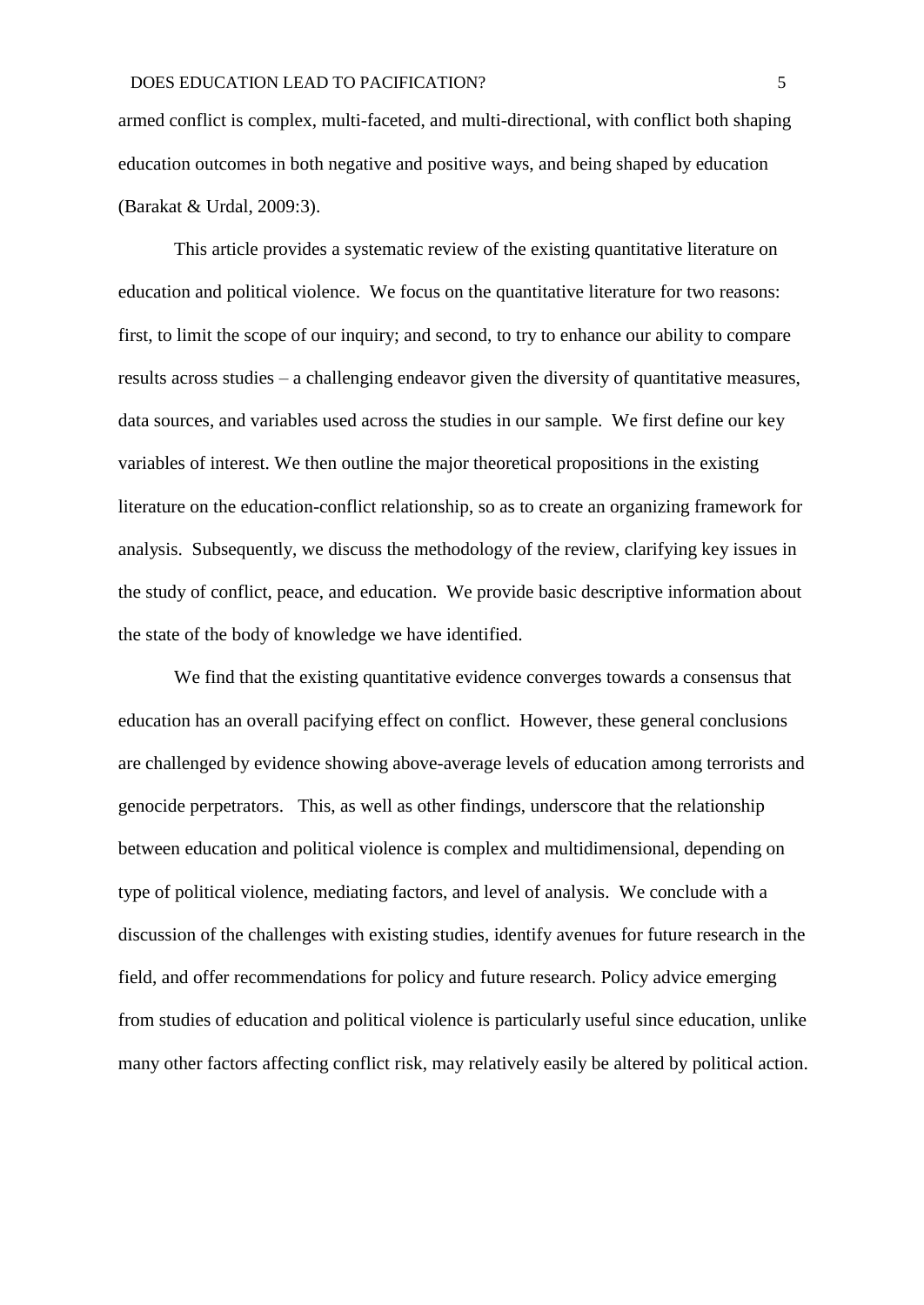#### Our Key Variables of Interest

The independent variable in our review is *education*, defined as formal<sup>2</sup> schooling: teaching and learning that takes place in specially constructed buildings for a certain number of hours a day, over the course of many days during a year (Giddens, 2001; King, 2005; Ramirez & Boli, 1987). We do not address informal and non-formal schooling, or special curricular addons such as peace education. Our dependent variable is *political violence*. While we are primarily concerned with civil conflict, we also investigate other forms of politicallymotivated group violence, including genocide, inter-communal violence, riots, protests, urban violence, and terrorism. We explain the rationale behind this at the end of the section below outlining our theoretical framework as well as in the methods section.

### Theoretical Framework: Education's Impact on Conflict

Although all the studies included in this review are quantitative, they employ different independent and dependent variables, geographic areas, timeframes, and units of analysis. These methodological differences make it impossible to statistically compare the findings of the various studies to each other. Instead, we organize our analysis around the theoretical arguments that have been put forward (and in some cases, tested) in the various studies to explain a potential relationship between education and political violence. As a way of systematizing the different theoretical propositions presented in the literature we find it useful to distinguish between arguments relating to *levels*, *expansion*, *inequality*, and *content*  of education.

# **Education Levels and Conflict.**

1

Most of the arguments presented in the literature on education and conflict pertain to levels of education, or government investment in education. By levels, we mean two things: one, the aggregate amounts of schooling that individuals have; and two, the actual cut-off points

<sup>&</sup>lt;sup>2</sup> Formal education may be provided by both public and private actors, including religious actors.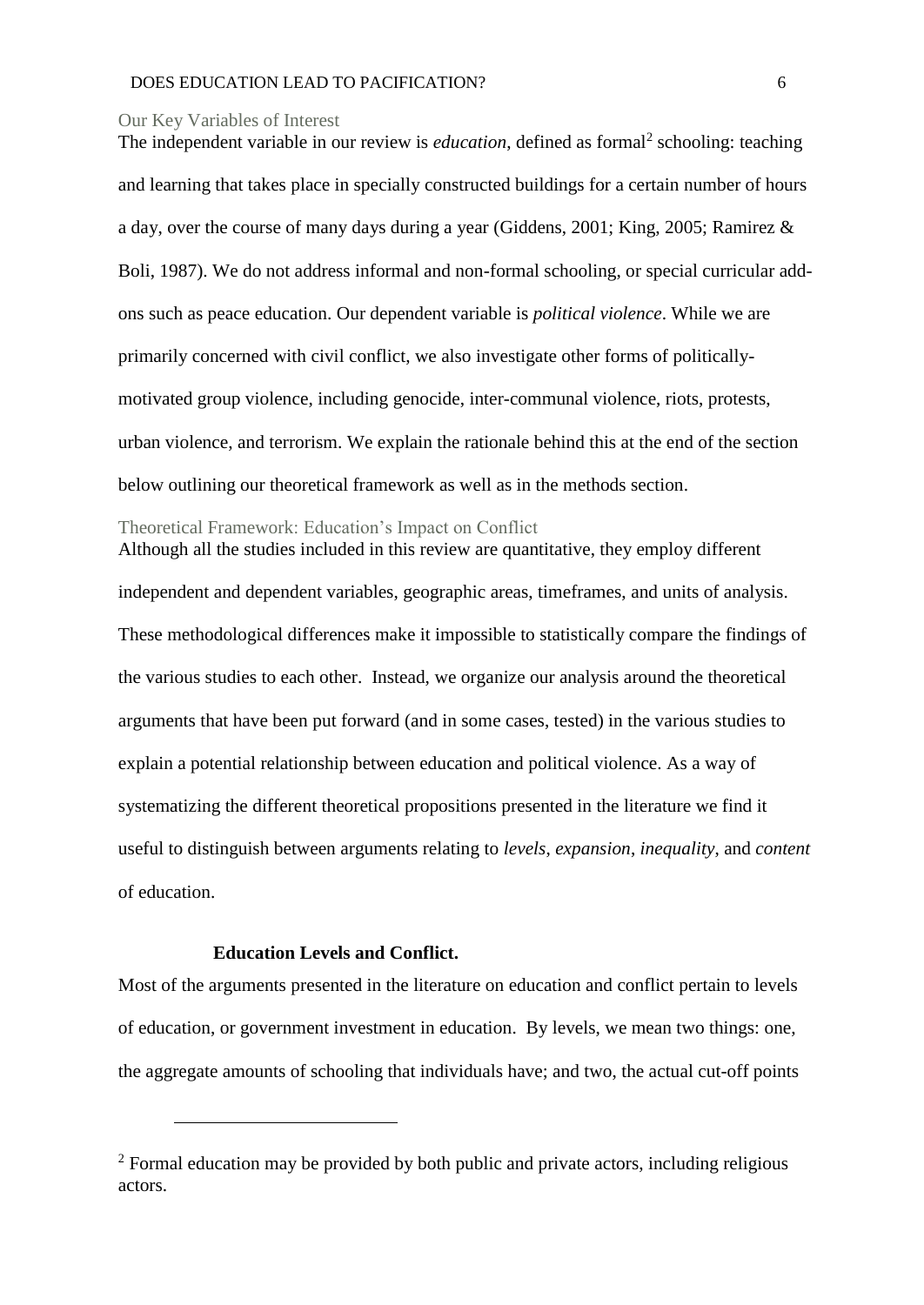in the education system (primary, lower and upper secondary, tertiary). What these propositions have in common (with few exceptions) is that higher levels of education foster peace. This could be for one of three reasons: First, there are larger numbers of people in the system and government education expenditures are higher. Second, there are larger numbers of individuals with more years of schooling attained, raising the opportunity costs of engaging in violence. Third, greater levels of schooling signal that more people have received state-sanctioned curricular content, and thus normative ideas about the value of conflict may have changed. The first two explanations of grievance and opportunity costs took off with Collier and Hoeffler's (2004) greed-grievance debate on the individual motivations for joining rebel movements. These authors argued that low education achievement reduces the availability of alternative economic opportunities and increases the attractiveness of joining a rebellion as a source of income. Alternatively, low education levels can spur feelings of injustice among excluded groups of young people who engage in political violence to redress grievances, including over the failure to access schooling.

Education levels can have both a direct and indirect effect on the grievances that may foment political violence. First, so-called relative deprivation theories posit that grievances arise when the gap between people's expectations and their actual situations worsens (Gurr, 1970). Second, government investment in education signals that it cares about the wellbeing of citizens, and higher spending entails that governments can make a direct and lasting positive impact on people's lives, directly reducing the level of grievances in society (Aoki et al., 2002). Third, education spending can indirectly reduce societal grievances and hence conflict by spurring economic development and social equality (Thyne 2006).<sup>3</sup>

<u>.</u>

 $3$  Critics of the government investment argument have argued that educational expenditures may often be distributed unequally to the university level, which disproportionately favors the wealthy in society. Furthermore, spending measures may show false responsiveness if funds get trapped in bureaucratic inefficiency or corruption. For this reason, Thyne (2006)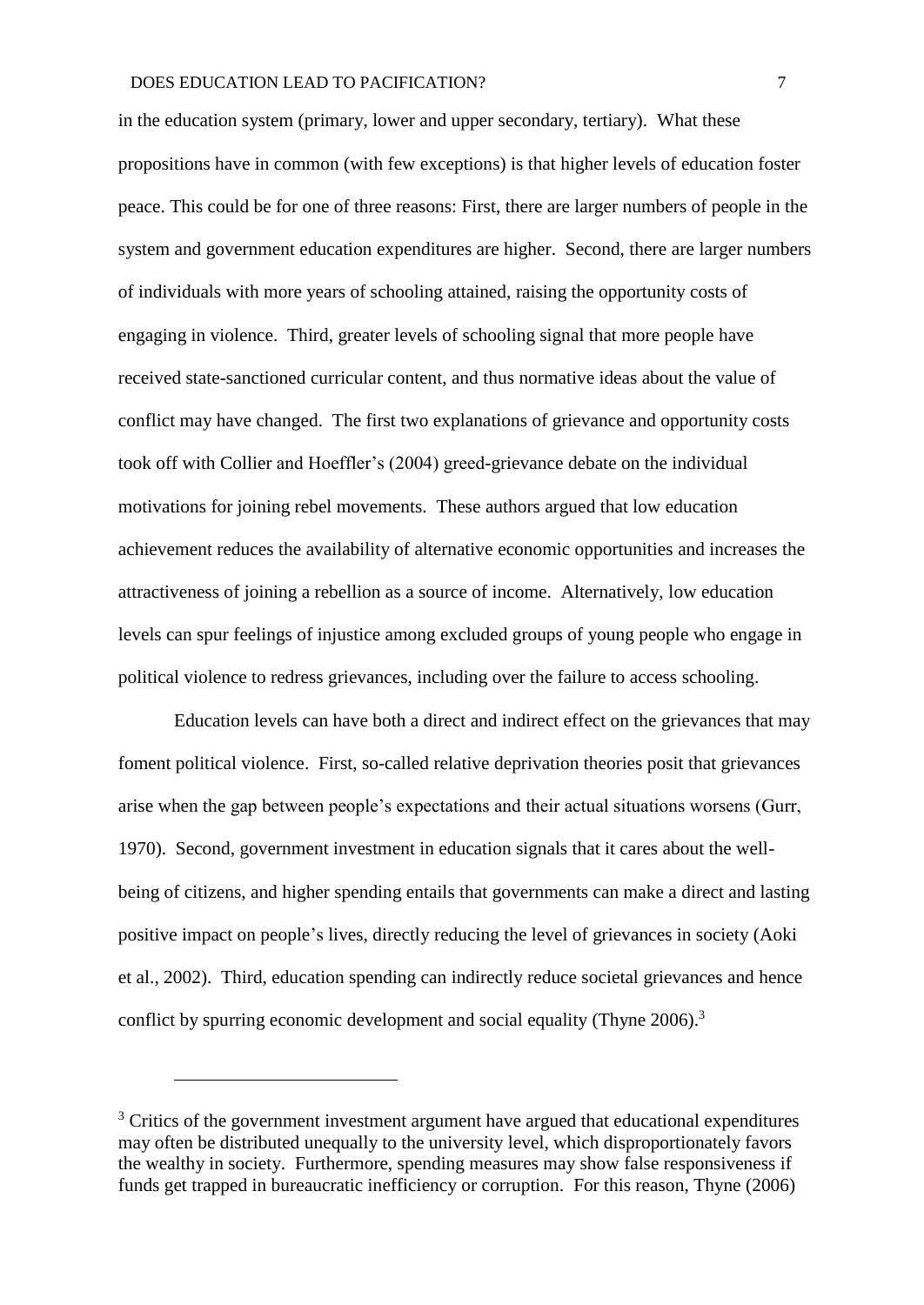In the strand of the civil war literature focusing on the economic causes of war, education is framed as a factor affecting the opportunity cost of conflict (e.g. Collier & Hoeffler, 2004). Such factors relate to the structural conditions that may facilitate a rebel group's war against a state, of which an important aspect is the cost of rebel recruitment. Soldiers must be paid, and the cost of recruiting is related to their income forgone by enlisting as rebels. Greater levels of educational attainment increase the opportunity cost of young people joining conflict<sup>4</sup>, making rebel recruitment more costly and rebellion less likely (ibid; see also Kuhn & Weidmann 2015; Lochner & Moretti, 2004). According to Collier and Hoeffler (2004), the implication of this is that policy makers should focus on male secondary school enrollment, since young men are the group from which most rebels are recruited. Following this logic, Barakat and Urdal (2009) argue that in countries with large potential pools of rebel recruits due to large young male cohorts, increasing education at any level will help reduce this pool considerably.

A third explanation for the pacifying effect of education levels is the creation of social and political stability through transmission of norms and preferences around the use of violence. Aristotle argued that education promotes a culture of peace – a collective preference for the non-violent resolution of conflicts (Sargent, 1996). Lipset (1959: 79) noted that 'education presumably broadens men's outlook, enables them to understand the needs for norms of tolerance, restraining them from adhering to extremist and monistic doctrines'. In line with this, several scholars argue that higher educational attainment

1

warns that increased educational expenditures could actually lead to more social unrest if they intensify existing inequalities, particularly in very poor societies. As an alternative indicator of reduced grievances, he suggests that one focus on primary education enrollment, which arguably better captures how government investment in education actually reaches those who need it most.

<sup>4</sup> Barakat and Urdal (2009: 4) note that for the relatively small number of 'conflict entrepreneurs', a higher level of education may actually lead to higher rewards due to more efficient management of illicit trade or similar activities.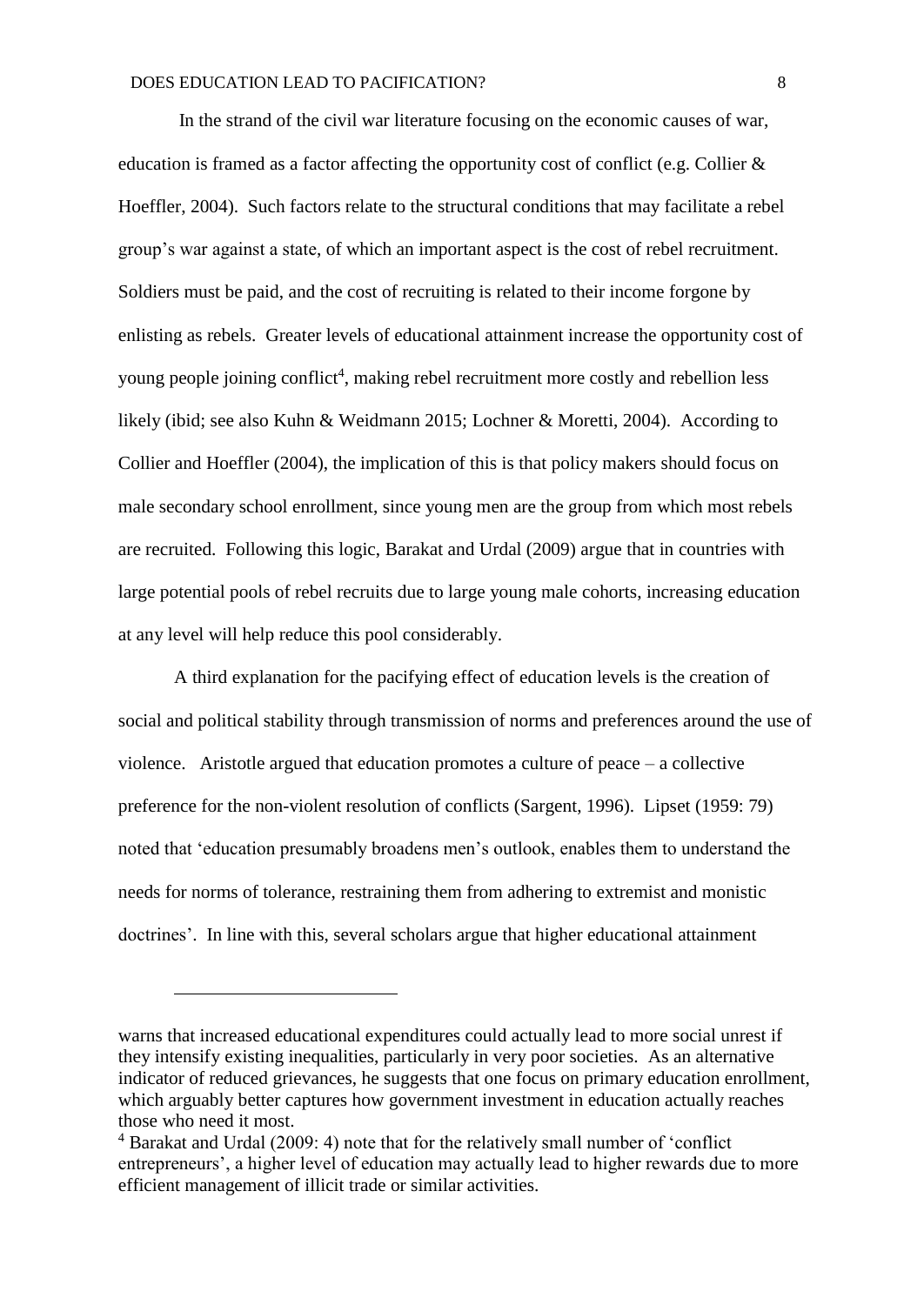(levels) reduces the risk of political violence by encouraging political participation and the channeling of conflicts of interest through institutional pathways rather than through the use of violence (e.g. Alesina & Perotti, 1996; Hegre, 2003; Hibbs, 1973; Huntington, 1968).<sup>5</sup> More recently, scholars have argued that education promotes social cohesion through learning how to work together peacefully, which in turn enables socioeconomic stability. Kuhn and Weidmann (2015) point out that public opinion and communication research has shown that "beliefs of less-knowledgeable and less-informed individuals are more susceptible to rhetoric, propaganda, and indoctrination" (p. 552). In this respect, Thyne (2006) points out that indicators of adult education, such as secondary and tertiary enrollment, as well as adult literacy, should be of special relevance, as they indicate whether a government is able to provide an arena for the fostering of social cohesion among the individuals that are most likely to rebel against the state.

#### **Educational Expansion and Conflict.**

<u>.</u>

As argued above, the opportunity literature suggests that education is generally expected to increase the opportunity cost of rebel recruitment, which in turn reduces the likelihood of rebellion. This is not incompatible with the motive-oriented literature that focuses on the potential for violent conflict arising from grievances caused by lacking education. As argued above, high rates of enrollments at all levels of education could be expected to be associated with lower risks of conflict. However, Huntington (1968: 47) argued that rapid expansion of education could increase the risk of political instability, and that 'the higher the level of education of the unemployed, the more extreme the destabilizing behavior which results'. Likewise, Davies (1962) also argued that violence could result from expanded education that

 $<sup>5</sup>$  Hanf and Bauerle (2009) found in a study of survey data in 10 countries that there is a</sup> robust, positive relationship between high education levels and democratic attitudes on the individual level. A similar effect is documented by Chong & Gradstein (2015) studying cross-national data from the World Values Survey.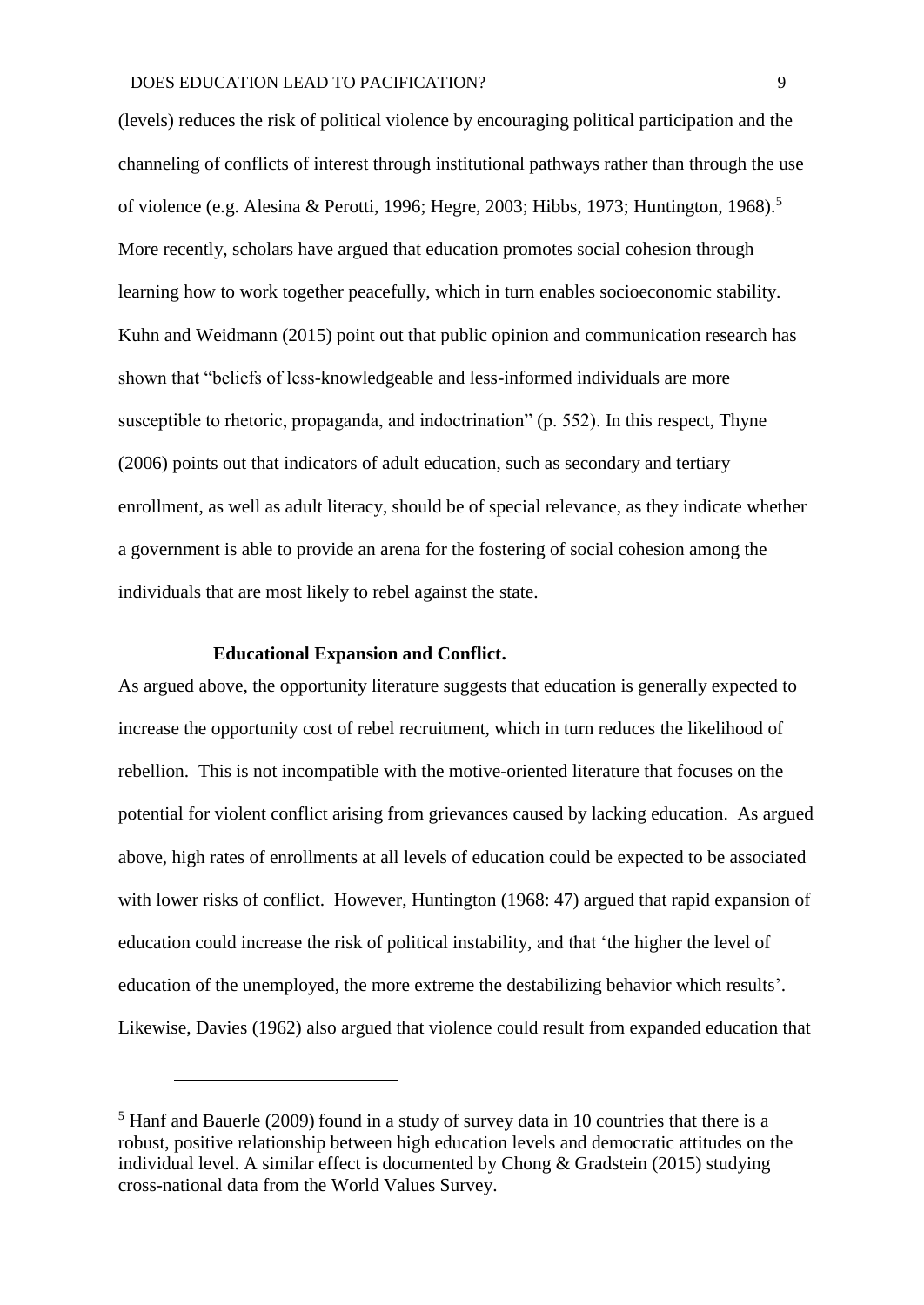does not meet the rising economic expectations fueled by that expansion. This argument is not about a static stock measure of individual achievement within the education system but rather reflects a measure of flow – that is, the rate of change in access to the education, and how change within the system impacts individual expectations about life outcomes. When countries respond to large youth cohorts by rapidly expanding access to higher education, this may produce a much larger group of highly educated young people than the labor market is able to absorb (Urdal, 2006). Prevailing unemployment among highly educated youth segments may cause frustration and grievances that could motivate political action, including violence. According to Choucri (1974: 74), high unemployment among educated youth is one of the most destabilizing and potentially violent sociopolitical phenomena in any regime. Concurring with this, Goldstone (2001: 95) notes that rapid increase in the amount of educated youths has preceded historical episodes of political upheaval. Lia (2005) has argued that the expansion of higher education in many countries in the Middle East has produced large masses of unemployed and easily mobilizable youths, which has had a radicalizing effect and provided new recruits to militant organizations (see also Campante & Chor, 2012 on the Arab Spring). An important policy question arising from this discussion is how countries are best advised to expand educational opportunities in order to avoid instability.

#### **Education Inequality and Conflict.**

Socioeconomic inequality is among the factors frequently used to measure grievances, and is often seen as giving rise to conflict. Ferranti, Perry, Ferreira, and Walton (2004) argue that education is in fact the main driver of socioeconomic inequality in a society since education plays a strong role in determining future life opportunities and trajectories. In the inequalityconflict literature, there has been much discussion about the significance of two types of inequality. The first pertains to inequality between individuals (or so-called *vertical*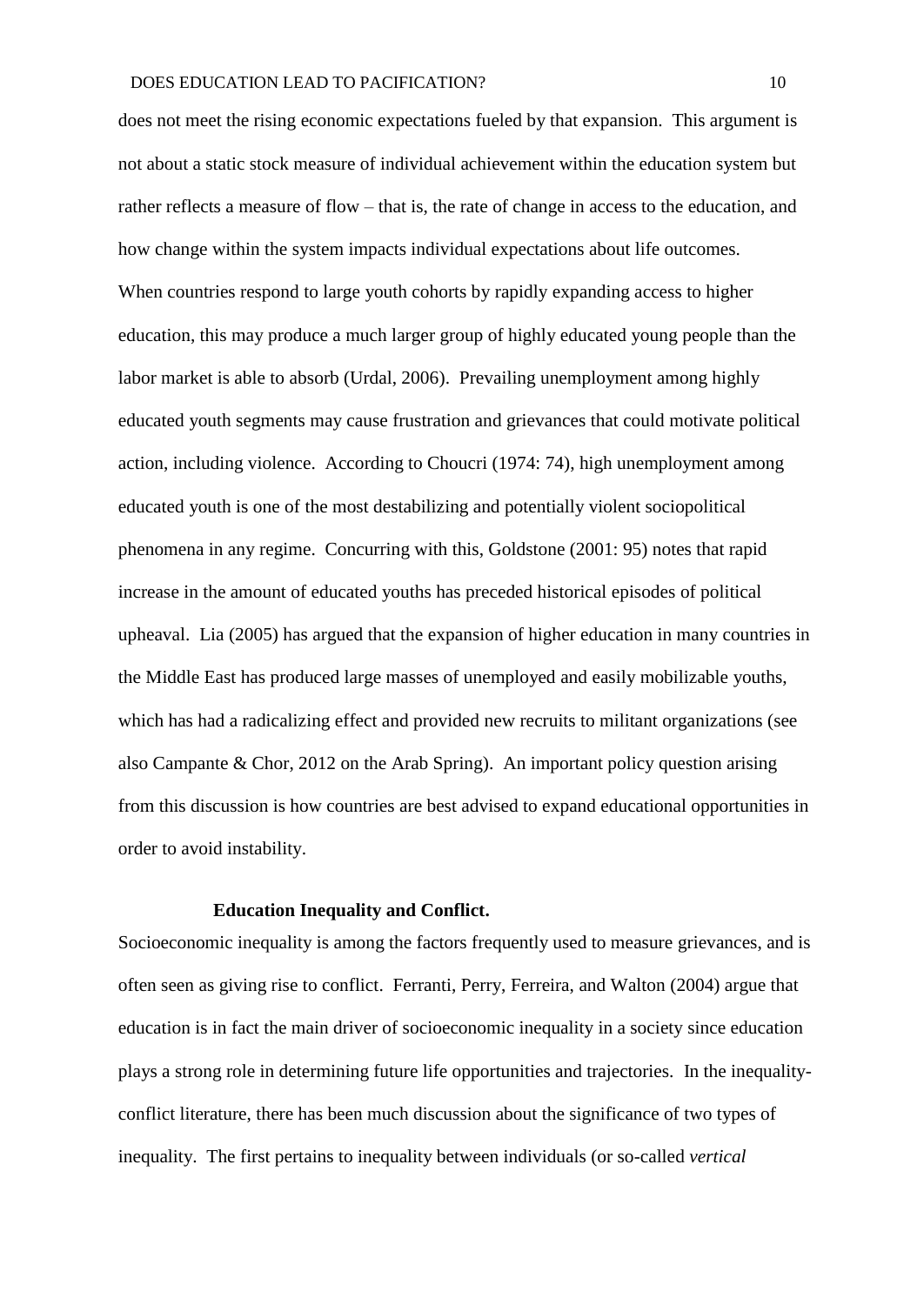*inequality*), and the other type pertains to systematic inequalities between ethnic, linguistic, religious, or regional groups (so-called *horizontal inequality*). General theories of relative deprivation posit that whereas absolute poverty may lead to apathy and inactivity, comparisons with other individuals or groups in the same society who do better may inspire radical action and even violence (Gurr, 1970). In contrast to the education levels argument, wherein individuals mobilize because of the overall lack of education in society, an inequalities argument stresses that individuals mobilize because of perceived and unjustified differences between themselves and others. It is the nature of the distribution of education (its unevenness) and individuals' comparative understanding of whether and how they benefit relative to others around them, as opposed to the presence or absence of education overall, that serves as a call to arms. In other words, education inequality-based mobilization is about equity rather than equality.

Horizontal inequality scholars argue that group-based inequalities are most likely to result in political violence since civil conflicts are inter-group conflicts, not isolated cases of random violence between individuals (see Østby, 2008). In short, the argument is that socioeconomic or political inequalities that coincide with identity cleavages in society can enhance group grievances and thus facilitate mobilization for conflict. Governments often implement discriminatory schooling policies that disadvantage minority groups, a tradition rooted in colonial practice (de Soysa & Wagner, 2003). For example, state expenditure on education per white student in apartheid-era South Africa was 14 times the expenditure per black student (Stewart, 2002: 24). Similar practices occurred in states like Sri Lanka and Rwanda. Horizontal inequalities in education access are arguably a particularly important form of inequality since they automatically lead to other forms of horizontal inequalities, such as income, employment, nutrition, health as well as political positions (Johnson & Stewart, 2007).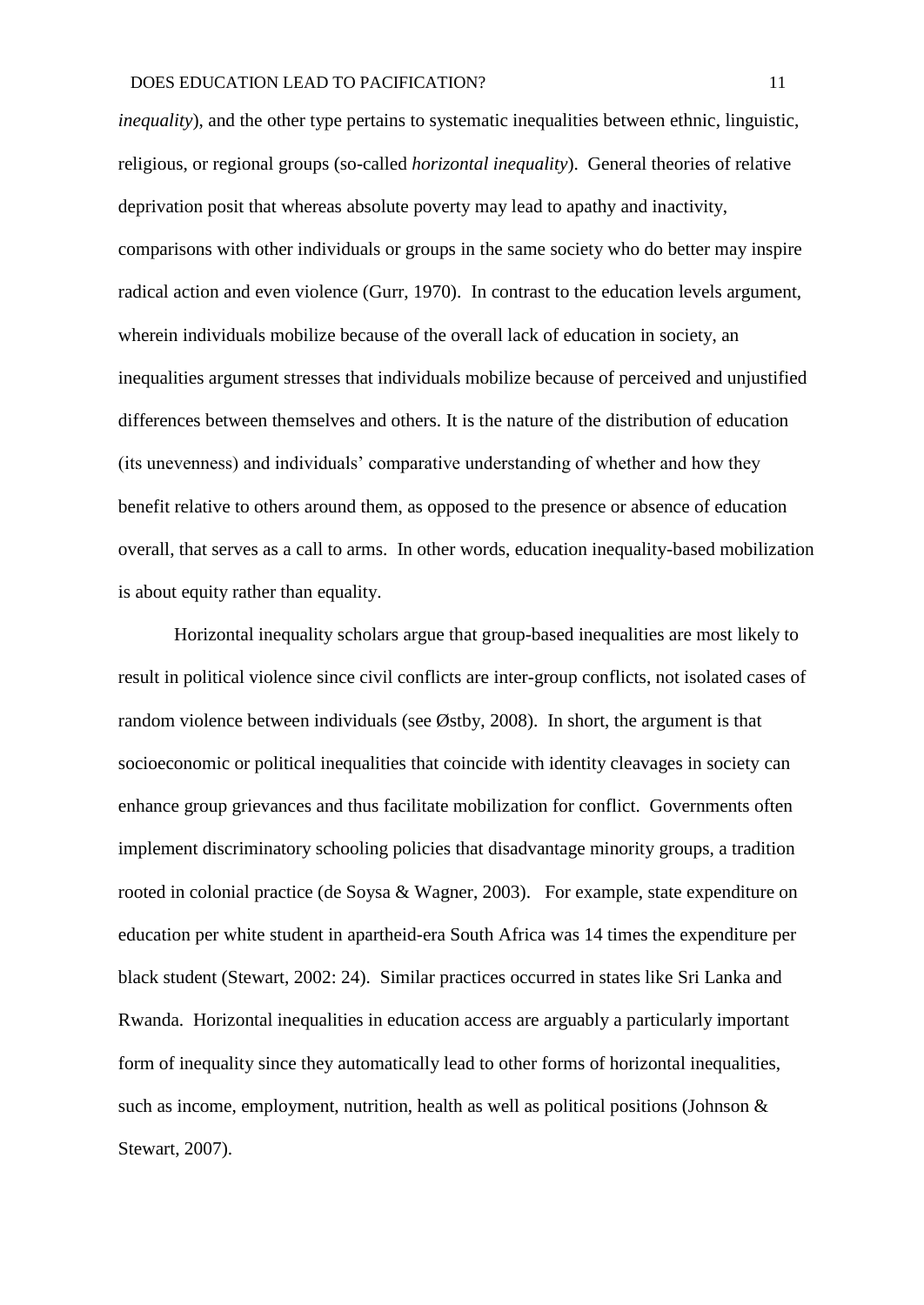Ethnicity is not the only basis on which educational opportunities may be unevenly distributed. Gender is also a dividing marker, and gendered education inequalities can influence peace and conflict in two ways. First, Bussmann (2010) argues that gender equality in education indirectly leads to peace through the promotion of development and good governance. Second, most explanations for the relative peacefulness of societies with greater gender equality refer to the general pacifism of women as a result of either nature or socialization (ibid). Such societies may be more peaceful due to the norms of respect and inviolability that characterize close relations between individuals, which are also expected to carry over to more distant relations, thereby strengthening societal norms that reject abuse and violence (Melander, 2005).

# **Content of Education and Conflict.**

Finally, some of the education-conflict literature is concerned with the quality of education, in particular the content of the curriculum. Expanding access to education of relatively low quality may worsen the ability of individuals to translate schooling into employment opportunities (especially in the private sector). This has particularly been noted with reference to the Middle East (Salehi-Isfahani, 2008).

The education system may also serve as a major agent for socialization for conflict through textbooks, teachers' instructions, and school ceremonies (Bar-Tal & Rosen, 2009). Davies (2004, 2005) distinguishes between three potentially conflict-inducing socialization mechanisms. First, education can (re)produce economic and class relations by excluding (already) marginalized groups in the curriculum and other school-based practices. Second, schools can reproduce existing violent masculine gender relationships and positively reinforcing the use violence more generally. Finally, education can transmit or reinforce identities based on ethnicity, religion, tribalism and nationalism, and it can also be used as a means of indoctrination, fueling militarism and violent religious extremism, increasing the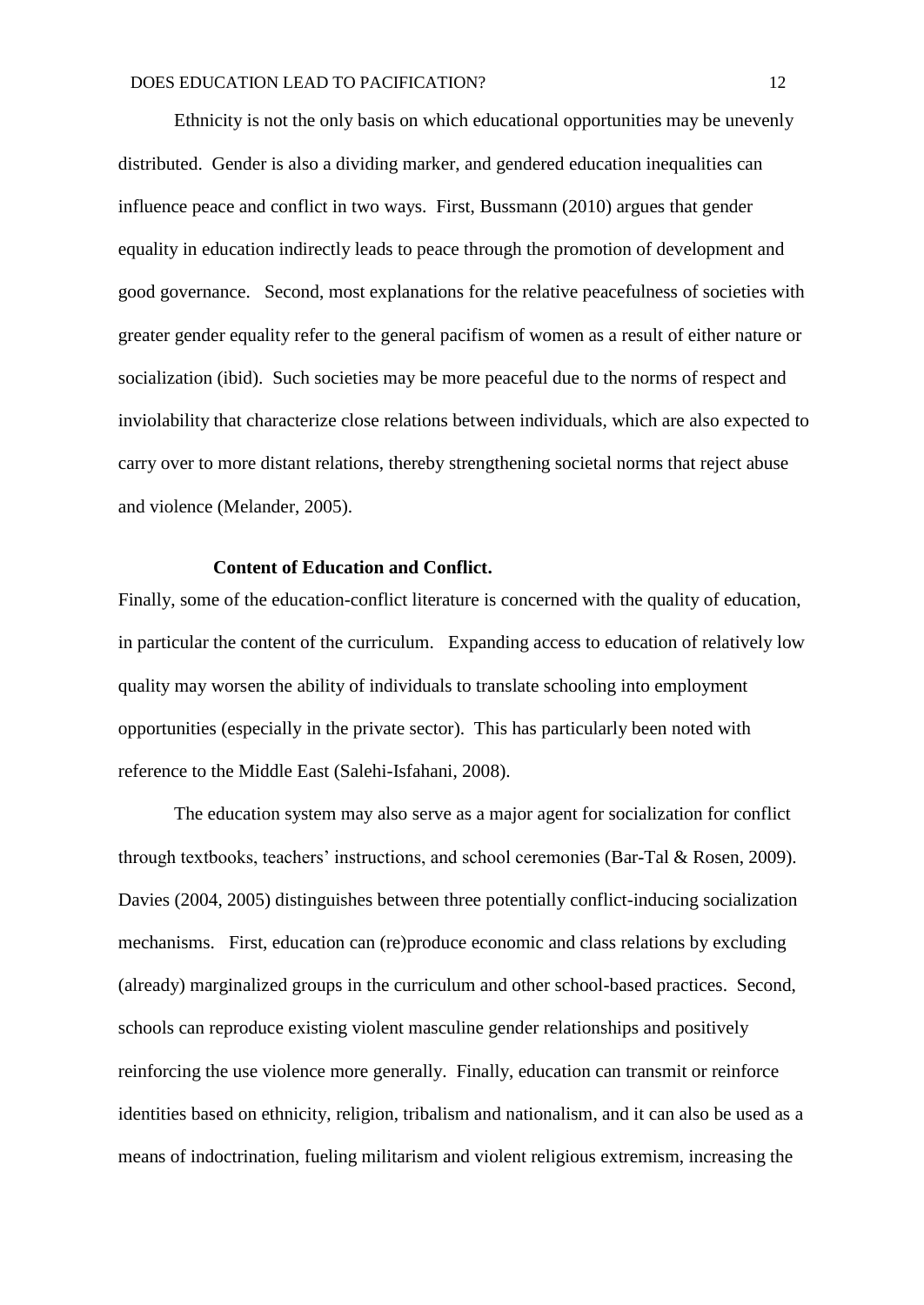probability of civil conflict (Thyne, 2006: 738). Berrebi (2007) warns that educational content advocating particular political or religious messages can increase an individual's propensity to join militant organizations. Such extremist education might on the one hand encourage radical thought while only on the margin increase productive opportunities in the labor market.

# **Education and Different Forms of Political Violence.**

While many of the studies on education and political violence have addressed civil conflict, this review also includes studies that look at other forms of political violence, such as genocide, inter-communal violence, riots, protests, urban violence, and terrorism. There has been some discussion over whether expansions in higher levels of education may be particularly relevant for low-intensity violence such as riots (e.g. Urdal, 2006). Another important distinction is between civil conflict and terrorism.<sup>6</sup> As described above, the theoretical contributions concerning the effects of education on civil conflict assume an overall negative influence of education. The literature on the economics of crime also suggests that a lack of education is connected to illegal activities. Although terrorism seems akin to crime, this literature does not yield a clear answer to whether more education would reduce recruitment to terrorism (Krueger & Malečkova, 2003). Berrebi (2007: 7–9) provides a number of theoretical considerations and speculations as to why increasing education could actually lead to *greater* risk of terrorism. Inter alia, he points to the potential importance of educational content (such as extremist religious teachings), reasoning skills (which for instance can make individuals more aware of social injustice), contextual factors (including limited economic opportunities), and finally the selection of terrorists by terrorist organizations. The latter argument was originally formulated by Bueno de Mesquita (2005),

1

 $6$  See e.g. Sambanis (2005: 169–172) for an overview of the differences between terrorism and civil conflict.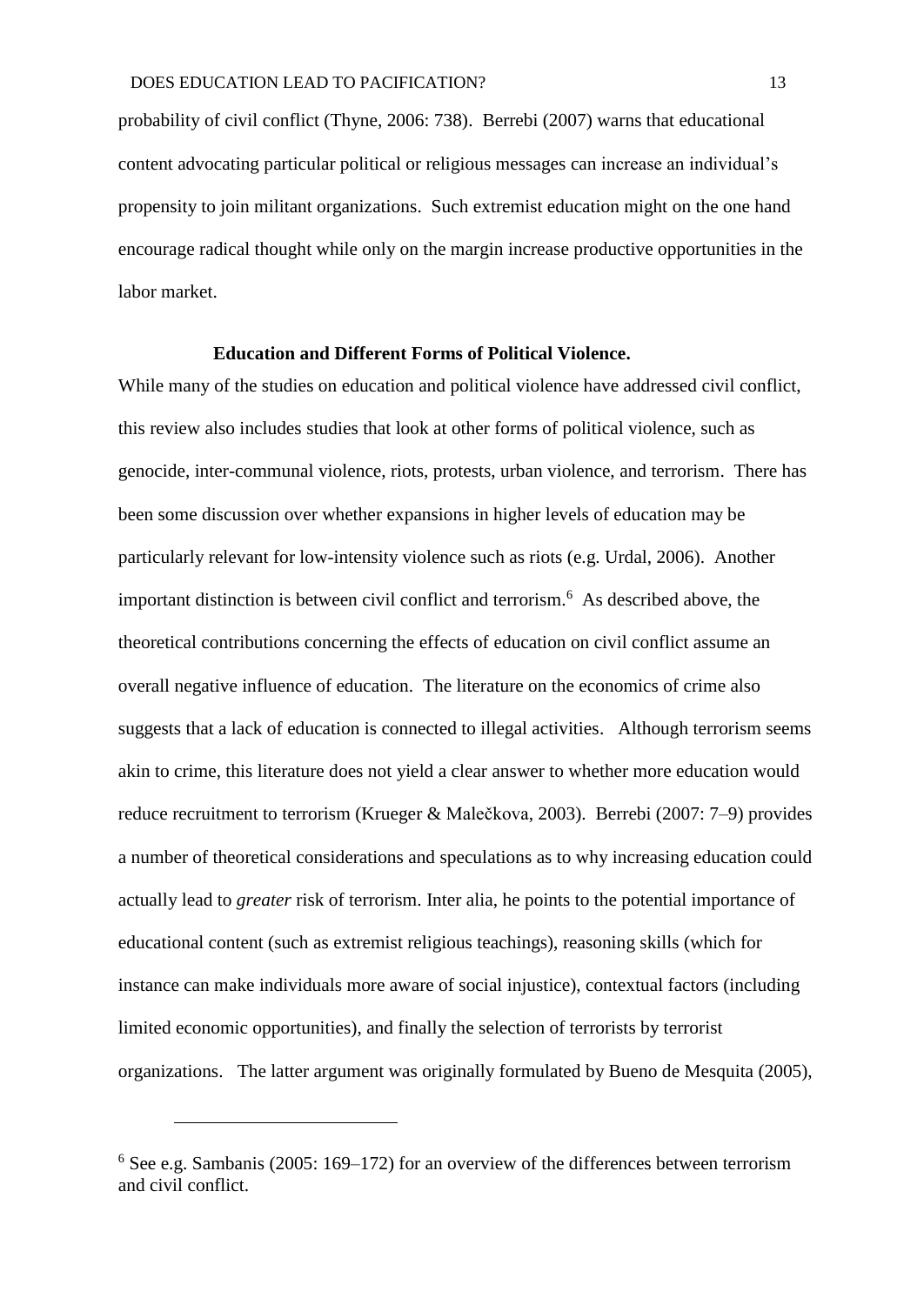who developed a theoretical model positing that terrorist organizations are likely to screen the pool of potential members and select the better-educated individuals among them.

#### **Method**

The protocol described in the following was designed to guide a systematic review to address the following research question: What is the impact of education on political violence? Review questions are often best defined together with potential users, and this question was formulated after discussions with UNESCO, who in 2010 commissioned us to write a background paper on the quantitative evidence on the education-conflict relationship. As a way of systematizing the different theoretical propositions presented in the literature we find it useful to distinguish between arguments relating to *levels*, *expansion*, *inequality (between individuals and identity groups)*, and *content* of education.

Our review includes publications that have addressed several studies of other forms of collective, politically motivated violence**,** including demonstrations, riots, terrorism, communal conflict, and civil war. We are particularly interested in the effect of education on the risk of 'internal armed conflict' or 'civil war' as this form of warfare has predominated globally since the end of the Cold War. Such conflicts are typically understood to involve two organized parties of which one is the government of a state, causing a certain minimum of battle-related deaths (typically at least 25 deaths to be considered an armed conflict and 1,000 to qualify as a 'civil war') per year (Gleditsch et al., 2002).

#### Scope

The main inclusion criteria for selecting potential candidates for the review are the following:

- 1) Time span: 1990–2016
- 2) Language: English
- 3) Format: Published article, review, proceedings, working paper, report, or book chapter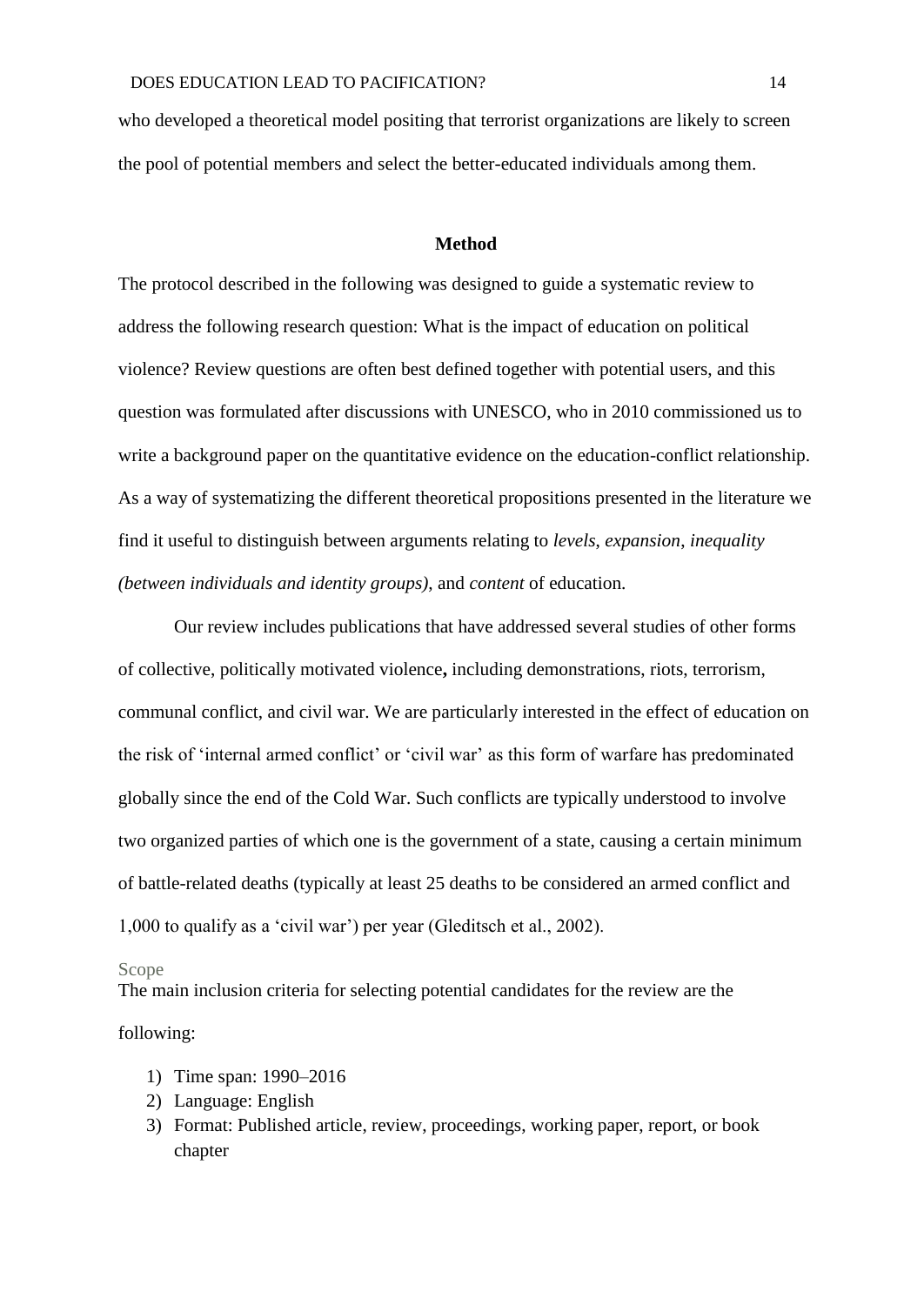Literature search

We consulted the following databases: ISI Web of Science and Google Scholar. A clear

challenge is related to the general lack of obvious standardized search terms to use in order

to locate quantitative studies of political violence that include measures of education even

when education as such is not part of the main argument in an article.

# **ISI advanced search string:**

(TI=(war\* OR conflict\* OR violen\* OR terroris\* OR genocid\* OR unrest\* OR insurgen\* OR security\* OR peace\*) AND  $TI = (educat* OR schooling*))$ 

Refined by: DOCUMENT TYPES=( ARTICLE OR PROCEEDINGS PAPER OR REVIEW OR BOOK CHAPTER )

LANGUAGE: English; Timespan=1990-2016. Indexes=SSCI.

This search yielded 1166 titles.

# Screening

After the completion of the literature search the 1166 titles were screened for eligibility

according to the following exclusion criteria:

- 1. Titles which excluded the potential for a quantitative study
- 2. Titles which excluded the possibility of some kind of peace/conflict as the dependent variable

By these criteria we ended up with 199 titles. For these titles the *abstracts* were

screened for eligibility according to the following exclusion criteria:

- 1. Abstracts which excluded the potential for a quantitative study
- 2. Abstracts which excluded the possibility of some kind of peace/conflict as the dependent variable
- 3. Abstracts which excluded the possibility of some kind of education as independentor control variable

By these criteria we ended up with 12 titles. For these titles the *full text articles* were

screened for eligibility according to the following inclusion criteria:

- 1. Some kind of statistical/quantitative analysis
- 2. Some kind of peace/conflict as the dependent variable
- 3. Some kind of education as independent- or control variable

By these criteria we ended up with eight core titles.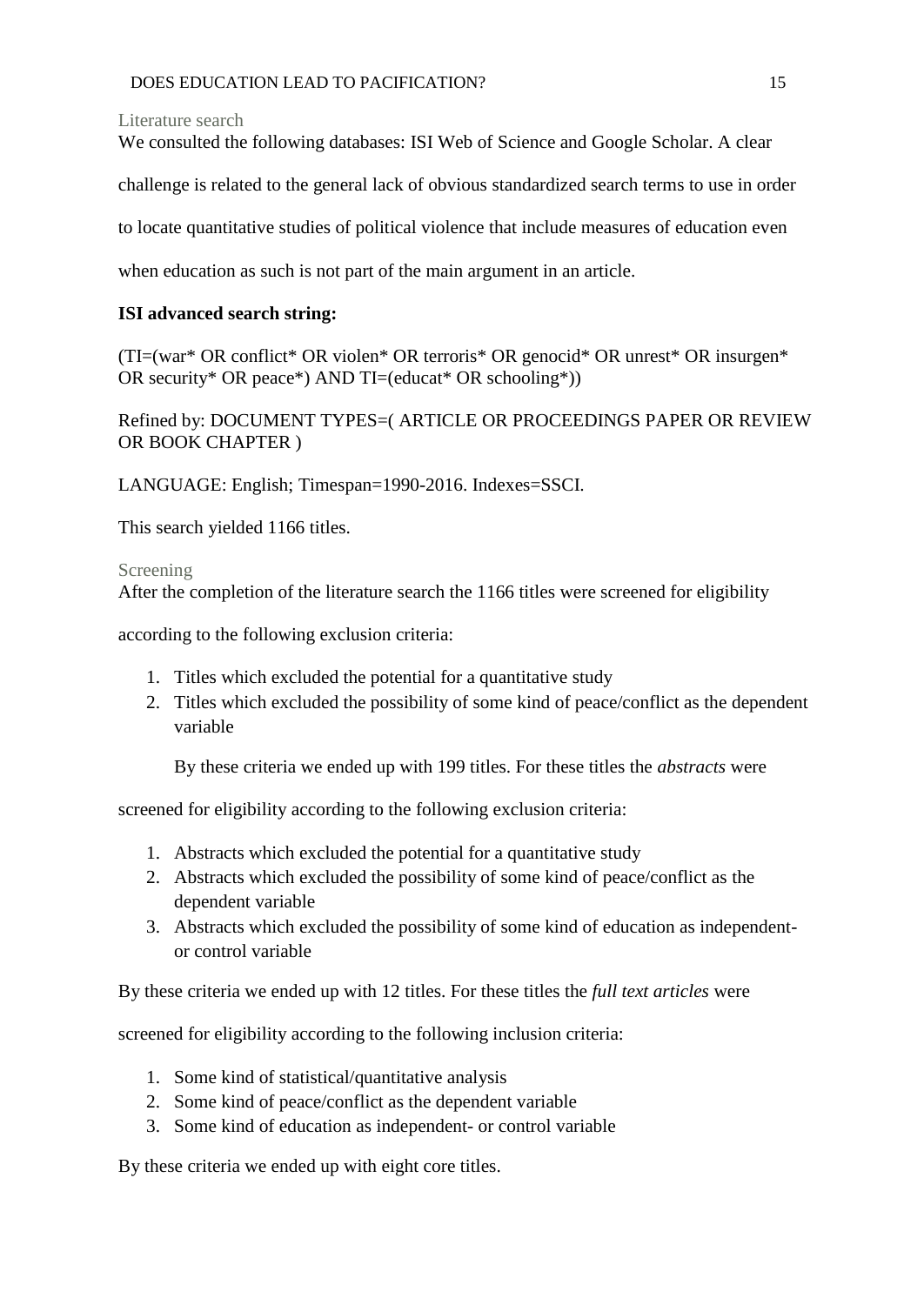### *Quorum Flowchart*



The titles below are the eight studies we refer to in the final box of our flow chart as being most relevant to our study: Bartusevičius (2014); Brockhoff et al. (2015); Elbakidze and Jin (2015); Ishiyama and Breuning (2012); Krueger and Malečkova (2003); Lee (2011); Oyefusi (2010); and Thyne (2006).

These 8 main titles were supplemented with two additional forms of searching strategies:

- 1. 'Snowballing': Browsing the reference list of the eight key contributions, and of the works identified from these new references
- 2. 'Pearl growing': Searching for articles which themselves cite a key reference o Google scholar

Finally, the search was widened with additional searches on *Google scholar*, with similar search words as the ones in ISI. The intention of this was to be better able to identify the socalled 'gray literature' in this field (i.e. literature that is not obtainable through normal publishing channels, including unpublished working papers), as well as quantitative studies on political violence that treated some kind of education measure as a control variable although education was not a main topic of the study.

In summary, the references in our sample met the following criteria:

- They engage in quantitative analysis;
- They examine some measure of political violence as the dependent variable, and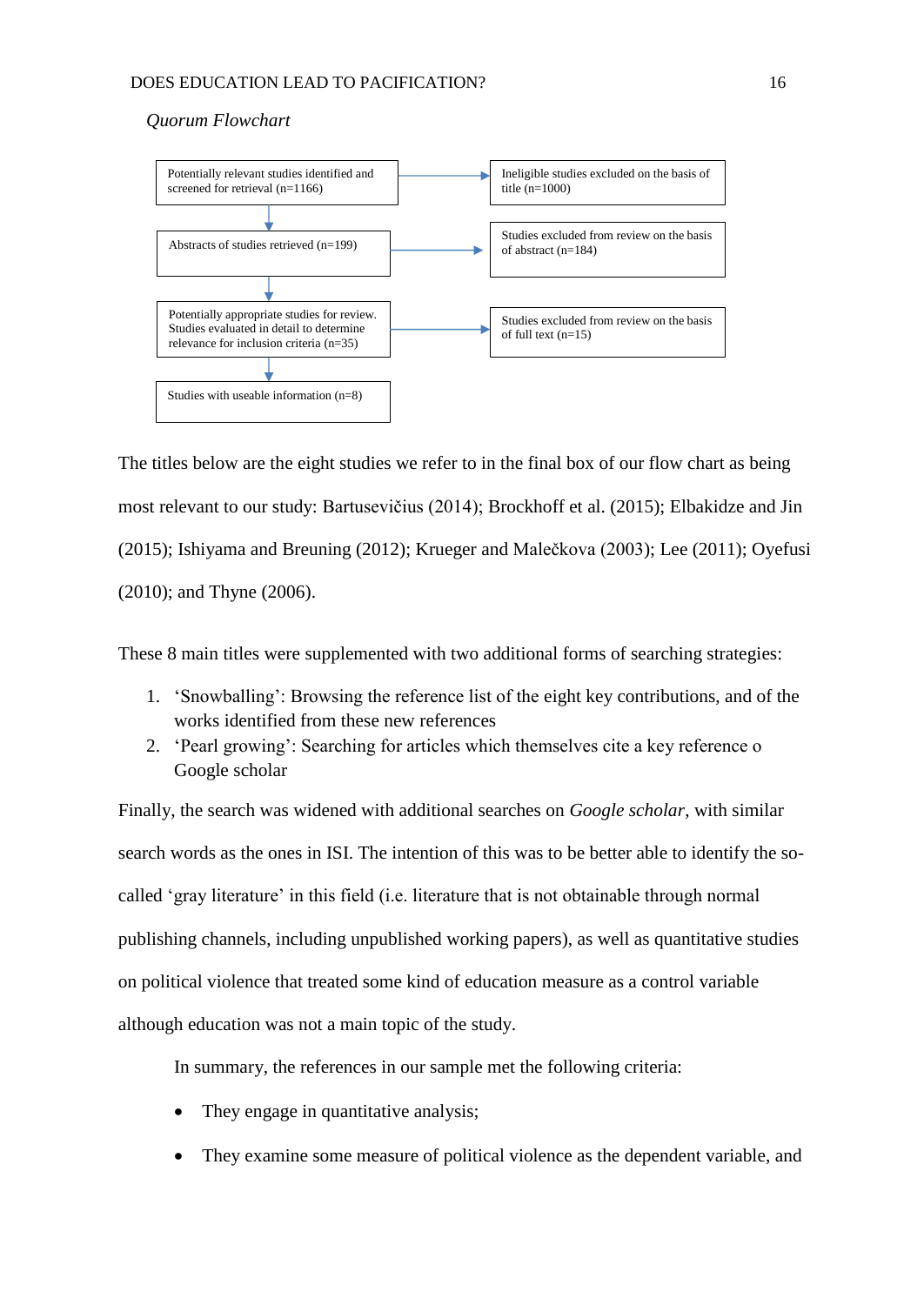• They include at least one measure of education in the empirical analysis as an independent variable.

Following the approach described above, we were able to identify a total of 42 quantitative studies that address the relationship between education and political violence. Table 1 provides an overview of all these studies, including information about level of analysis (separating between cross-national macro-level studies, single-country regional- or mesolevel studies, and individual- or micro-level studies). The table further provides key information about the spatio-temporal domain, the key dependent and independent variables, and summarizes the key findings.

– Table 1 Here –

#### Basic descriptive analysis

What became clear from this exercise was first of all that the quantitative literature on education and conflict is a relatively new field, with the majority of the publications emerging only since the turn of the millennium. In a review article assessing the early quantitative civil war literature, Sambanis (2002) mentions education only briefly under the heading 'poverty and slow economic growth', making reference to only one study, an early working paper version of Collier and Hoeffler (2004). In a subsequent review article on the relationship between poverty and political violence, Sambanis (2005: 184) concluded that 'there is not a wealth of quantitative results on education to discuss'. In fact, among all the 42 studies reviewed herein only seven studies predate Sambanis' (2005) article.

Most of the studies presented here typically include one education measure among a large number of explanatory variables. To date, only a few systematic quantitative conflict studies have had education as the primary focus, notably the works by Barakat and Urdal (2009); Brockhoff, Krieger and Meierrieks (2016); Canavire-Bacarreza, Jetter, and Montoya-Agudelo (2016); Krueger and Malečkova (2003); Lange (2012); Omoeva and Bucker (2015); and Thyne (2006). Only 15 out of the 42 studies presented in this review have the word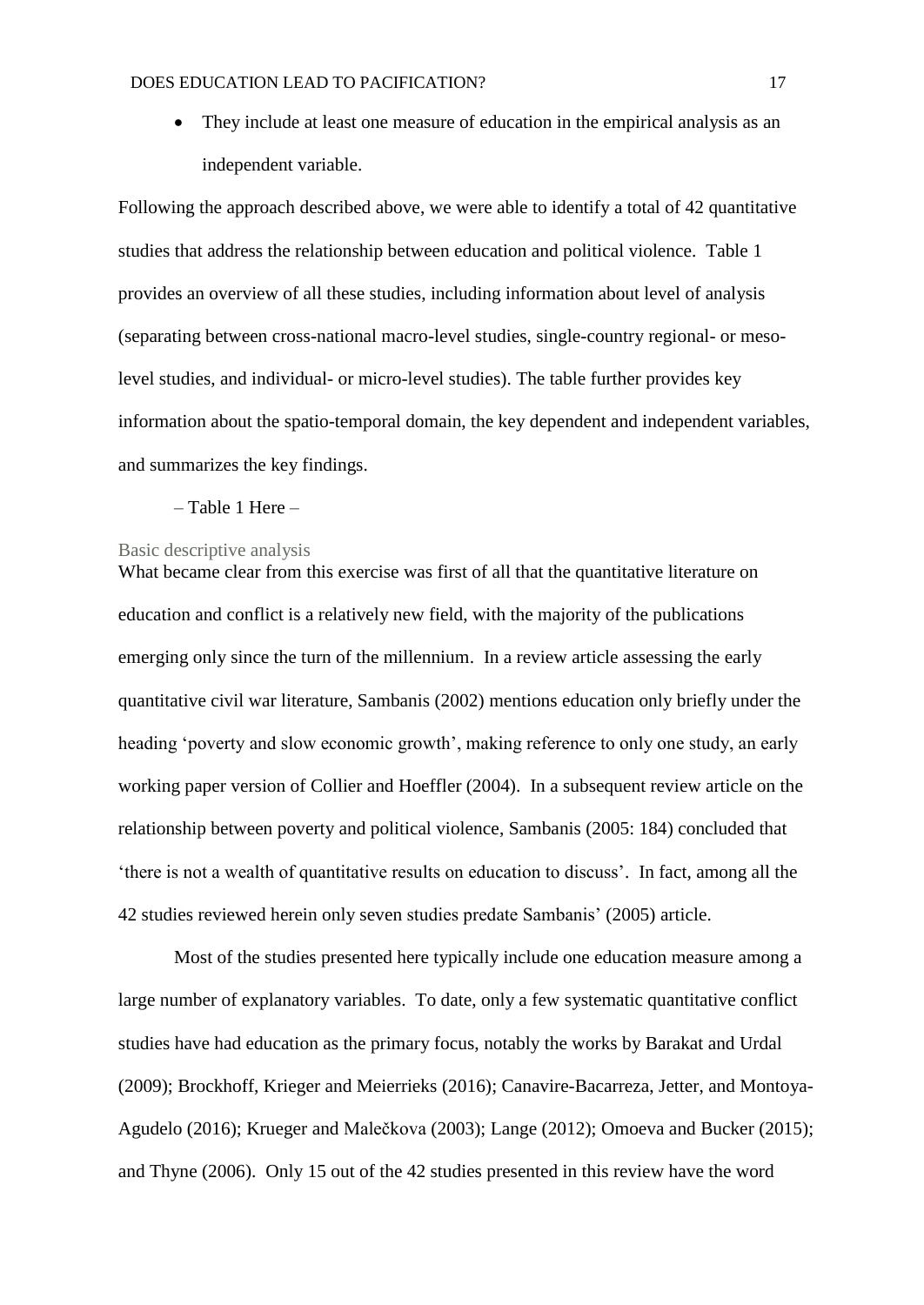'education' as a part of the title (Barakat & Urdal; 2009; Bartusevičius 2014; Berrebi, 2007; Brockhoff, Krieger & Meierrieks, 2016; Canavire-Bacarreza, Jetter & Montoya-Agudelo, 2016; Elbakidze & Jin, 2015; Fair, 2008; Ishiyama & Breuning, 2012; Krueger & Malečkova, 2003; Lange, 2012; Lee, 2011; Omoeva & Buckner 2015; Oyefusi, 2010; Shayo, 2007; and Thyne, 2006). Among these, the vast majority are micro-level studies, which will be further discussed towards the end of this section. Of the 42 reviewed studies, 22 are macro-level (cross-country) studies, 9 meso-level (sub-national) studies (of which most are single country studies), 10 are micro-level (individual-level) studies, while one study presents both macro-and micro-level evidence (Shayo, 2007).

33 articles in our sample are either cross-country (macro-level) or sub-national  $(meso-level)$  studies.<sup>7</sup> The latter category includes works that analyze the link between education and conflict at the sub-national (e.g. regional, or city) level. A handful of studies are at the micro-level and link individual involvement in political conflict to a person's educational level. While the majority of the macro-and meso-level studies focus on the conflict potential of various levels of education, there are also quite a few studies which examine the impact of some kind of inequality in educational opportunities across social groups. Only three studies consider the impact of educational expansion, and none of the studies examine the effect of educational content or quality.

#### Data, Measurement and Methodological Issues

1

Several different measures capturing various aspects of education are used in the studies included in this review. We divide them between measures of access and quality. Measures of access include literacy rates, enrollment, attainment, and government expenditure – all

 $<sup>7</sup>$  A large majority of these studies focus on the influence of education on civil conflict, but</sup> there are also examples of studies that examine terrorism (Urdal, 2006); riots (Urdal, 2006; 2008); urban social disorder (Urdal & Hoelscher, 2009); ethno-communal violence (Mancini, 2008); and other forms of political violence (Barron, Kaiser & Pradhan, 2004; Tadjoeddin & Murshed, 2007).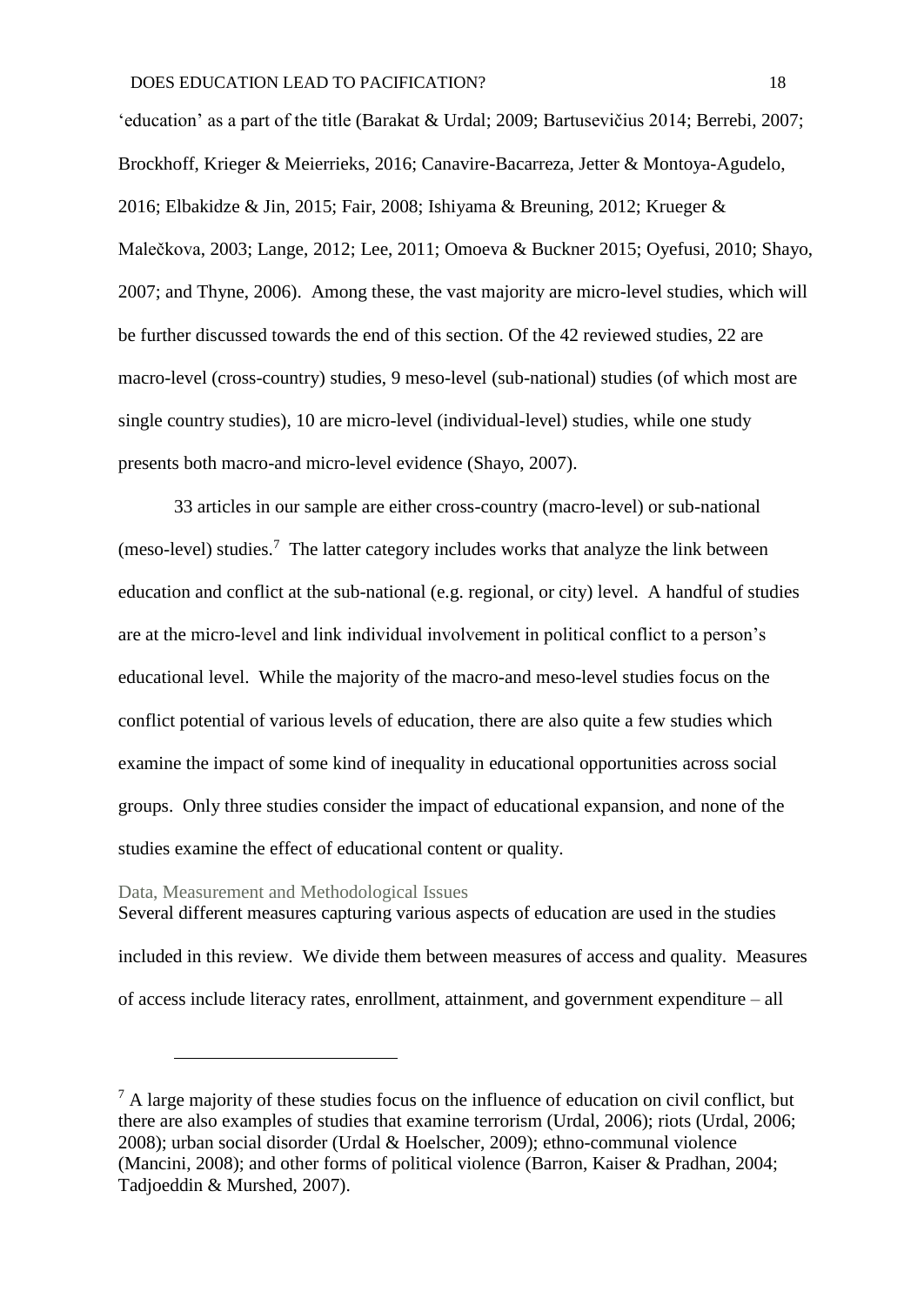proxies for the coverage of the formal schooling system. The most basic measure is the proportion of literates in the adult population, or in some specific age group (typically young adults). This rather crude measure is sometimes used to proxy variation in development level (e.g. Urdal, 2008). Further, several conflict studies use measures of education levels (i.e. the average number of years in school, or the proportion of the population having completed a certain level of education), using either data on educational *enrollment* (primary, secondary, and/or tertiary) by relevant age groups, or on *attainment* to measure the number of years of formal schooling that given age groups have completed. Another measure, *government expenditure on education*, estimates the amount of money that governments spend on the formal education sector.

Some studies have helpfully disaggregated education access data by gender, age, and social group. While enrollment rates have been widely used in this respect, a dataset compiled by researchers at the International Institute for Applied Systems Analysis (IIASA) (Lutz, Goujon, Samir & Sanderson, 2007) provides educational attainment data by gender and age for 120 countries for the period 1970–2000. The dataset is based on individual-level educational attainment data from Demographic and Health Surveys (DHS) and national censuses that have been back-projected using multi-state demographic modeling. UNICEF has also supported the creation of the Education Inequality and Conflict Dataset as well as the Subnational Education Inequality and Conflict Dataset (see Omoeva & Buckner 2015). This detailed kind of data also allows for the calculation of educational progression rates from one level to the next as well as measures of expansion in access to education between succeeding cohorts (Barakat & Urdal, 2009). Several studies included in this review further separate between education in men and women, which we discuss in more detail in the review of the empirical evidence. For other types of social groups, DHS data can be used to construct measures of educational inequalities between ethnic, religious or regional groups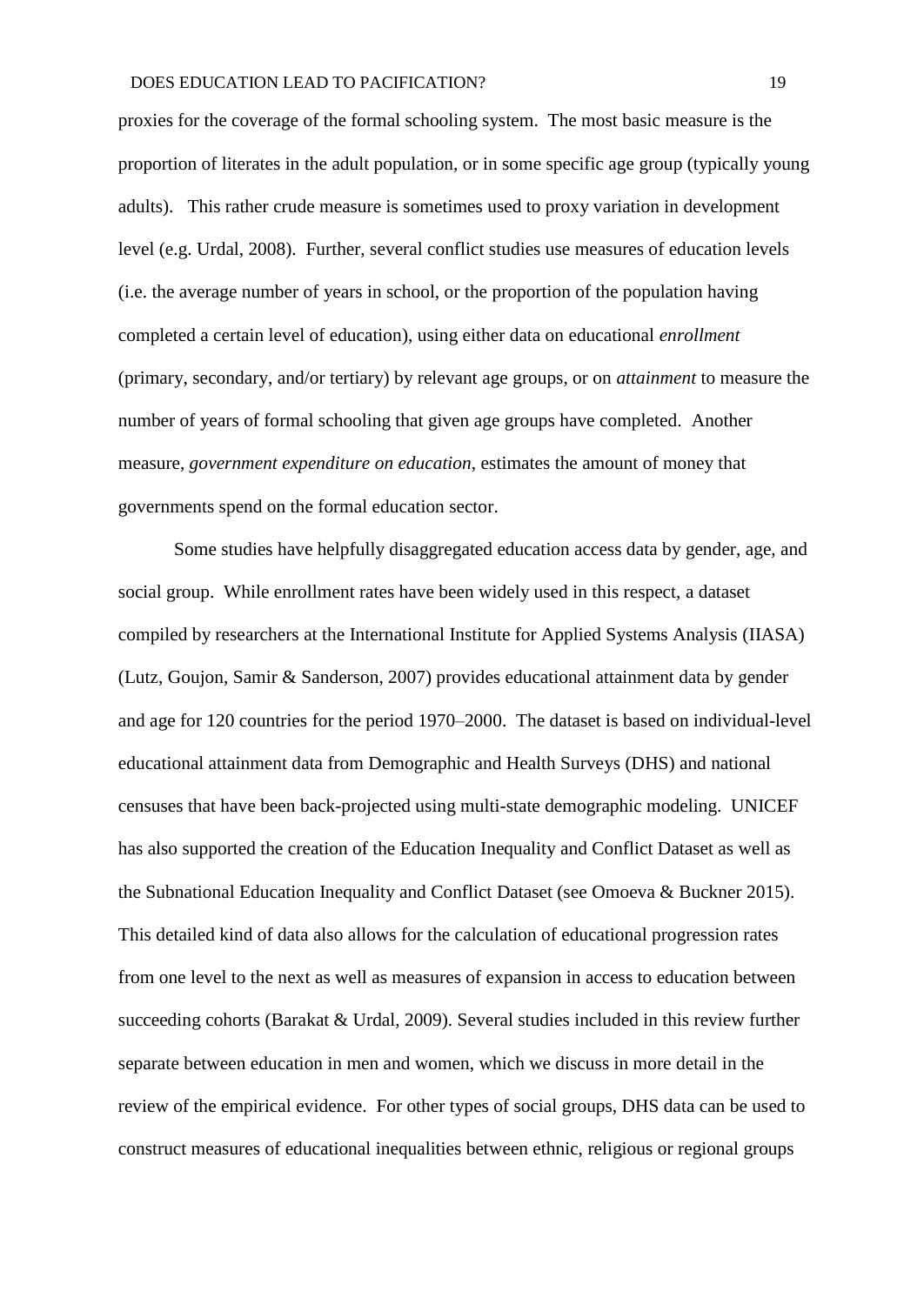(Østby, 2008). Finally, some studies use a measure of education spending relative to income levels to capture government responsiveness (e.g. Thyne, 2006).

Data is available on educational quality, measured as either learning outcomes in the form of standardized test scores for nation-wide tests (e.g. Dahlum & Knutsen, 2017; see also Verwimp, 2016) or inputs (such as materials and teachers). Data on education quality is available for much of sub-Saharan Africa in the form of the 'Southern and Eastern Africa Consortium for Monitoring Educational Quality' (SACMEQ) and Programme d'Analyse des Systèmes Educatifs de la CONFEMEN (PASEC) datasets. Weidmann et al., (2016) measure inequality in access to the internet (finding political bias in provision across ethnic groups), which could potentially be used as a proxy for education quality. However, data on quality often do not exist for the most conflict-affected areas, and we are not aware of any quantitative data on other measures of quality, including curricular content or the language of instruction. We are not aware of any cross-sectional studies that have attempted to systematically look at the relationship between quality or content of education and conflict. The relationship between education quality and conflict thus merits more attention.

Education is sometimes treated as a proxy for development, meaning that it is used as an indicator of the general level of development in society (e.g. Urdal, 2008). However, both Thyne (2006) and Barakat and Urdal (2009) demonstrate that education indeed has a pacifying effect even after controlling for income level, and it is therefore likely that education has an independent impact on peace, rather than working indirectly through, or in combination with, other mechanisms.

Many of the studies included in this review address the effect of education on the risk of 'internal armed conflict' or 'civil war'. Such conflicts are typically understood to involve two organized parties of which one is the government of a state, causing a certain minimum of battle-related deaths (typically at least 25 deaths to be considered an armed conflict and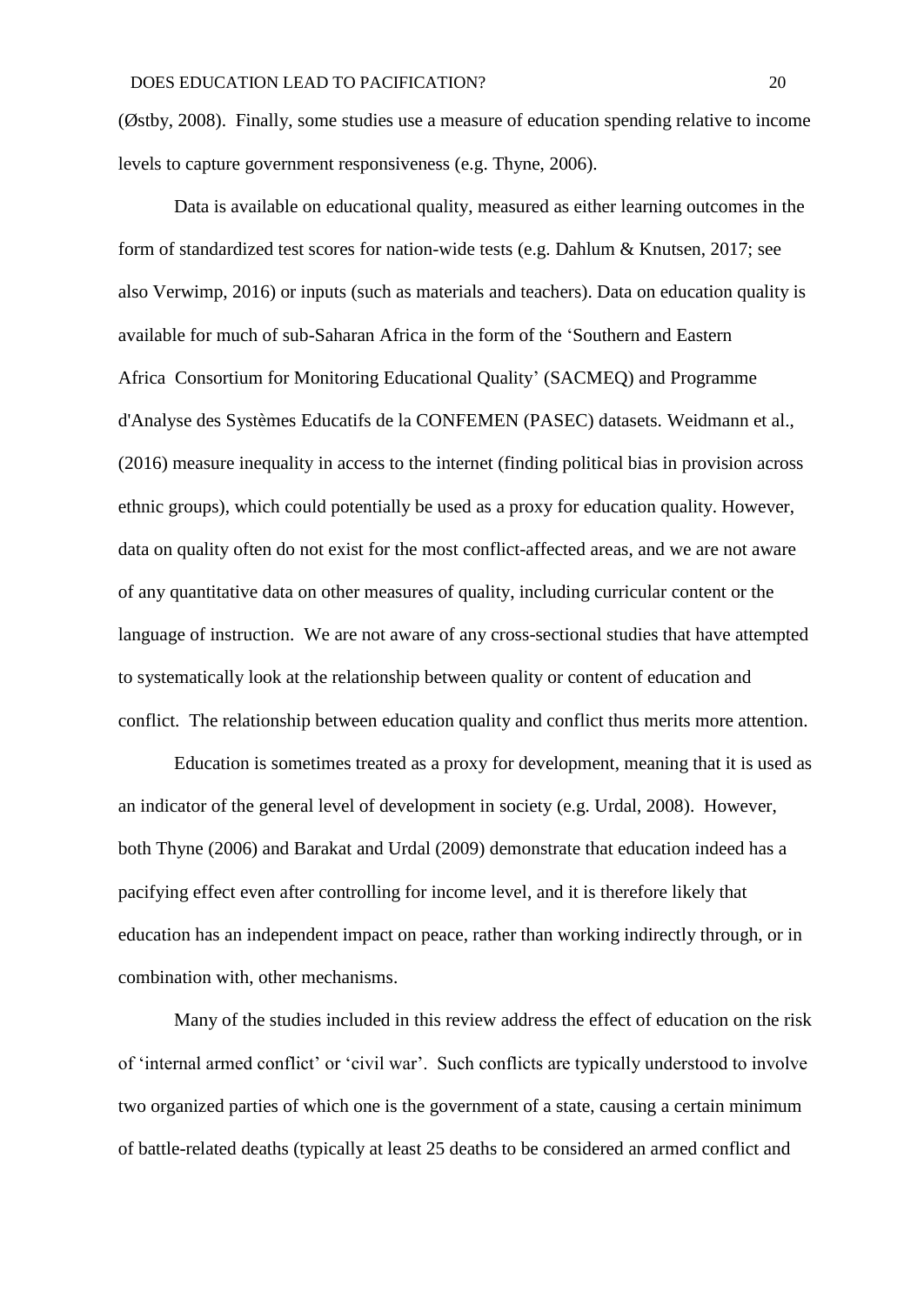1,000 to qualify as a 'civil war') per year (Gleditsch, Wallensteen, Eriksson, Sollenberg, & Strand, 2002). However, this review also includes several studies of other forms of political violence, such as communal (inter-ethnic) conflict, urban violence, genocide, and terrorism.<sup>8</sup> Throughout the article, we use various terms interchangeably to denote large-scale organized violence with political aims: *political violence, armed conflict, civil conflict, conflict,* and *rebellion.*

Table 1 does not include a detailed overview of the heterogenous methodological designs nor the various other variable included in the respective analyses due to space and legibility concerns as the variety across studies is significant. The macro and meso-level studies are most commonly employing forms of logistic regression for cross-sectional panel data with binary dependent variables (e.g. conflict onset), or negative binomial or Poisson regression in event count models. The majority of micro-level studies use multinomial regression models. As for the model setup, cross-national studies typically include controls like development level (commonly income or infant mortality), democracy, total population size, ethnic or religious heterogeneity, and past conflict, while in meso-level analyses, the controls typically include wealth or income, population size, distance to other conflict events, and ethnicity variables. Individual-level analyses most commonly include age, gender, income, employment status, marital status, and urban/rural residence.

Concerns may be raised over the representativeness of the findings, and hence the external validity of the results summarized here. This concern is less valid for the crossnational studies, where the vast majority  $-18$  out of  $22$  – include global samples of states in all regions of the world. Four of the cross-national studies include primarily developing

<u>.</u>

<sup>&</sup>lt;sup>8</sup> In this review we exclusively consider the impact of education on conflict. For an overview of the reverse causal relationship, i.e. the effects of conflict on education, see e.g. Blattman and Miguel (2010) and Lai and Thyne (2007).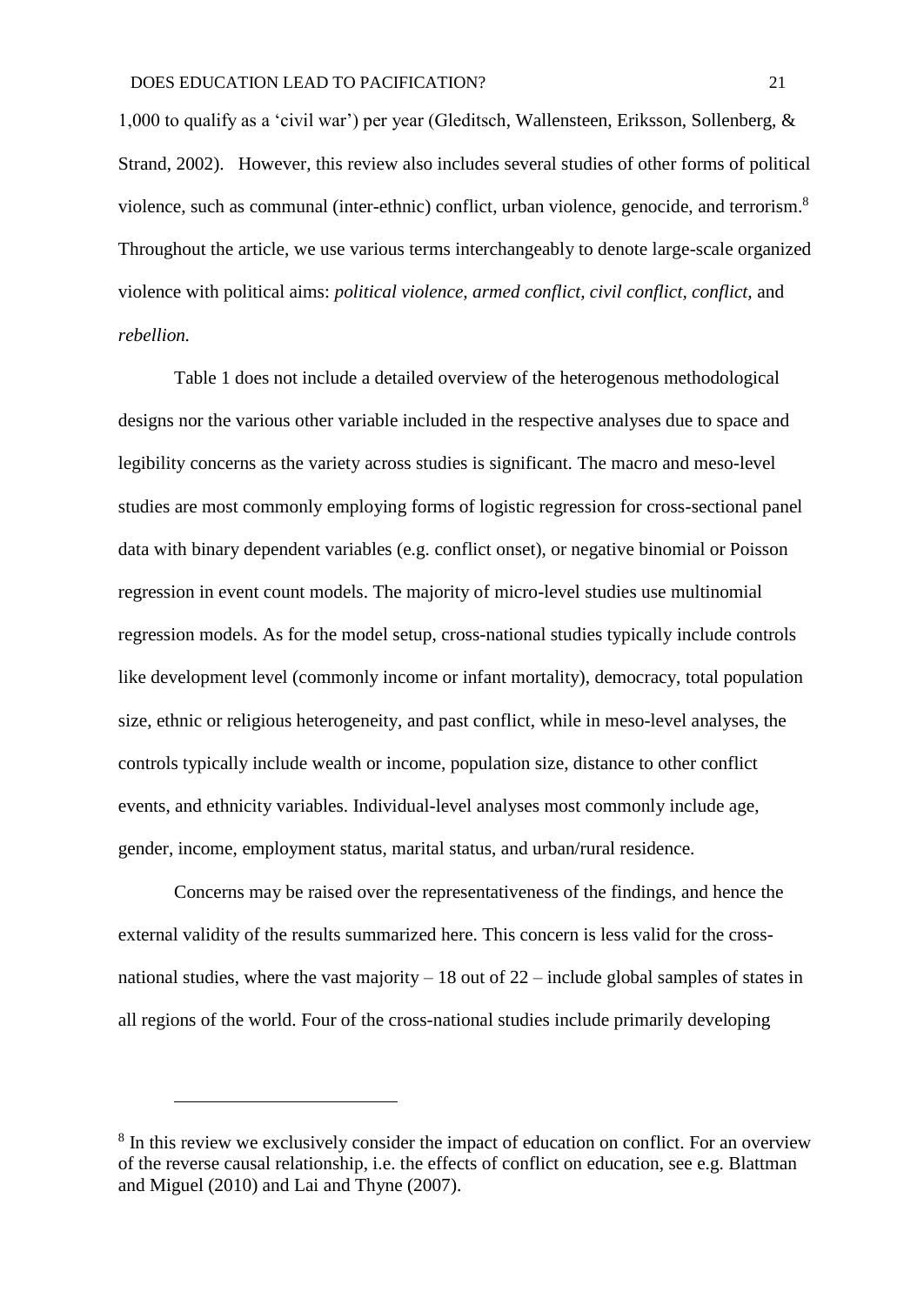countries, two include primarily relatively developed states, while the remaining three are regional studies. Single-country meso-level studies are on the other hand highly skewed geographically, with all five being of Asian countries, of which three are from Indonesia. The micro-level studies have primarily been done in Sub-Saharan Africa and the Middle East (all three on Palestine), with one study each from Latin America, Asia and Europe. Generally, the Middle East and North Africa is the region, while included as such in most cross-national studies, is probably least well represented as high-quality education attainment data is relatively scarcer for many countries in the region (Barakat and Urdal, 2009).

#### **Level of Analysis.**

There are good reasons to consider separately the effect of education at different levels of analysis. Cross-national measures of education quite often mask significant regional variation, opening the question of whether conflict occurs in the most or least educated areas of a country. Furthermore, drawing conclusions about the behavior of individuals based on aggregate statistics represents the potential for committing an ecological fallacy: we cannot automatically infer from a cross-national relationship between low education and conflict that those who take part in the violence are the least educated. In the later sections where we review the empirical evidence base, we discuss the existing macro-level (cross-national) and meso-level (sub-national) evidence on the education–conflict nexus, before moving on to discuss the findings of works that rely on micro (individual)-level evidence capturing individual background characteristics among actual participants in political violence.

# **Establishing Causal Inference?**

Establishing evidence for a causal relationship, and not merely a correlational relationship is challenging, and as demonstrated by Blattman and Miguel (2010), de Groot and Göksel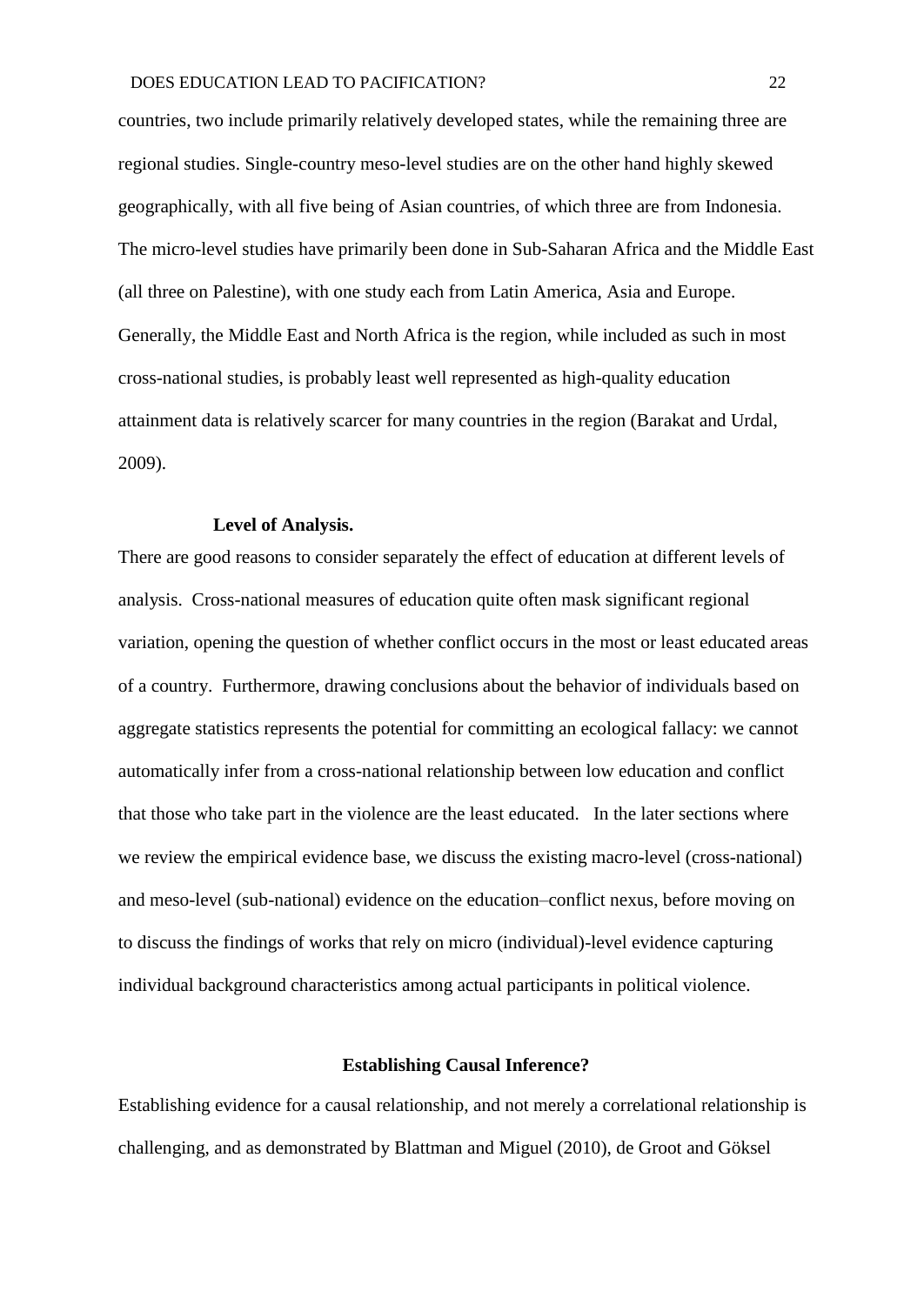(2011), and Lai and Thyne (2007), armed conflict may also impact education. Although precise statistics on the effect of conflict on education are difficult to find, it seems clear that the impact can be considerable (Novelli & Cardoso, 2008). This raises concerns about endogeneity: to what extent can we be certain that the relationship between low and unequal education and conflict is not simply reflecting the opposite causal direction, namely that conflict can lead to disruption and discrimination in the provision of education?

Similar concerns about *endogeneity* or reverse causality exist for many other relationships in the civil war literature, including between development and conflict, economic growth and conflict, regime type and conflict, and ethnic fractionalization and conflict. These concerns are real and have to be addressed properly. Studies of conflict onset typically address this problem by lagging the explanatory variables so that conflict onsets in a given year are explained by the values on the explanatory variables in the previous year. The purpose of this procedure is to avoid any influence of conflict on the explanatory variables.<sup>9</sup> An additional point is that educational measures capturing the level of education, such as educational attainment, whether on individual or group level, are not likely to be strongly affected by conflict in a short to medium time frame. Significant declines or inequalities in access are likely to result from long-lasting and high-intensity conflict. Measures of enrollment, or of education change, are likely to be more susceptible to conflict influence. Studies typically also include extensive controls for potentially confounding variables, such as democracy which may be expected to affect both education *and* conflict.

1

<sup>&</sup>lt;sup>9</sup> However, this is complicated by the handling of recurring conflicts. In most studies, a period of conflict inactivity, typically two to five years, is required before a new onset of the same conflict is coded. Hence, 'conflict legacy' may have some influence on the explanatory variables for recurring conflicts. As Thyne (2006) points out, an added endogeneity problem is that people may act upon the anticipation of fighting, for instance fleeing before a conflict breaks out. This would not necessarily be captured by a lagged data structure.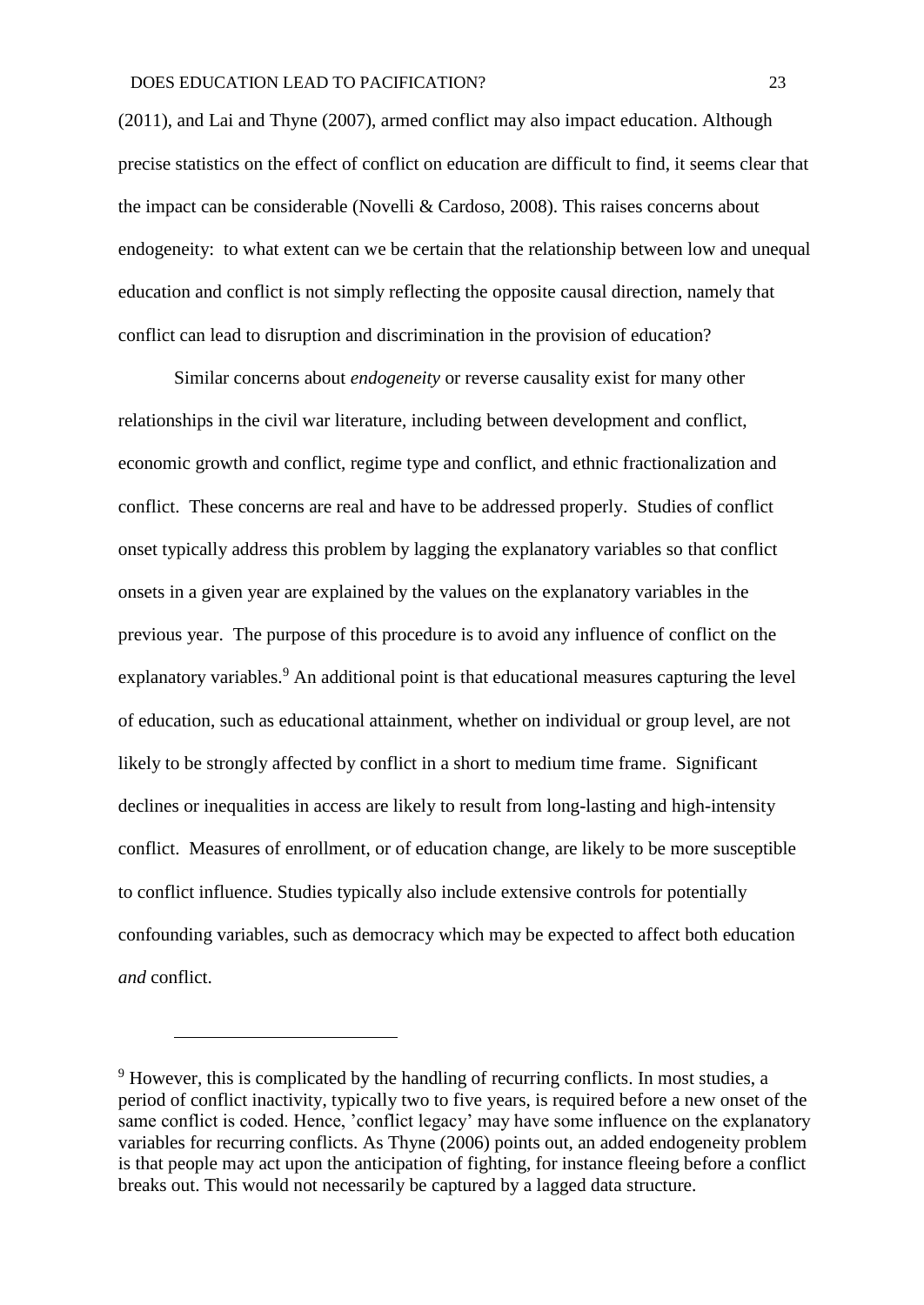While the vast majority of studies included use conventional correlational designs, two of the studies include stronger designs. Thyne (2006) tests specifically for endogeneity by running a two-stage model where the first stage involves predicting education and other possible endogenous variables. Then, the residuals from the first stage are run in a basic civil war model, finding strong support for the exogeneity of his education variables. The same conclusion is reached by Brockhoff et al. (2013) controlling for endogeneity using a two-step Hausman-type procedure in a study of terrorism. Hence, the two studies conclude that the statistical relationships are not driven by the reverse causal influence of conflict and terrorism on education.

An increasing number of studies uses experimental approaches to study the impact of education on attitudes towards violence. An example is Friedman, Kremer, Miguel, and Thornton (2015) studying the effect of participating in a merit scholarship program for girls in Kenya through a randomized control trial (RCT), finding that increased education was linked to increased rejection of political authority and greater acceptance for the use of political violence. While such approach in many respects represent a 'gold standard' for establishing causal inference, experimental designs are not easily transferable to studies of political violent actions. Consequently, neither of the studies in the sample employ RCTs, however both Pugel (2008) and Humphreys and Weinstein (2007) use quasi-experimental designs in their studies of reintegration programs for rebel soldiers.

### **Results**

In this section we review the evidence base for each of the theoretical propositions discussed above relating to levels, expansion, inequalities, and content of education.

Higher Levels of Education Are Linked to Peace Table 2 summarizes the main evidence on the broad links between education levels access (amounts) and conflict, distinguishing between the individual impacts of six different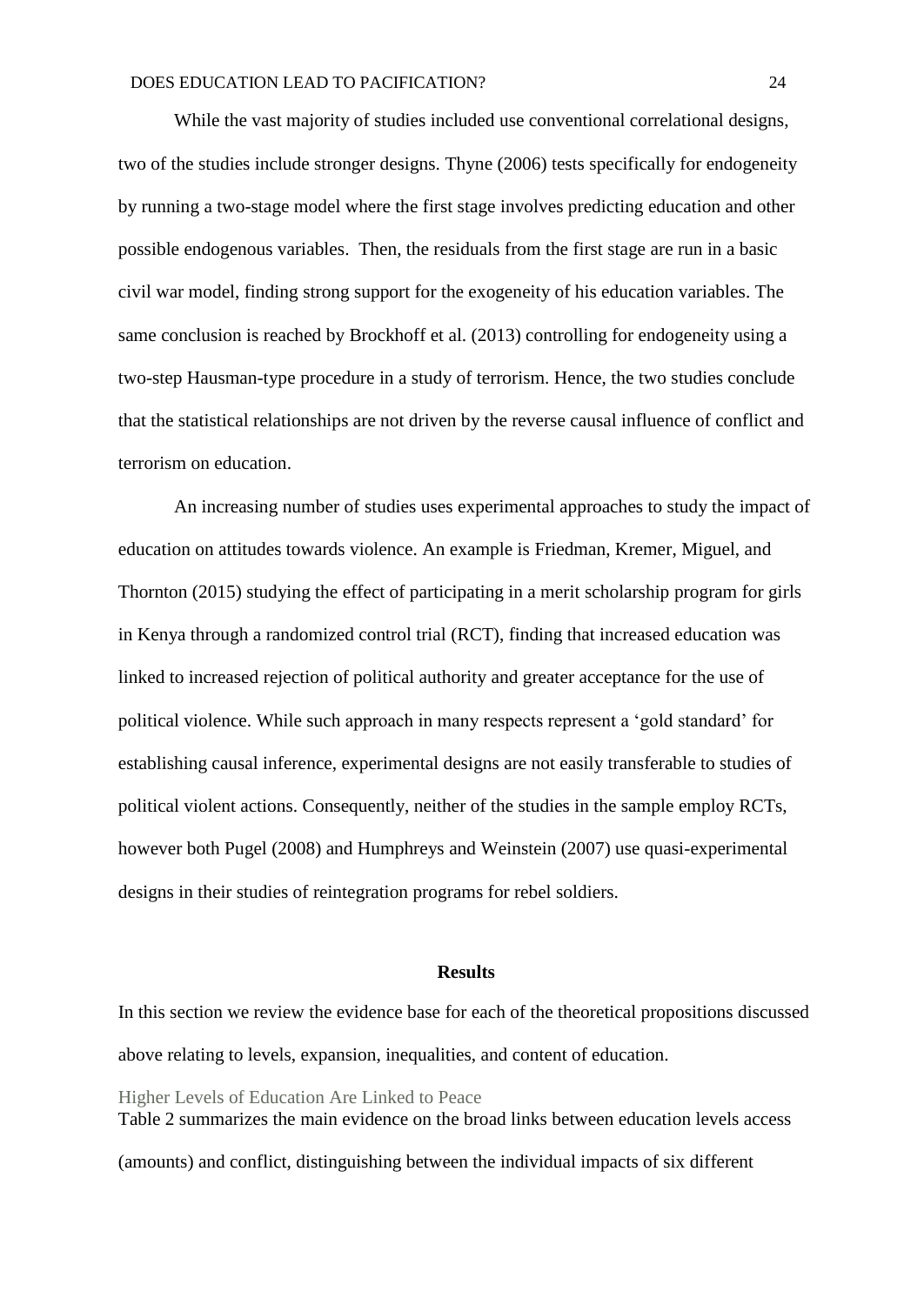education access indicators: enrollment (primary, secondary, and tertiary); attainment (years of schooling); literacy; and government expenditure.

– Table 2 Here –

1

A quick look at Table 2 yields some immediate observations. First of all, there seems to be broad empirical evidence of a general negative relationship between the levels (amount) of education and conflict. In other words, there is good reason to believe that countries with higher average levels of education in the population have a lower risk of experiencing armed conflict. This corresponds to observations in the qualitative case study literature, which generally seem to suggest that poor access to education explains participation in civil conflict. One example is Brett and Specht's (2004) interviews with child soldiers, which have produced strong micro-level support for the expectation that a lack of schooling in addition to poverty, and few or no alternative income opportunities, are important reasons for joining a rebel group.

A second observation is that education access has been measured in several ways in quantitative conflict studies, but the most common indicator seems to be some variant of secondary education (either for males or for both genders).<sup>10</sup> This is in line with Barakat and Urdal (2009: 12), who found secondary education attainment to provide the most suitable discriminator in assessing the role of education in conflict. For secondary education, the results seem to point in the same direction of greater numbers of individuals with secondary education resulting in reduced conflict risk, with only one exception.<sup>11</sup>

 $10$  One exception to this is Taydas and Peksen (2012), who combine government education expenditure with health and social security expenditures to create a welfare spending variable that they use to predict conflict onset. We do not include this study in our review since it fails to test for the independent effect of government education spending on conflict.

<sup>&</sup>lt;sup>11</sup> Surprisingly, Bussman (2010) is not able to replicate the negative relationship between secondary education enrollment and conflict risk, although her conflict data stem from the PRIO/Uppsala Armed Conflict Dataset which is also used by e.g. Barakat and Urdal (2009)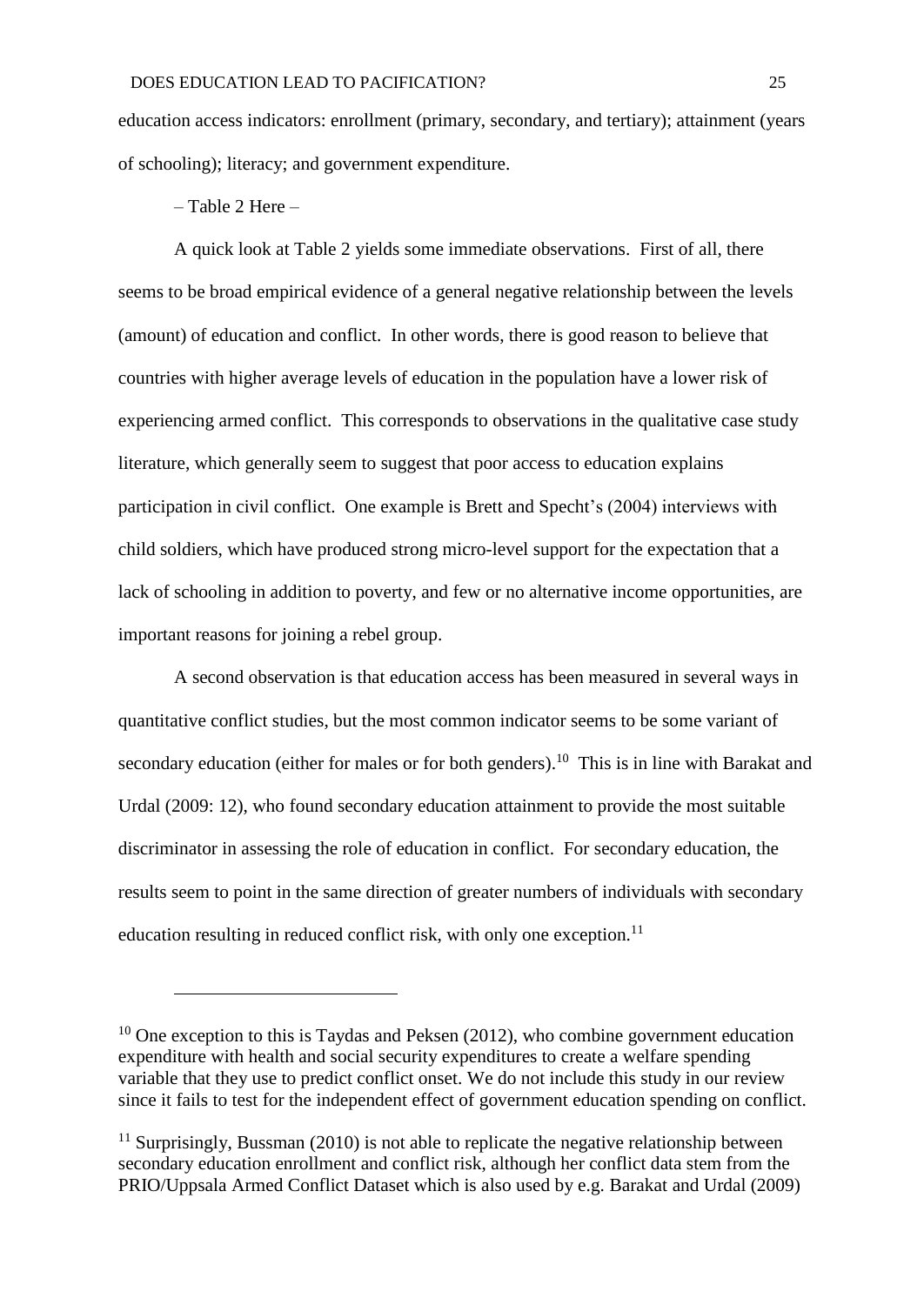Judging from the results summarized in Table 2, it is further unclear whether tertiary education is related to conflict risk. In what is perhaps the most comprehensive account of education and conflict to date, Thyne (2006) does not report any significant effect of tertiary education on conflict. Disaggregating civil conflict into three sub-types, Besançon (2005) found that higher tertiary education levels in the population increase the risk of ethnic wars and genocides, whereas they lower the risk of revolutions. Bussmann (2010) found that tertiary education has an overall pacifying effect. So did Ishiyama and Breuning (2012), who focus on conflict recurrence. These authors found that increases in tertiary education enrollment within the first five years after the end of a conflict reduces the likelihood of conflict recurrence, whereas primary and secondary education provision is not found to have any significant effect on such peace duration. Finally, although Hillesund (2015) found no evidence that higher education inequalities result in more acceptance of violent protests, she pointed to several possible reasons for her non-finding in the Palestine case, notably the limited variation between regions as well as data validity questions, that do not necessarily translate to other contexts.

The effects of education become less clear when we move from cross-national evidence to sub-national evidence from single countries (Barron, Kaiser, & Pradhan, 2004 and Tadjoeddin & Murshed, 2007 on Indonesia; and Urdal, 2008 on India). Tadjoeddin and Murshed (2007) did not find a linear relationship between average years of schooling received and the risk of what they refer to as everyday 'routine' violence in Indonesian

1

and Hegre (2003). Secondary enrollment has the expected negative coefficient in her model, but the effect is not statistically significant. This may be a statistical artifact, especially as she finds negative and statistically significant effects of both primary and tertiary education. While the robustness of this finding may only be fully assessed through a proper replication of the study, it may be that the non-result is driven by the more restricted spatio-temporal domain (16 years of observations, 100 countries) compared to many of the comparable cross-national studies. Bussmann also studies education enrollment, which arguably is a less ideal measure than education attainment.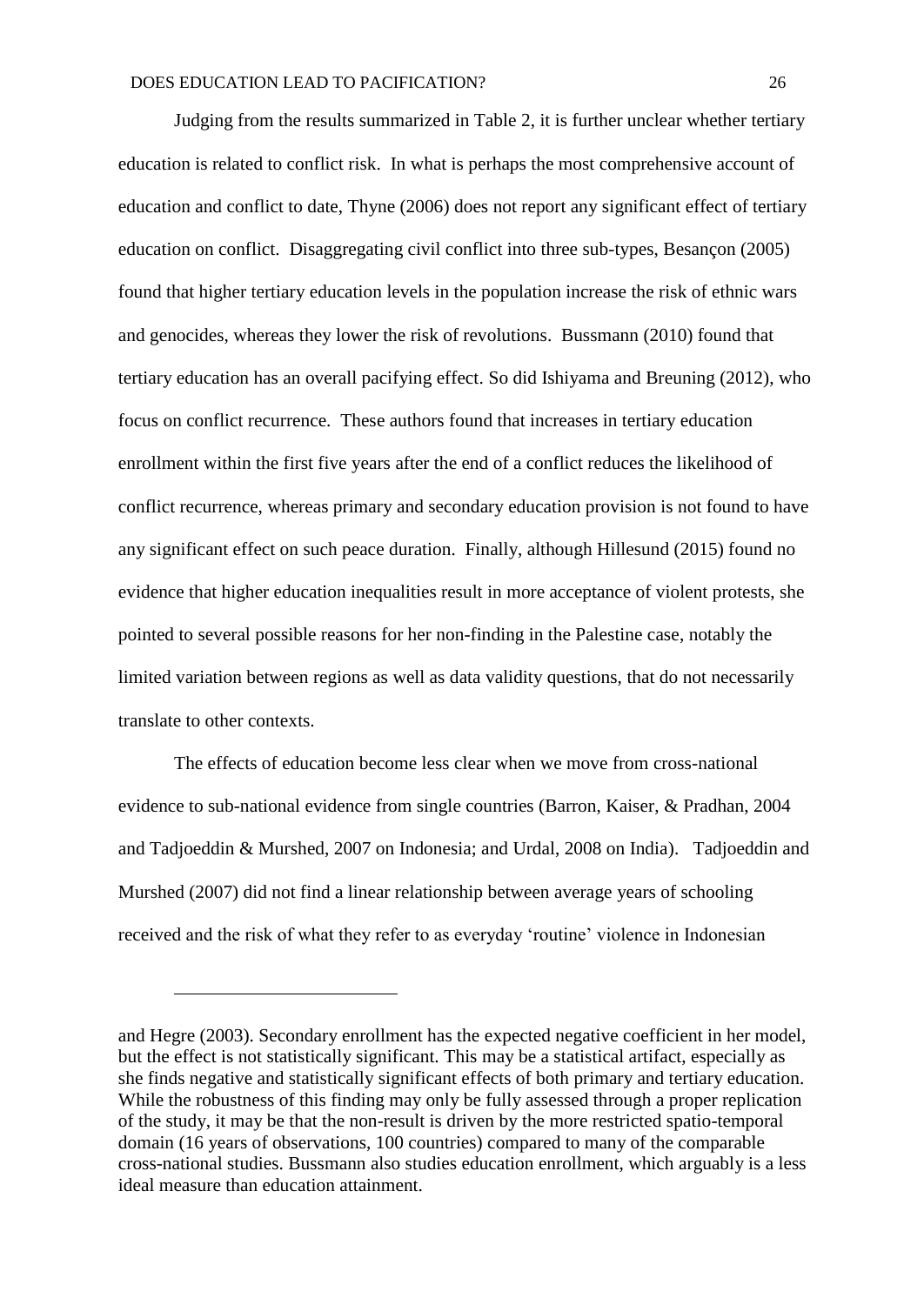districts between 1994–2003. Rather, the relationship appears to be an inverted U-shape: violence increases as education rises, but, later on, the level of violence falls as education continues to increase. This finding potentially reflects an increasing potential for political mobilization, including for organized violence, as individuals and groups progress from little or no education, while at considerably higher levels of education a peace dividend is reached as a result of increased opportunity cost.

The two studies that examine the effect of education levels on multiple types of conflict (Besancon, 2005 on ethnic wars, genocides, and revolutions; and Urdal, 2008 on armed conflict, political violence and Hindu-Muslim riots in India) further indicate that education does not necessarily have the same calming effect on all kinds of conflict.

What Table 2 does *not* reveal is the impact of various contextual factors on the link between education and conflict. For example, Barakat and Urdal (2009) found that low rates of male secondary education are more likely to cause conflict in societies with large young male population bulges, particularly in poor countries, and particularly in Sub-Saharan Africa. Furthermore, Barakat and Urdal (2009) found some evidence indicating that the presence of large youth cohorts with low education attainment increases the risk of conflict the higher the country's dependence on rich natural resources. Hegre (2003) found that the impact of education level (measured as literacy rates) on conflict may be mediated by regime type. More specifically, he found that the risk of armed conflict decreases with increasing literacy for democracies, but not for other (non-democratic) regimes. Lange (2012) produces similar findings in his study of education and ethnic violence, showing that lowincome countries with dysfunctional political institutions and low education attainment (particularly secondary school completion) face a high risk for experiencing violence.

Taken together, the empirical evidence presented above supports each of the theoretical propositions presented earlier regarding the effect of education on conflict: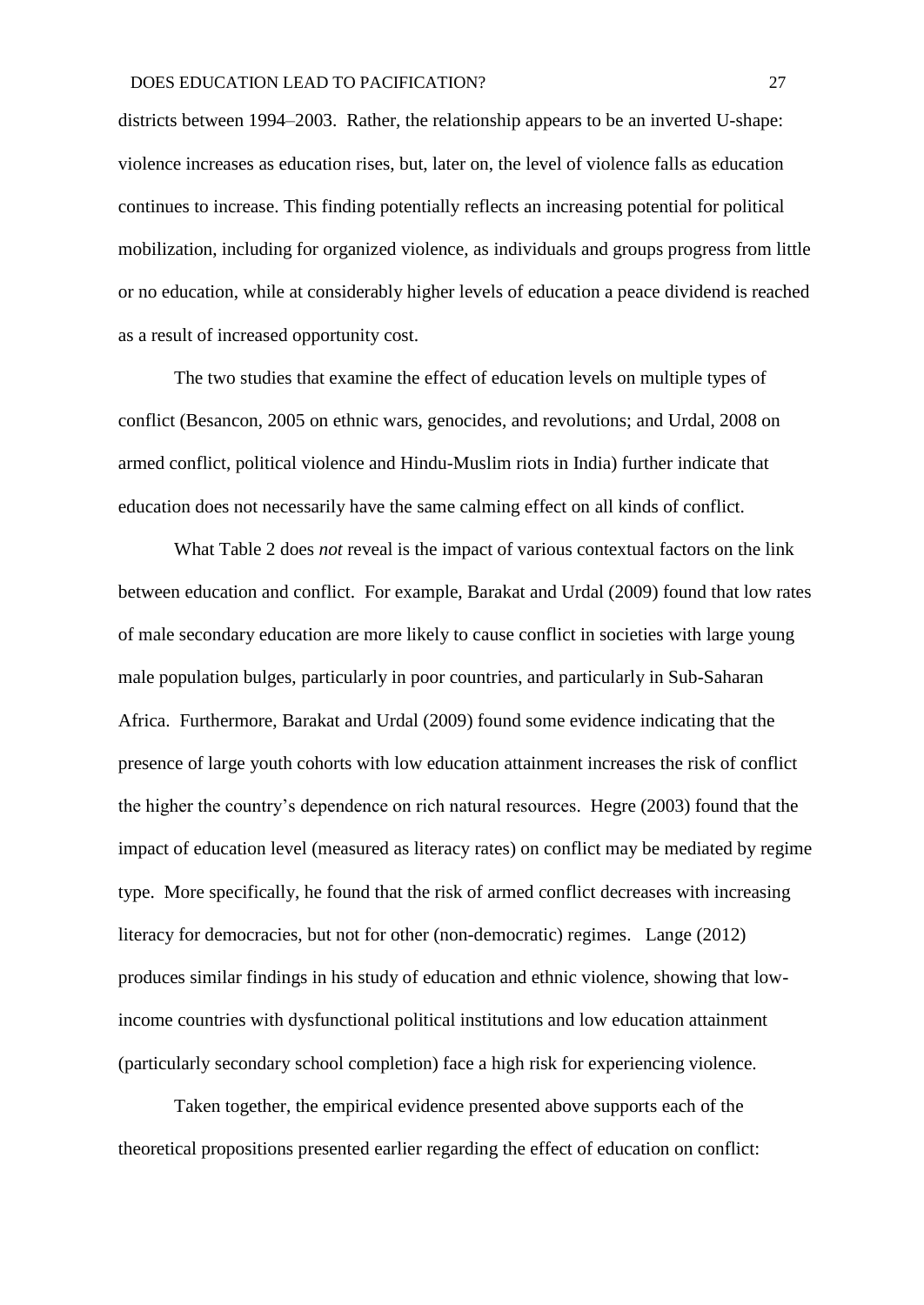grievances, opportunity-costs, and social cohesion and stability. It is not possible to distinguish the explanatory power of each of these theories in the absence of micro-level data that could reveal motivations. The general finding that countries with higher levels of secondary educational enrollment in the population have smaller risks of conflict could be explained both in terms of reduced opportunity costs of rebel recruits, or in terms of reduced grievances among young people (and males in particular). As we see below, individual-level studies have so far not been able to settle this issue.

#### No Threat from Expanding Tertiary Education

Four studies in our sample have tested the violence potential of rapid expansions in tertiary (higher) education, of which two are cross-national studies, one is a dyadic study of conflict recurrence, and the third is conducted at the city-level. Barakat and Urdal (2009) focus on the effect of expansions in tertiary education on civil conflict; Urdal (2006) analyze the impact on both armed conflict, terrorism, and riots; Ishiyama and Breuning (2012) study the effect of increases in tertiary education; whereas Urdal and Hoelscher (2009) study the impact of expansions in higher education on the levels of lethal and non-lethal urban social disturbances in 55 large cities in Asia and Africa. According to these joint findings, expansions in higher education seem to have no bearing on the risk of civil conflict, riots, or urban violence – not even in the context of large youth bulges or decreased economic growth. Urdal (2006) found some evidence that the interaction of youth bulges with expansion in higher education was associated with an increased risk of terrorism, but the education data used are inferior to the IIASA data, and the terrorism data are of a somewhat uncertain quality. While this finding could be compatible with individual-level studies reporting higher education as a factor in recruitment to terrorist organizations (see below), the claim should be tested on more comprehensive and reliable data in order to assess its validity.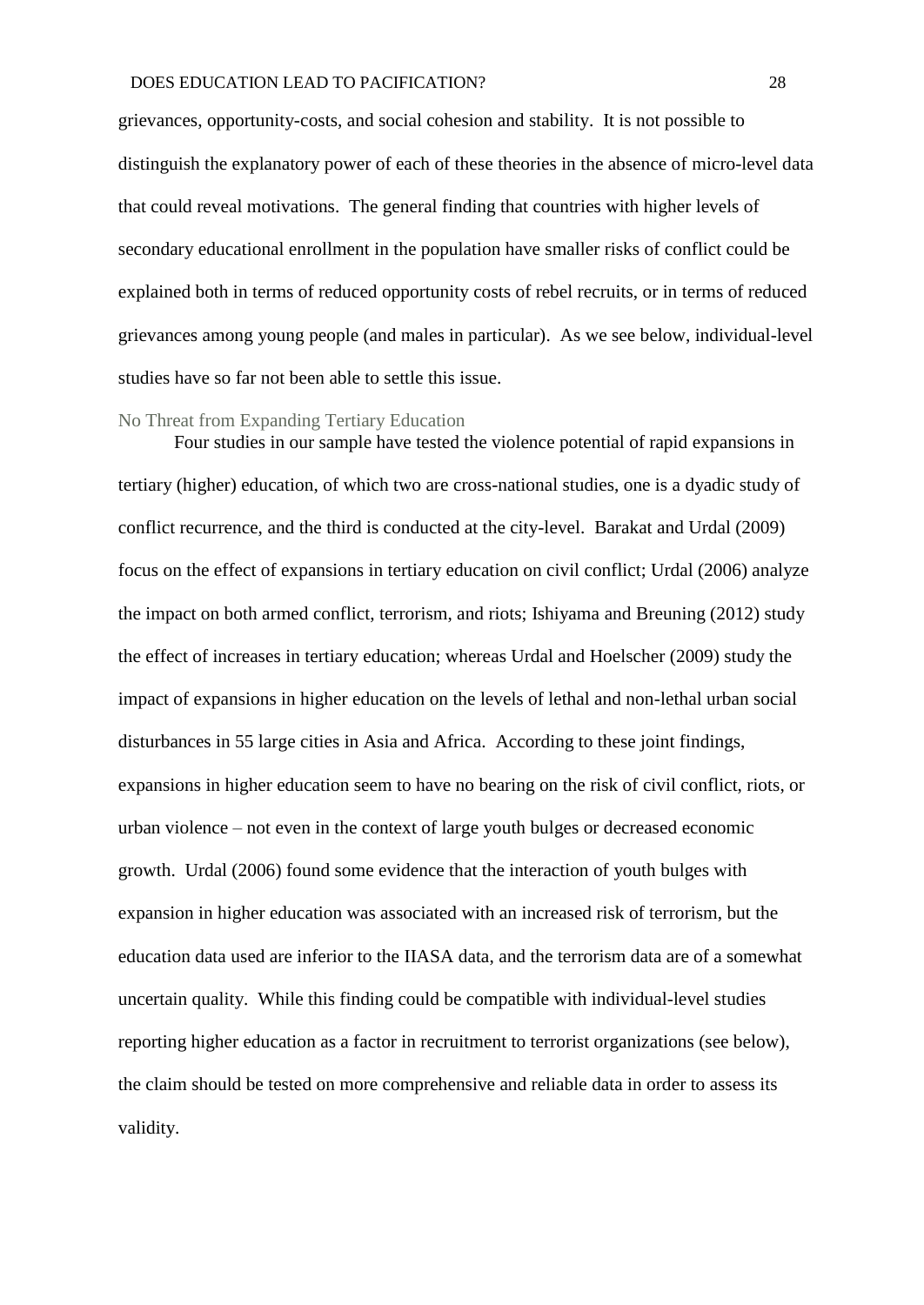The argument relating social unrest to large numbers of university students without a prospect for adequate employment has been made with a particular reference to the Middle East (Campante & Chor, 2012; Lia, 2005). However, Barakat and Urdal (2009) still found no effect on civil conflict when they tested the tertiary expansion measure on a subsample of Middle Eastern and North African countries only.

#### Inter-Group Schooling Inequality Matters

In studies addressing the impact of the uneven distribution of education opportunities on conflict there is less concern with the overall amount education in the population (as measured by enrollment and attainment) or gross government education spending, and more focus on how educational opportunities are distributed between individuals or social groups within a given population. Education is most often treated as just one of several indicators that capture the broader phenomenon of systematic socioeconomic disparities between individuals or groups. Hence, although it has been argued that education can be a particularly relevant indicator of inequality with regard to conflict, it can sometimes be hard to separate effects of educational disparities from those of other forms of inequality. Yet, four of the studies included in this review (Bartusevičius, 2014; Mancini, 2008; Omoeva & Buckner, 2015; Østby et al., 2009) find a positive and statistically significant effect of education inequality on conflict when also controlling for income inequality. One study (Hillesund, 2015) found no effect of education inequality regardless of the inclusion of other measures of inequality. Table 3 summarizes the evidence for a link between educational inequality and conflict, distinguishing between inequality between individuals and four types of inter-group inequality.

### – Table 3 Here –

With a few exceptions, Table 3 reveals that the overall conflict potential of disparities in educational opportunities seems to be consistent with a key finding in the broader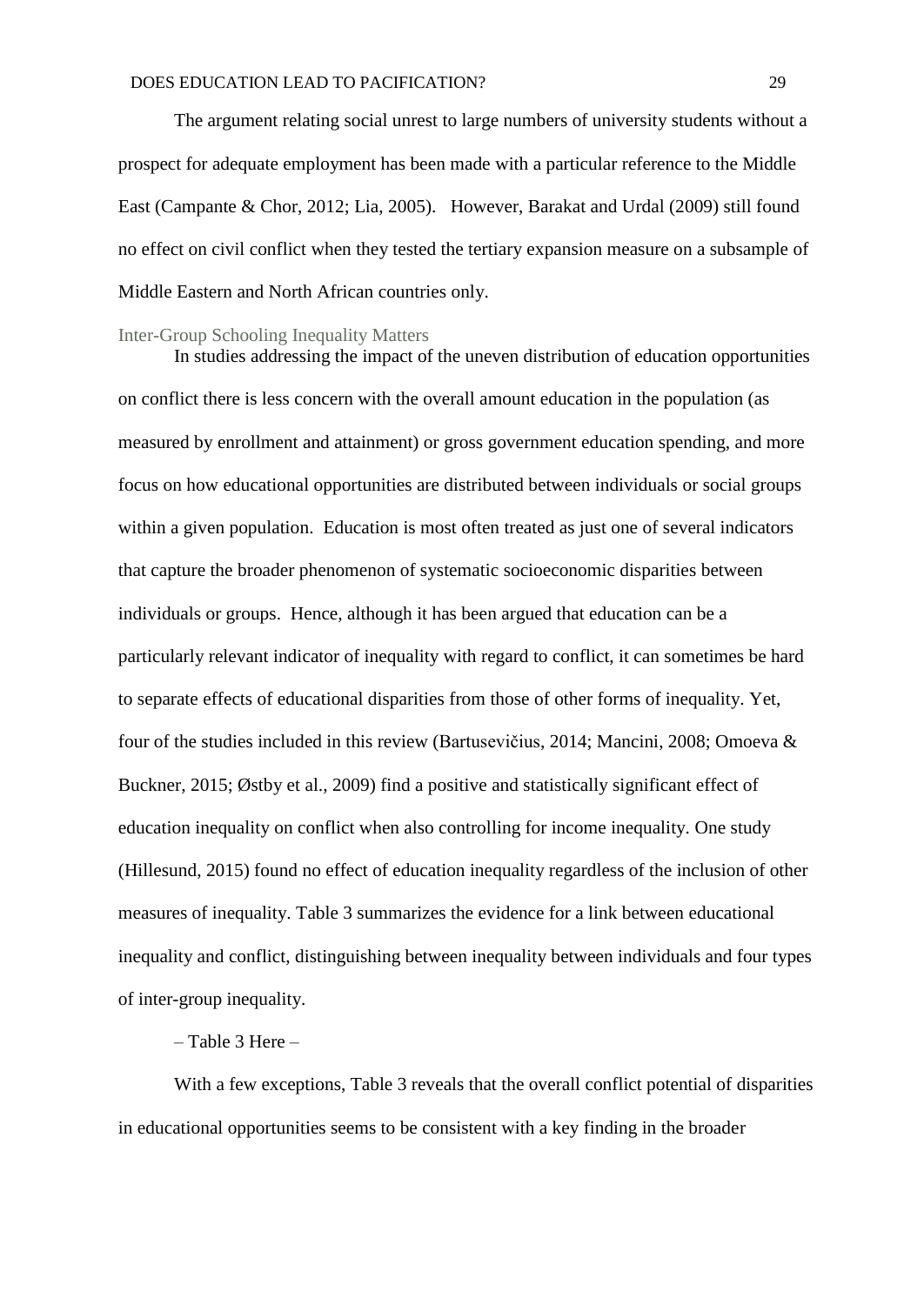inequality-conflict literature: inequality between individuals seems to matter less for conflict, while inter-group inequality increases conflict risks.

With regard to the effect of educational inequality between individuals, two studies (de Soysa & Wagner, 2003; Besancon, 2005) use a cross-national dataset provided by Castelló and Doménech (2002) who computed a Gini coefficient<sup>12</sup> for schooling inequality on the basis of Barro and Lee's (2001) data on education attainment. de Soysa and Wagner (2003) did not find any significant effect of individual-based educational inequality on the risk of civil conflict, though Besançon (2005) found some evidence that individual-level schooling inequality is positively related to ethnic wars and genocides, but not to revolutions. Moreover, Bartusevičius (2014) found evidence of an inverted-J relationship, showing that education inequalities between individuals raise the risk of conflict except at extreme levels of inequality, when it lowers the risk. He holds that while increasing disparities generally cause grievances and thus greater motivations for conflict, very high levels of educational inequality means that the most educationally disadvantaged are very poorly equipped with human resources that would allow them to rebel.

Canavire-Bacarreza, Jetter, and Montoya-Agudelo (2016) employ data from Barro and Lee to examine the impact of educational polarization across the levels of the schooling system on civil conflict. They do so by calculating the share of the population that has achieved four categories of education: no schooling, and completed primary, secondary, and tertiary schooling. They found that societies with a high degree of educational polarization between individuals are more likely to experience conflict. They chalk this finding up to

<u>.</u>

<sup>&</sup>lt;sup>12</sup> The most common measure of inequality is the Gini coefficient – an index between 0 and 1 (or 0 and 100) where 0 implies an egalitarian distribution (perfect equality) and 1 (or 100) indicates total concentration (perfect inequality). Castelló and Doménech (2002) calculate this measure for education years instead of income.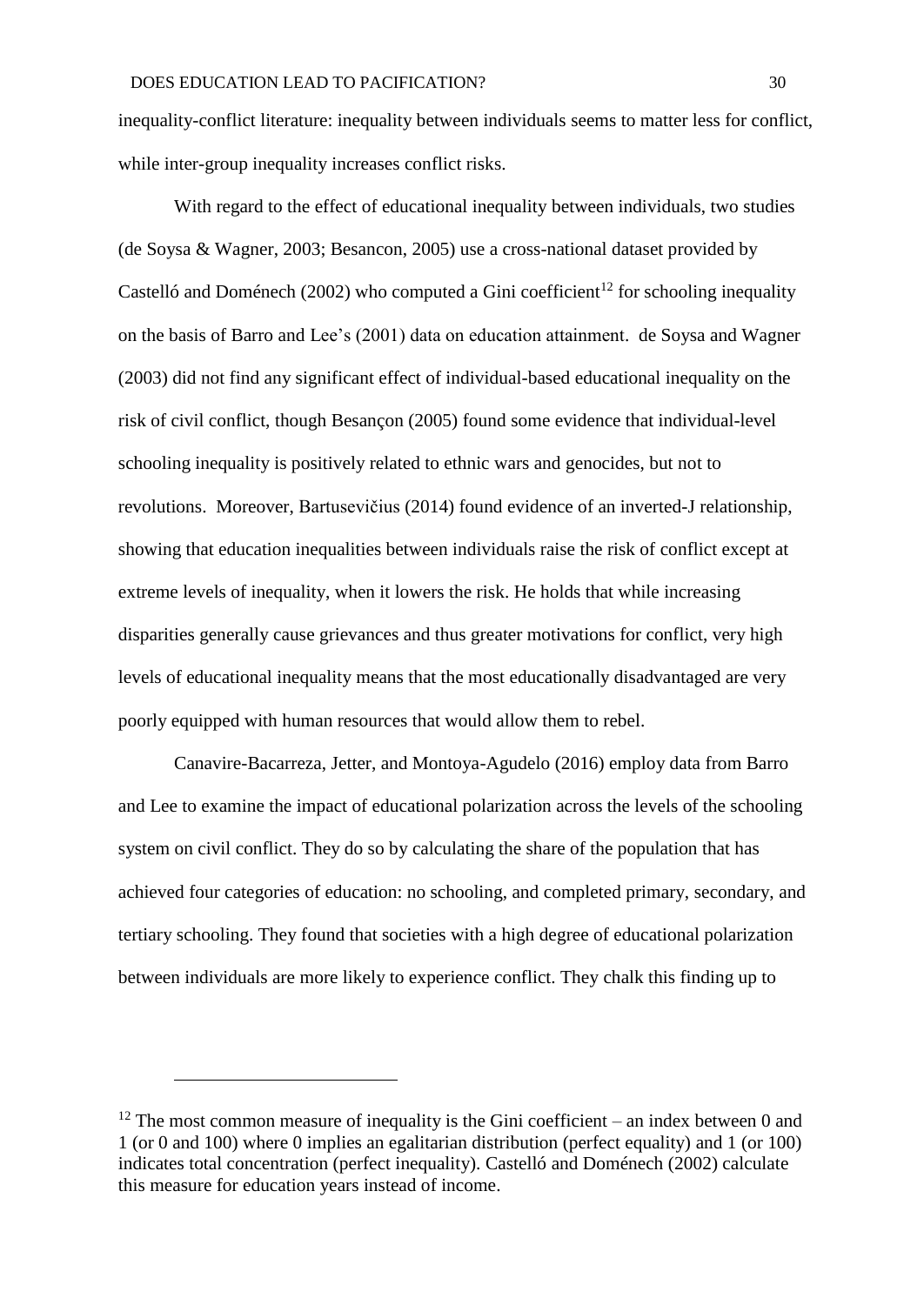differences between the educated and the uneducated in their normative preferences for what governments should do and how society should operate.

Østby's (2008) cross-national study of 36 developing countries calculates Gini coefficients for years of education based on individual survey data from national Demographic and Health Surveys. She found no effect of such inequality on the likelihood of civil conflict onset. Østby, Nordås, and Rød (2009) found in their sub-national study of 22 countries in Sub-Saharan Africa that regions with high levels of intra-regional inequality have a higher risk of experiencing a civil conflict onset. At the sub-national level, Barron, Kaiser, and Pradhan's (2004) did not find any relationship between schooling inequality and conflict at the community level in their analysis of census- and survey data from Indonesia. But Østby (2016) found that cities with less educated inhabitants are likely to experience violence, and that cities with very unequal access to education see much more violence. Overall, the quantitative evidence on the conflict potential of educational inequality between *individuals*, usually measured as the Gini coefficient of education years, is mixed.

The theoretical proposition that educational inter-group inequalities are particularly conflict-prone receives, in contrast, quite strong empirical support in the reviewed works (Mancini, 2008; Murshed & Gates, 2005; Omoeva & Buckner, 2015; Østby, 2008; Østby & Strand, 2013;). An exception is a study by Barron, Kaiser, and Pradhan (2004), which, contrary to the authors' expectations, found a negative effect of ethnic disparities in education and conflict in Indonesian districts. Another exception is a sub-national study of African regions by Østby, Nordås, and Rød (2009), which failed to find a significant effect of regional relative deprivation of education, though the coefficient had the expected sign.

In a study of 67 developing countries, Østby and Strand (2013) compare the impact of various group identifiers, and conclude that educational inequalities along ethnic lines (more so than religious or regional divides) are particularly conflict-inducing, and especially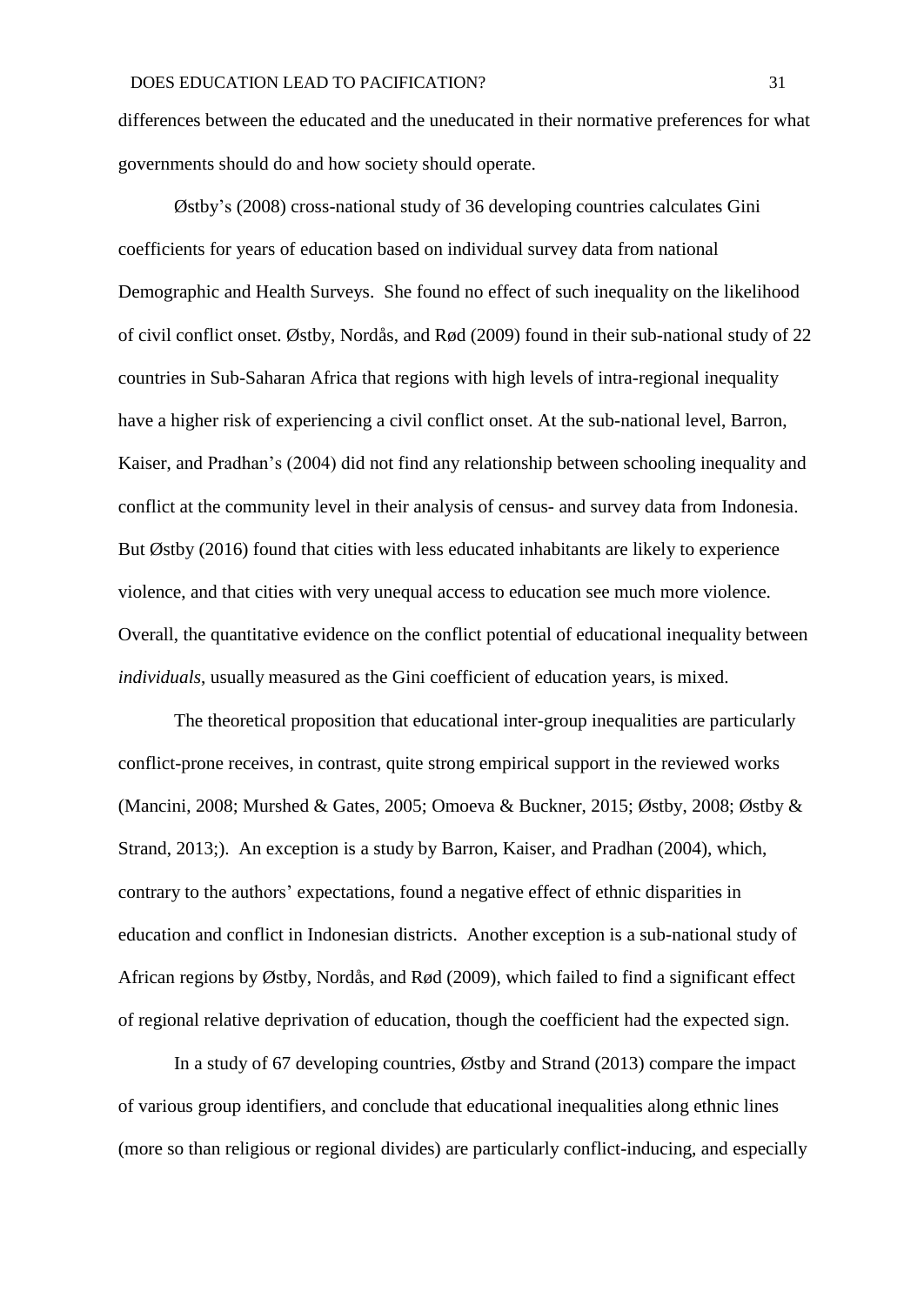in Sub-Saharan Africa. Fjelde and Østby (2014) found the same for communal (non-state) violence between ethnic groups in the African context. Omoeva and Buckner (2015) also examine the effect of Gini education coefficients (measured as differences in mean schooling years between ethnic, religious, and regional groups). They found that educational inequalities based on ethnicity and religion strongly predict civil conflict onset, but that the effect holds mostly for the post-2000 period.

There is also some preliminary evidence that inter-group inequalities in terms of education have a stronger effect on conflict risk than sheer economic inter-group inequalities (measured e.g. in terms of household assets) (Østby, 2008; Østby & Strand, 2013), although, as mentioned earlier, various dimensions of inter-group inequalities tend to co-vary quite strongly. Furthermore, the effect of inter-group inequalities may be influenced by contextual factors. For example, Østby and Strand (2013) found that inter-group educational inequality is particularly likely to fuel conflict in democratic regimes. Their main explanation for this is that in a democratic regime with sharp inter-group inequalities, the motives and opportunities to mobilize against the state are both present.

Finally, the two studies which explicitly test the impact of gender inequality in terms of education and conflict risk found robust support that gender inequality is indeed conflictprovoking (Bussmann, 2010; Melander, 2005). Both studies focus on the direct stabilizing effect of gender equality, and Bussmann (2010) also stresses that education indirectly leads to peace through the promotion of development and good governance. In a similar vein, Barakat and Urdal (2009) report that including female education strengthens the statistical effect that education has on peace.

### Disturbing Effects of Educational Content?

School curriculum is likely to be an important factor exposing children to nationalist ideology, which may later feed into support for political violence (Sambanis, 2005; see also Lange, 2011, 2012). However, systematic cross-national data on what is actually taught in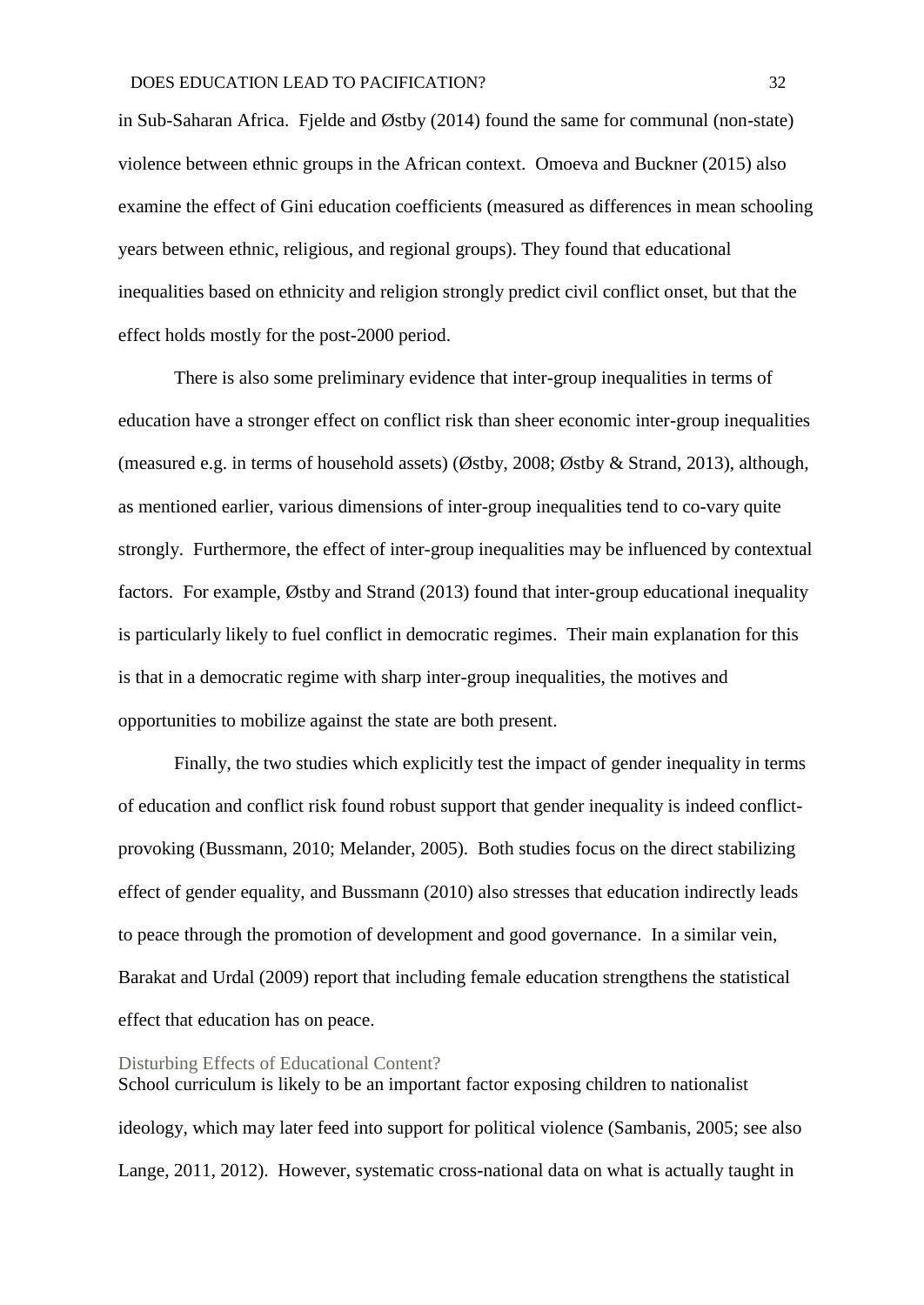schools is lacking. The only study among the 42 studies reviewed here which - at least to some extent - analyzes political violence in the light of educational content is a micro-level study of participation in militant organizations in Pakistan by Fair (2008). Contrary to common assumptions, she found that Islamist militants are relatively well educated compared to the rest of the population and that they are *not* predominantly emerging from Pakistan's religious seminaries, as often suggested. Further, there appears to be few if any systematic studies addressing the suggested relationship between educational *quality* or *relevance* and conflict participation. Hence, more research is needed to understand the relationship between curricular content and conflict (Novelli & Cardozo, 2008).

#### Micro-Level Evidence on Education and Involvement in Conflict

There is an increasing awareness in the quantitative civil war literature of the need to supplement the cross-national macro studies with micro-level research. This trend towards disaggregating conflict studies has gained momentum recently, and is highly pertinent to the study of education and conflict as many of the claims of causal relationships made in the macro studies build on assumptions about individual-level motivations and actions. While this challenge is widely acknowledged, the number of quantitative micro-level studies is still limited. A major reason for this is that data on individual motivations of conflict actors are difficult to obtain (Arjona & Kalyvas, 2007: 2) and such data collection is costly. However, pioneering studies like Arjona and Kalyvas (2007) and Weinstein and Humphreys (2008), both of which analyzed privately collected survey data sets of combatants and noncombatants in Colombia and Sierra Leone respectively, appear to be inspiring more individual-level research. It is highly likely that we will see a considerable increase in studies based on privately collected survey data in the coming years, especially as the cost for collecting such data is coming down.

Each of the micro-level studies of education and conflict reviewed here all explore if and how the levels of education that individuals have received affects support for, or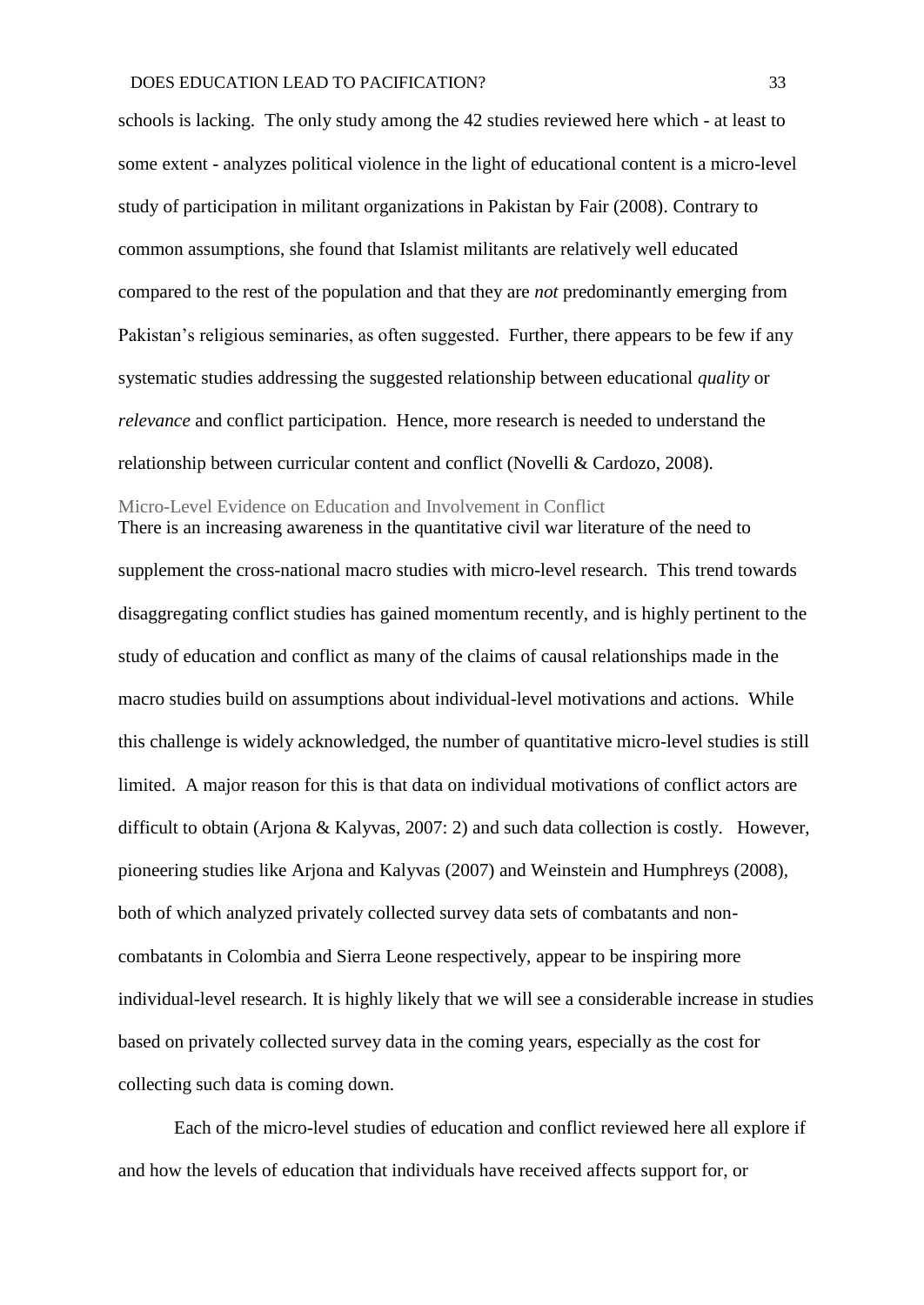participation in, various activities related to political violence. The majority of the studies focus on armed conflict (Arjona & Kalyvas, 2007; Fair, 2008; Humphreys & Weinstein, 2008; Oyefusi, 2010, Shayo, 2007); three studies focus particularly on terrorist activities (Berrebi, 2007; Krueger & Malečkova, 2003; Lee, 2011); and one study looks at the link between education levels and the likelihood of becoming a perpetrator of genocide (Verwimp, 2005). The general findings of these studies are presented in Table 4, with the signs indicating the direction of the relationship. Obviously, one of the limitations of country-specific micro-level analyses of conflict actors is that the results are not generalizable beyond the actual country. Hence, with the limited number of such studies available, we should be careful not to draw general conclusions.

– Table 4 Here –

Overall, the evidence summarized in Table 4 indicates that people with low education amounts are more likely to be recruited into armed conflict. The effect is the opposite for terrorism and genocide, which tend to attract the more highly educated individuals.<sup>13</sup>

#### **Participation in armed conflict.**

In a systematic review of arguments pertaining to recruitment of fighters in armed conflicts, Arjona and Kalyvas (2007) argue that existing macro-level studies are based on assumptions of individual-level motivations that can hardly be tested empirically in macro-level designs. In particular, macro-level studies using aggregate measures to test individual-level assumptions commit an ecological fallacy by drawing conclusions about individuals based on group characteristics. Furthermore, one of the important shortcomings of existing macro-

<u>.</u>

 $13 \text{ In}$ 

<sup>4</sup> we have not included a study by Pugel (2007) on ex-combatants in Liberia. He reported that those who had completed a reintegration training program appeared to be the most educated among the ex-combatants.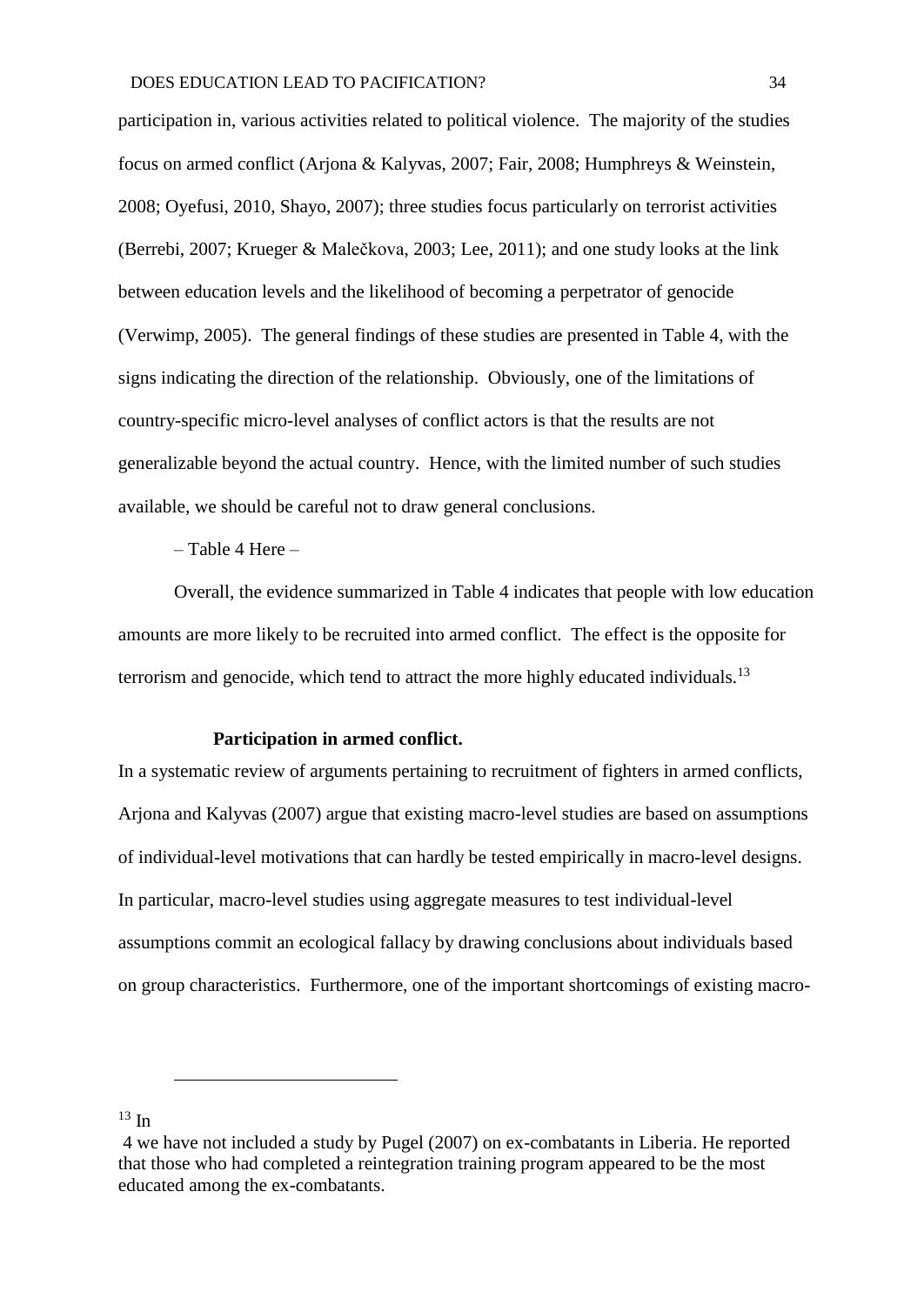level as well as much micro-level work has been the exclusive focus on recruitment of insurgents, while recruitment to counter-insurgence organizations has been largely ignored.

Arjona and Kalyvas' (2007) study of Colombia and Humphreys and Weinstein's (2008) study of Sierra Leone provide very useful tests of rival recruitment explanations by exploring what it is that distinguishes the individuals who rebel from those who fight to defend the status quo. Methodologically, both use logistic regression (logit) models aiming at explaining how recruits to a rebel group differ from either recruits to a paramilitary (progovernment) group (Arjona & Kalyvas, 2007) or from noncombatants (Humphreys  $\&$ Weinstein, 2008), while the latter study also provides a multinomial probit model separating between voluntary and forced rebel recruitment in Sierra Leone. We will discuss these two studies at some length here since they offer valuable insights into the micro-level evidence for some of the general claims in the literature.

Arjona and Kalyvas (2007: 4) argue that there are three main individual-level arguments for why some persons engage in political violence. First, joining a rebel group could be understood as a reaction meant to rectify grievances (a so-called 'grievance' explanation); second, individuals may join based on the expectation of monetary or other material personal gain (a so-called 'greed' explanation); and third, a person may be attracted to political violence by the promise of non-material rewards such as security. Among the indicators used to measure grievances, Arjona and Kalyvas (2007: 22) include low education levels and illiteracy.

Grievances are assumed to contribute to recruitment to armed groups through two distinct mechanisms. Recruits may be driven by *consequentialist* motivations: a desire to end the source of their grievances. Or motivations may be *expressive*, in that recruits are driven by moral outrage or strong moral values (Arjona & Kalyvas, 2007: 5). In order to separate the effects of these grievance explanations and test them against other individual-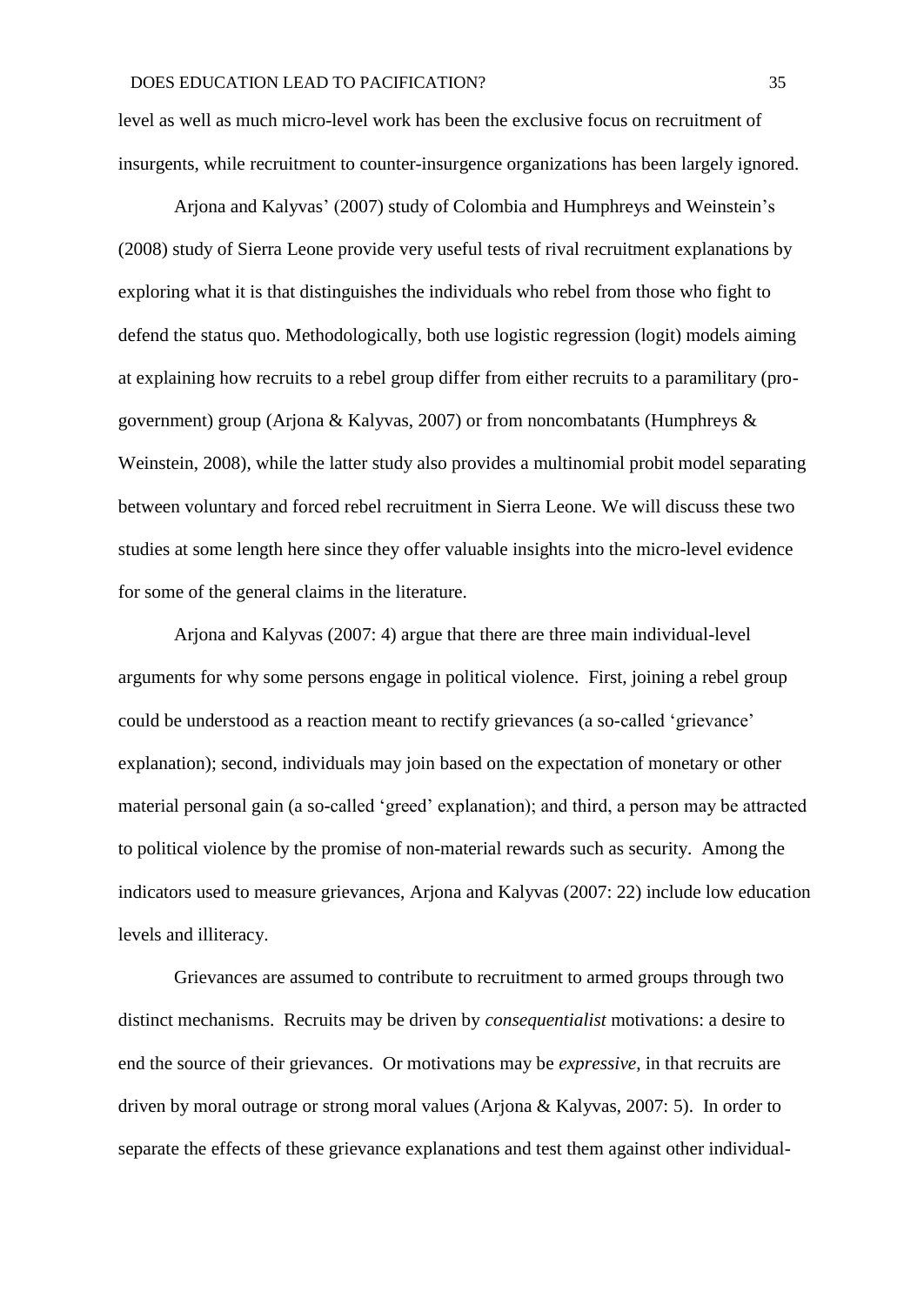level as well as structural variables, the authors assume that 'grievances' should be found disproportionally among those who join organizations committed to challenging status quo. Despite not being able to unveil the exact mechanism at work, we should expect to see that if grievance factors are indeed important, individuals joining insurgent groups should be poorer and less educated, consider themselves to be poorer, come from poorer households and communities, and feel more excluded compared to those who join *counter*insurgent groups (ibid: 6). Interestingly, the empirical analysis found that the grievance arguments pertaining to poverty and low education 'cannot differentiate between people joining the FARC or the paramilitaries' (ibid: 22). Despite having very different political goals, both sides appear to be attracting people from the poorest and less-educated elements of society. Furthermore, the authors also question greed explanations, given that many rebels gave up good sources of income to join FARC, and that paramilitary fighters appear to be no more motivated by material rewards than FARC members, even though paramilitaries actually receive compensation.

One of the main conclusions arising from the study by Arjona and Kalyvas (2007) is that civil wars are dynamic processes and that much theorizing and many empirical studies tend to focus too much on the conditions existing prior to the outbreak of war, largely overlooking the endogenous processes. While 'greed' factors would suggest that individuals may be 'shopping around' for groups to join, these authors' analysis suggests that individuals are actually strongly constrained in their 'choices' to join an armed group. Generally, Arjona and Kalyvas (2007) conclude that none of the theories that have been advanced in the literature seem to be sufficiently to explain recruitment. Given the challenges associated with testing causal mechanisms that are derived from over-aggregate and observationally equivalent theories, they found that additional theorizing as well as empirical testing is strongly needed.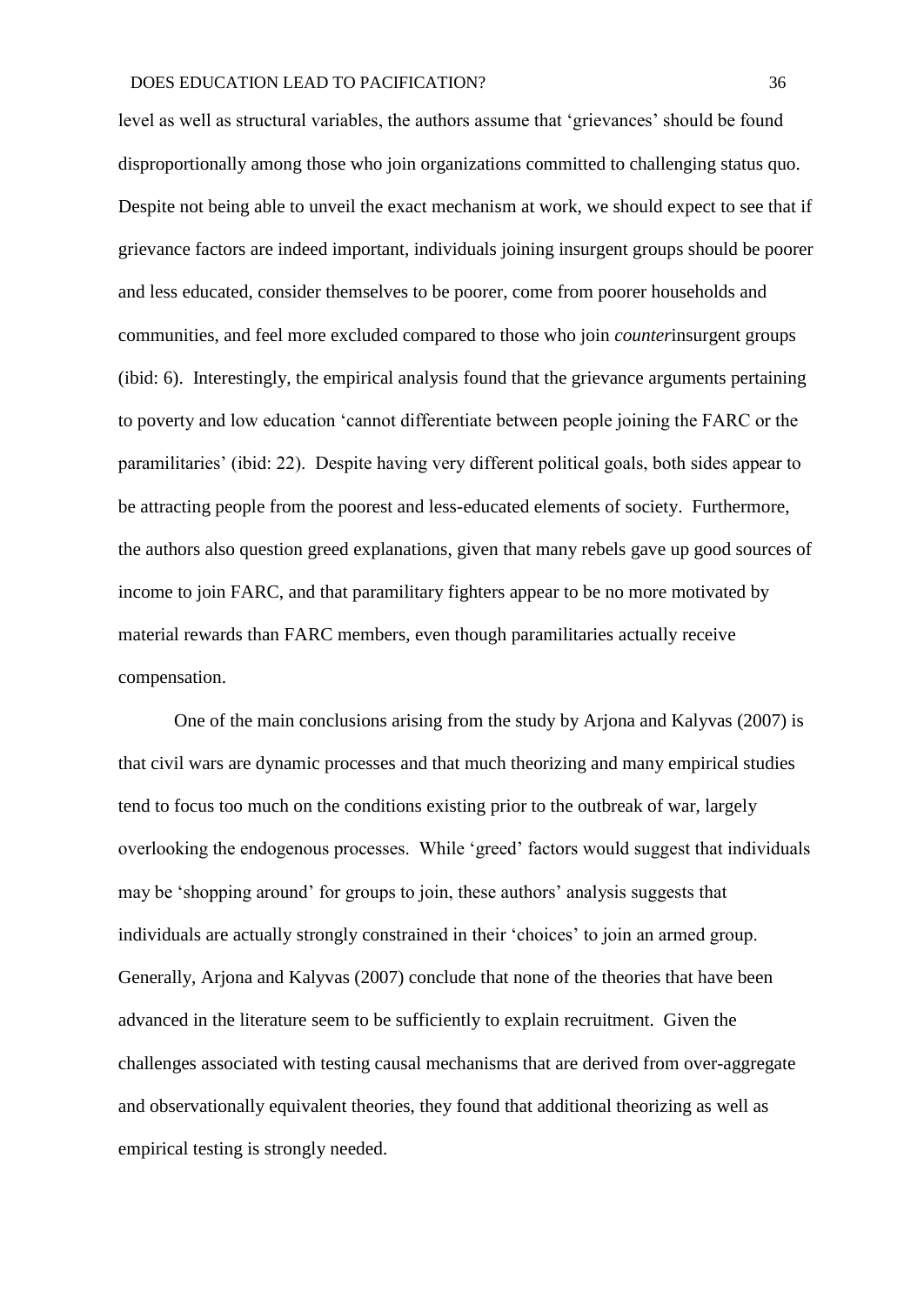In a study of both former insurgents and counterinsurgents in Sierra Leone, Humphreys and Weinstein (2008) test three rival explanations; grievances, personal incentives, and social sanctions associated with strong community ties. Like Arjona and Kalyvas (2007) they found that 'grievance factors' like poverty, lack of access to education, and political alienation all explain participation in both insurgent and counterinsurgent groups (Humphreys & Weinstein, 2008: 452). They also found a positive effect between lacking education and participation in rebellion among abductees, questioning the very idea of agency among potential rebel recruits. This could be explained by the fact that areas with poor, uneducated people typically have less means of protection and that army leaders therefore might prefer to target such destinations for recruitment (Achvarina, Nordås, Østby, & Rustad, 2009).

Like Arjona and Kalyvas (2007), Humphreys and Weinstein (2008) conclude that their results call into question a simple grievance model that predicts insurgents to be the most aggrieved. Instead of proxying grievances, Humphreys and Weinstein speculate that poverty and education capture a more general vulnerability to political manipulation, less patience with more peaceful forms of protest, or just fewer life options (ibid.). They further argue that their findings provide some support for all three main theories, and that posing them as rivals and mutually exclusive is artificial. Rather than continuing to impose different and competing theoretical frameworks on empirical material, Humphreys and Weinstein argue that analysis should focus on 'the conditions under which distinct strategies of recruitment are pursued by different groups at different times' (2008: 453).

Several other individual-level studies add to our understanding of personal motivations. Oyefusi (2010) examines the factors that determine youth's willingness to participate in different forms of civil unrest in the Niger Delta, and found that all three levels of education (primary, secondary, and tertiary) individually reduce the willingness to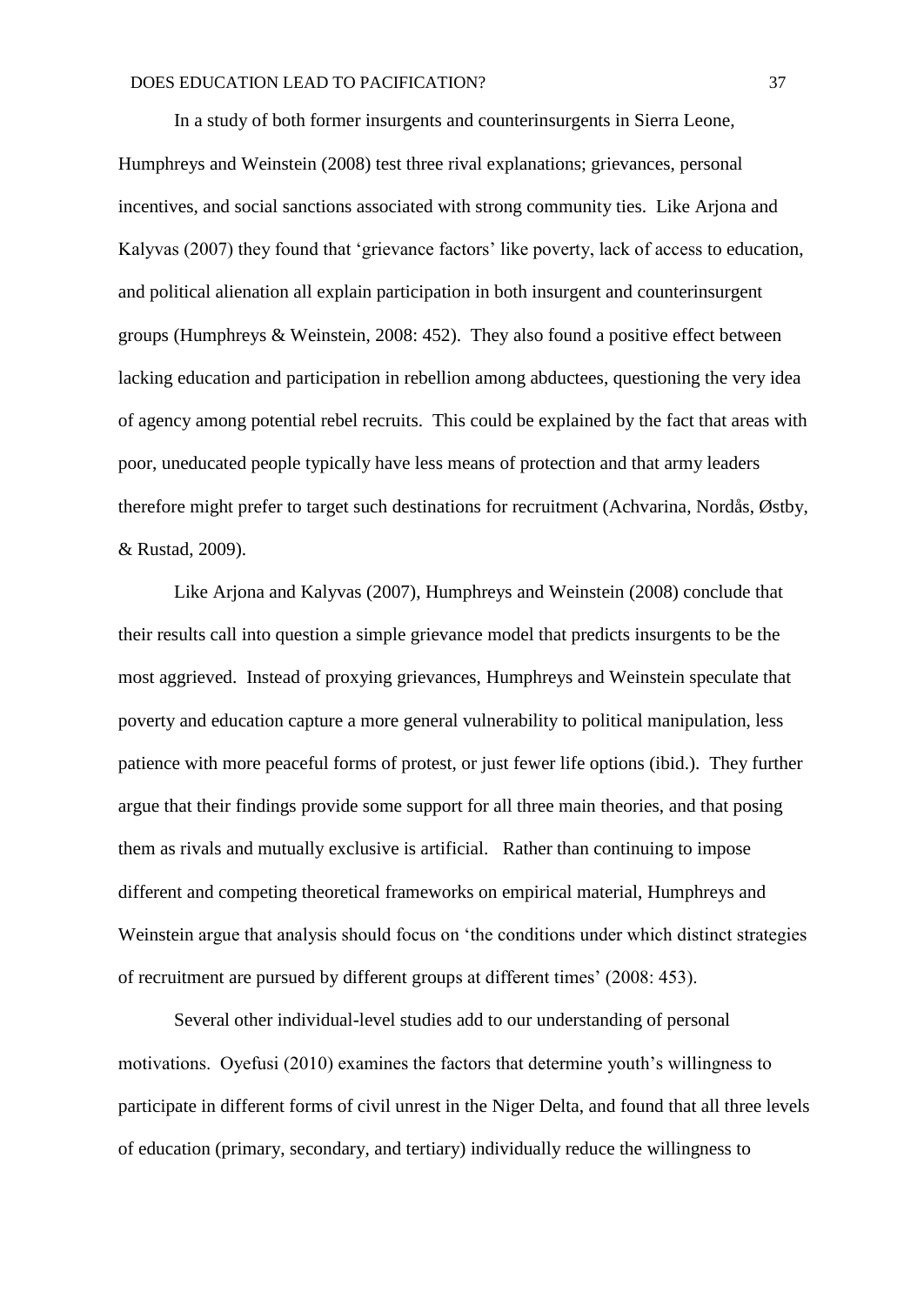participate in violent protest, whereas only secondary and tertiary education constrain disposition to armed struggle.<sup>14</sup> This is consistent with Shayo (2007: 28), who concludes from his investigation of individual-level surveys from 32 countries that 'low education promotes militaristic attitudes'. In contrast, Fair (2008) found in a study of militant martyr households in Pakistan that the militants were more highly educated than the average Pakistani.<sup>15</sup> However, she points out that this finding could reflect the outcome of group selection effects because most of the *mujahideen* in her sample served and died in Kashmir, where the operational environment is very challenging. Fair's (2008) findings are thus largely consistent with the terrorism literature.

### **Participation in terrorist activities.**

<u>.</u>

After September 11th, the debate about whether poverty and education influence terrorism has gained considerable momentum. However, the literature has not yet reached consensus on the nature of the education-terrorism relationship. In Brockhoff, Krieger, and Meierriek's (2014) review of the existing quantitative literature on education's influence on domestic terrorism, four of the nine quantitative, cross-country studies they discuss show a negative and significant relationship, two a positive and significant relationship, and three nonsignificant findings. These authors instead found in their own analysis that education has a conditional relationship with terrorism: in countries where the general socioeconomic, political, and demographic conditions were unfavorable, lower education levels tended to promote terrorism. In more stable, wealthy and demographically mature societies, however, higher education levels tended to reduce terrorism. Examining the motivations of individuals in Europe to go abroad and join Islamic State, Verwimp (2016) found that

<sup>&</sup>lt;sup>14</sup> He also found that while higher education constrains participation in violence, it increases the probability for participating in peaceful protests.

<sup>&</sup>lt;sup>15</sup> Fair (2008) further found that the militants in her sample are not predominantly emerging from Pakistan's *madaris* (religious schools) religious seminaries, as often assumed.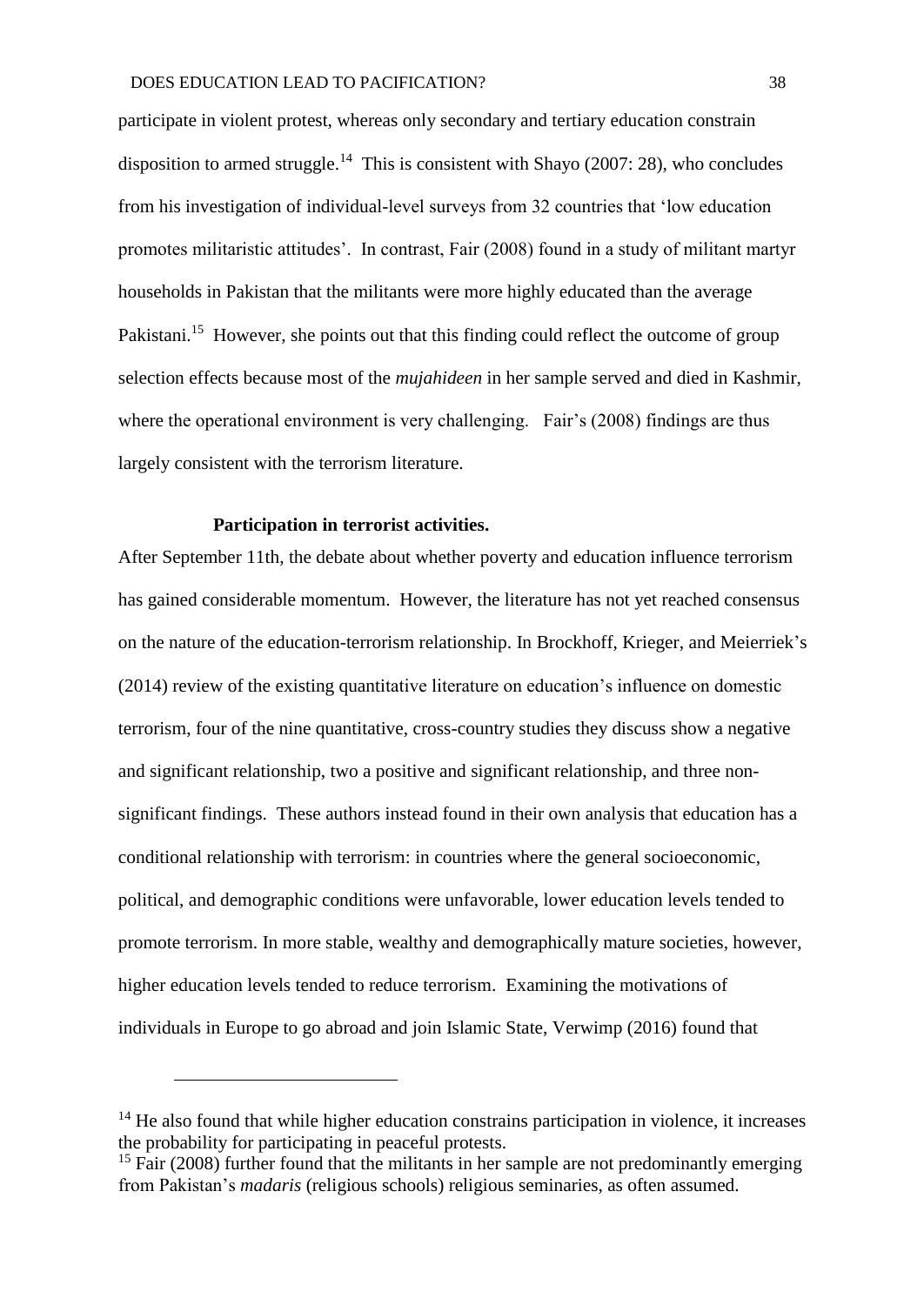countries with larger education gaps between non-EU immigrants and natives produce higher numbers of foreign fighters, with Belgium the worst country in the sample in this respect.

One of the most well-known contributions on education's influence on terrorism is a study by Krueger and Malečkova (2003). Drawing on public opinion polls in the West Bank and Gaza Strip, they investigate the link between respondents' educational attainment and their support of and participation in militant and terrorist activities. They found that support for armed attacks on Israeli civilians does not decrease among those with more education. Further, they found that (Hezbollah) terrorists have slightly better than average education than the population in general, but their overall conclusion is that 'any connection between poverty, education, and terrorism is indirect, complicated, and probably quite weak' (Krueger & Malečkova, 2003: 119).<sup>16</sup>

Berrebi (2007) reported more robust results linking education and terrorism. Analyzing the biographies of 335 Palestinian terrorists, he found that higher education is positively associated with participation in both Hamas and the Palestinian Islamic Jihad (PIJ). If we take these results at face value, they imply that increasing schooling could actually increase the supply of terrorists. However, Berrebi (2007) stresses that the importance of using education to fight terror is not invalidated in spite of his findings. He suggests that the most likely explanation of the results may be educational content, pointing to anecdotal evidence on how education can be directly used to breed terrorism (Berrebi, 2007: 28 – 29). Finally, Elbakidze and Jin (2014) provide an alternative explanation more in line with opportunity cost arguments for transnational terrorism. They found that improvements in secondary education levels in the labor force leads to higher rates of participation in transnational terrorism, whereas improvements in tertiary education levels

1

<sup>&</sup>lt;sup>16</sup> Paxton (2002) argues that Krueger & Malečkova's results might apply only to the Middle East.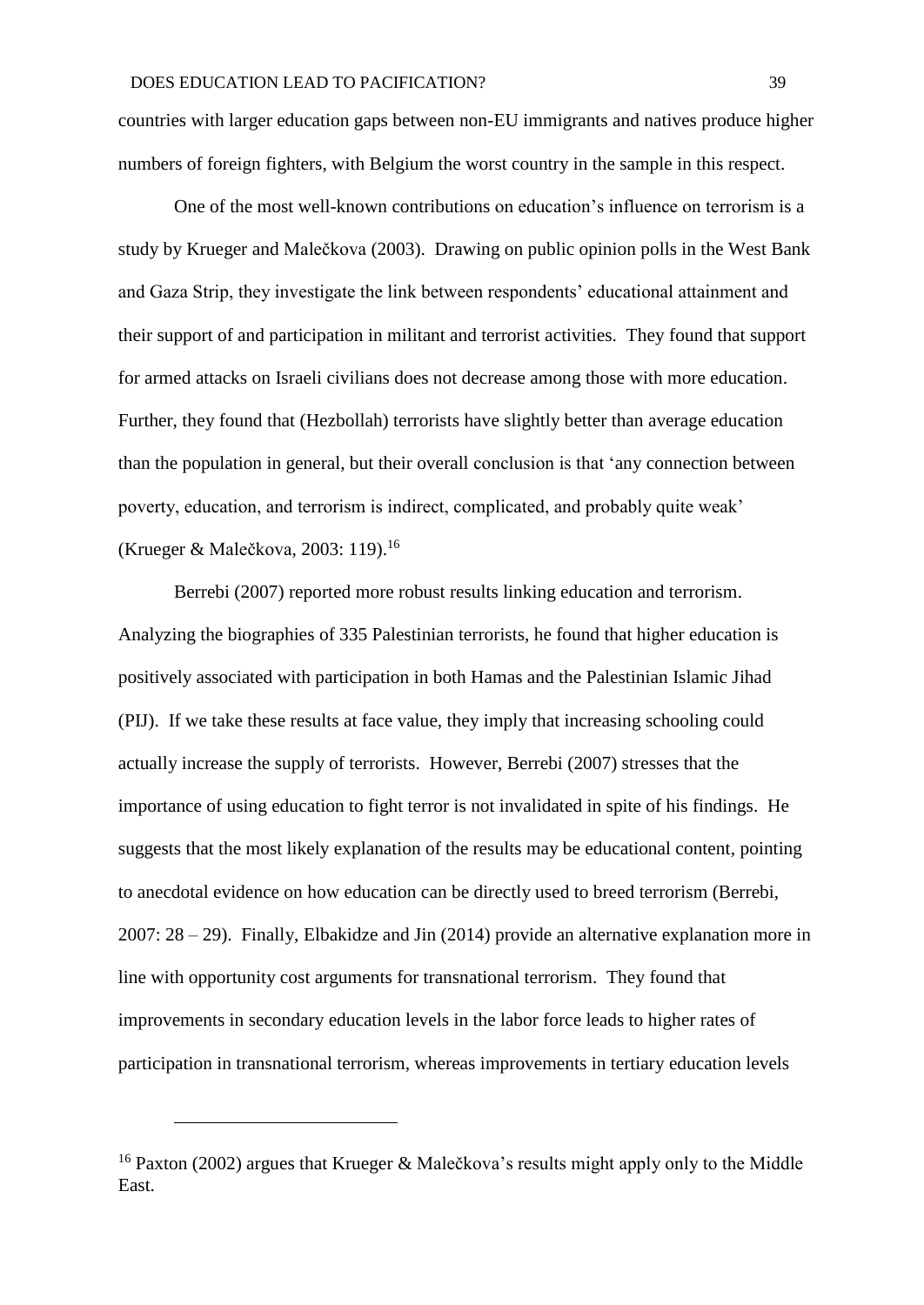has the opposite effect. Higher achievement of tertiary schooling could be interpreted to mean that larger numbers of people are both occupied in the schooling system for a greater number of years, and conceivably receive education that can translate into employment.

Using historical data on 740 individuals involved in the anticolonial movement in the Indian province of Bengal in the early  $20<sup>th</sup>$  century, Lee (2011) found that both terrorist and the non-terrorist activists were far better educated than the population in which they operated. However, he also notes that the violent sample had a lower status measured by education than the nonviolent sample of activists. Hence, Lee (2011) concludes that terrorists seem to have been drawn from the bottom portion of the politically active elite, a finding that supports the idea that they were motivated at least in part by opportunity costs and personal advantage rather than solely or primarily by ideology or grievances.

### **Participation in genocide.**

Finally, the last category of studies in Table 4 is represented by Verwimp (2005), who presents evidence on the profiles of perpetrators of the Rwandan genocide. He found that perpetrators were more highly educated than others, and suggests that what he terms the 'something to defend thesis' is one way to account for this.

A general lack of education is found to be associated with popular support and overconfidence in armed forces, which in turn increases the risk of conflict (Shayo, 2007). Ignorance and lacking education can help generate and sustain popular support for military campaigns, even if the least-educated supporters of war are not necessarily the most likely to actually fight. This can help reconcile the mixed evidence presented above on the link between individual education and participation in militant activities with the strong macrolevel evidence on the relationship between overall education levels and conflict.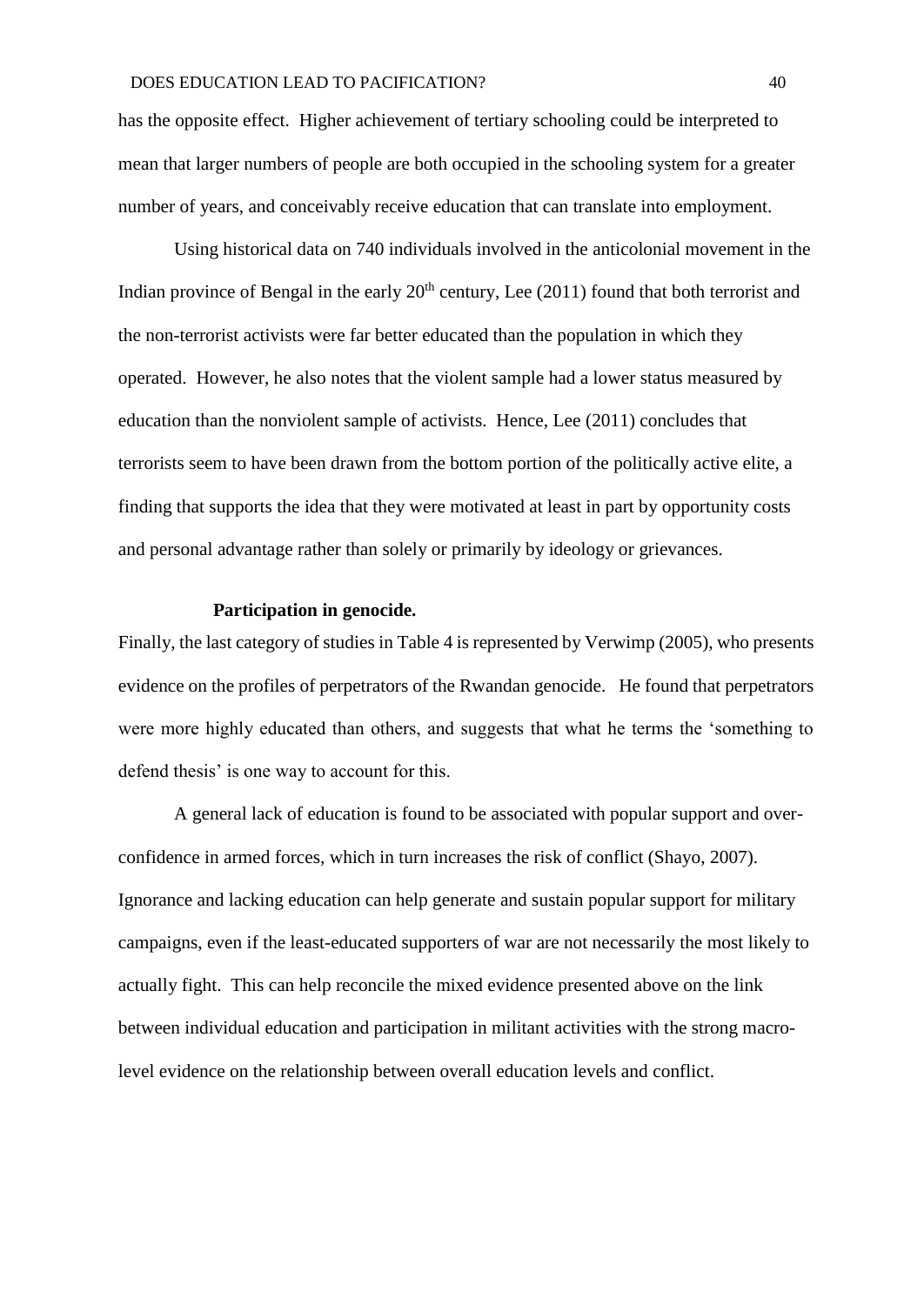#### **Conclusion**

Research on the links between education and conflict has been growing rapidly, as evidence by the fact that the majority of the 42 identified quantitative studies included in this review were conducted after 2005. This article provides a first systematic review of this field, highlighting a wealth of new insights from studies conducted at different levels of analysis and across a variety of contexts. In this last section, we draw out what we consider to be the major policy-relevant conclusions based on the review of the existing quantitative evidence of the education–conflict nexus.

### A Pacifying Effect of Education

First and foremost, many of the studies we reviewed support the argument that education reduces political violence. The evidence very strongly suggests that increasing education levels in the population at all levels of the system (primary, secondary, and tertiary) reduces most forms of political violence. Recent studies have provided important insights into more subtle aspects of the education–conflict nexus by employing a multitude of measures sensitive to education levels and to changes in access, as well as testing gender- and groupbased distributions of education. Secondary male education appears to be the single most suitable discriminator given the theoretical traction – young men in their high teens or low twenties are the main protagonists of violence – as well as empirical variation between countries. While the policy-implications of this finding – invest in education – are already widely pursued as a broader development agenda, security and normative arguments may still be helpful for generating support for education programs.

On a practical note, compared to most other factors that are known to affect political violence, education is something that almost all governments can alter through national policy (Thyne, 2006). However, more research is needed to better understand exactly how and why education influences peace and conflict, because each of the four theories on this relationship lead to different policy prescriptions and priorities. If poorly educated,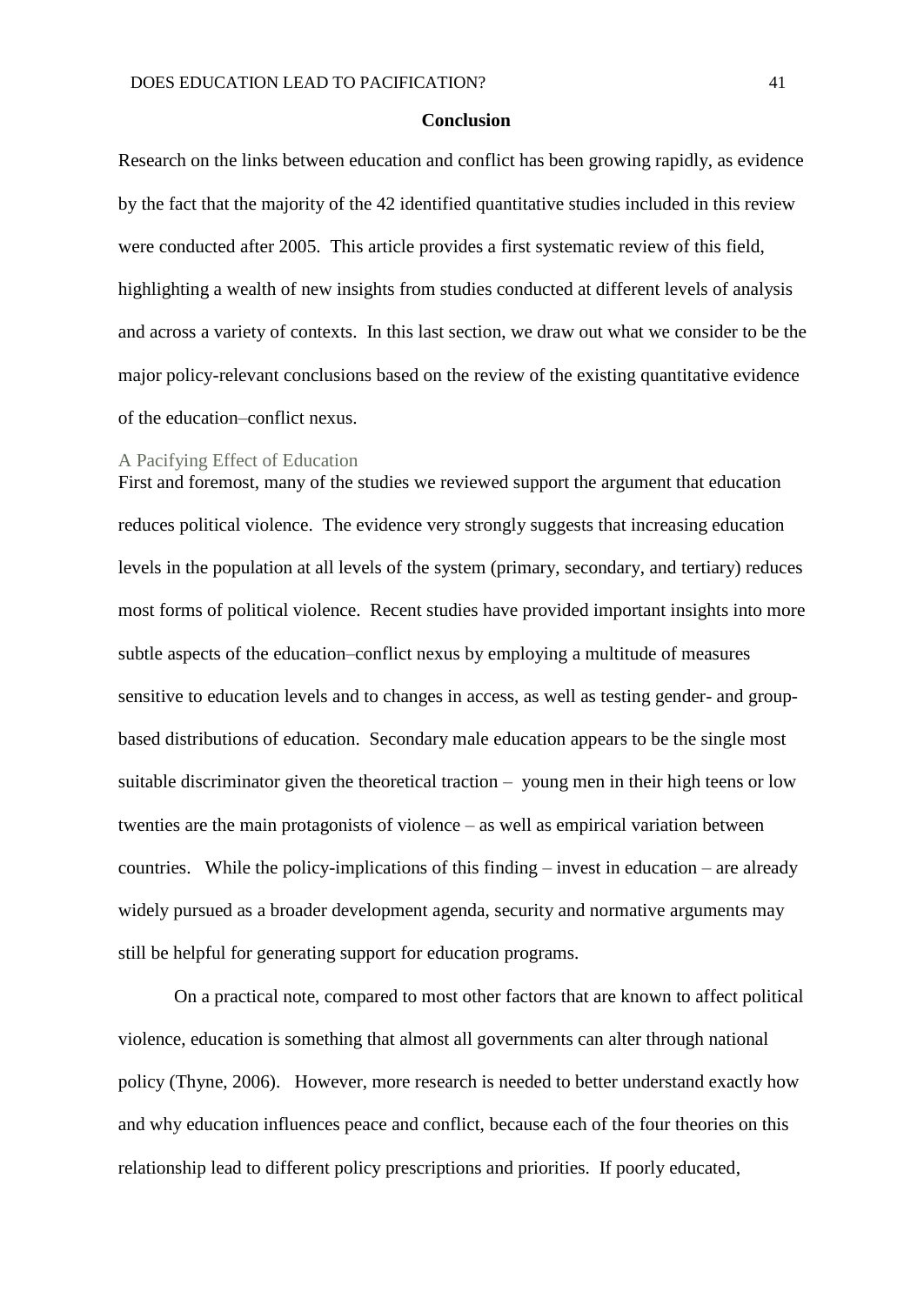unemployed individuals are recruited into violent conflict due to low opportunity costs, then policy makers would be wise to maximize coverage in the form of enrollment and attainment across the population. If, however, individuals mobilize for violence due to grievances over the unequal distribution of education, then policy makers must pay careful attention to ensuring that marginalized groups are granted equal (or perhaps even privileged) access to education. But if the normative argument best explains the education-conflict relationship, then policy-makers ought to emphasize improving curriculum design and pedagogical methods over coverage. In reality, however, quantity (access) and quality considerations are not likely to be mutually exclusive, as an expanded, equal opportunity education system that delivers very poor quality education may be just as bad as a high-quality system with restricted access.

Another important emerging conclusion is that rapid expansion in tertiary education does not generally seem to be causing destabilization and violence. The expansion of tertiary education has been voiced as a concern particularly in relation to recruitment to terrorist organizations, and has also been considered a source of low-level protest. However, there is little empirical support for concerns that governments should be cautious about expanding access to education rapidly, with the caveat that little empirical work has been done on how the interplay between educational expansion and labor market dynamics could impact conflict (but see Campante & Chor, 2012 for an examination of this for executive turnover in the context of the Arab Spring). While policymakers should monitor the situation for educated youths generally, especially following broad expansions in educational access, there is every reason to keep up the pressure for tertiary education expansion as a development strategy to provide opportunities for young people.

#### Education Inequalities Associated with Conflict

Further, the evidence base clearly supports the argument that systematic educational inequalities between groups are linked to higher levels of violence. While there is little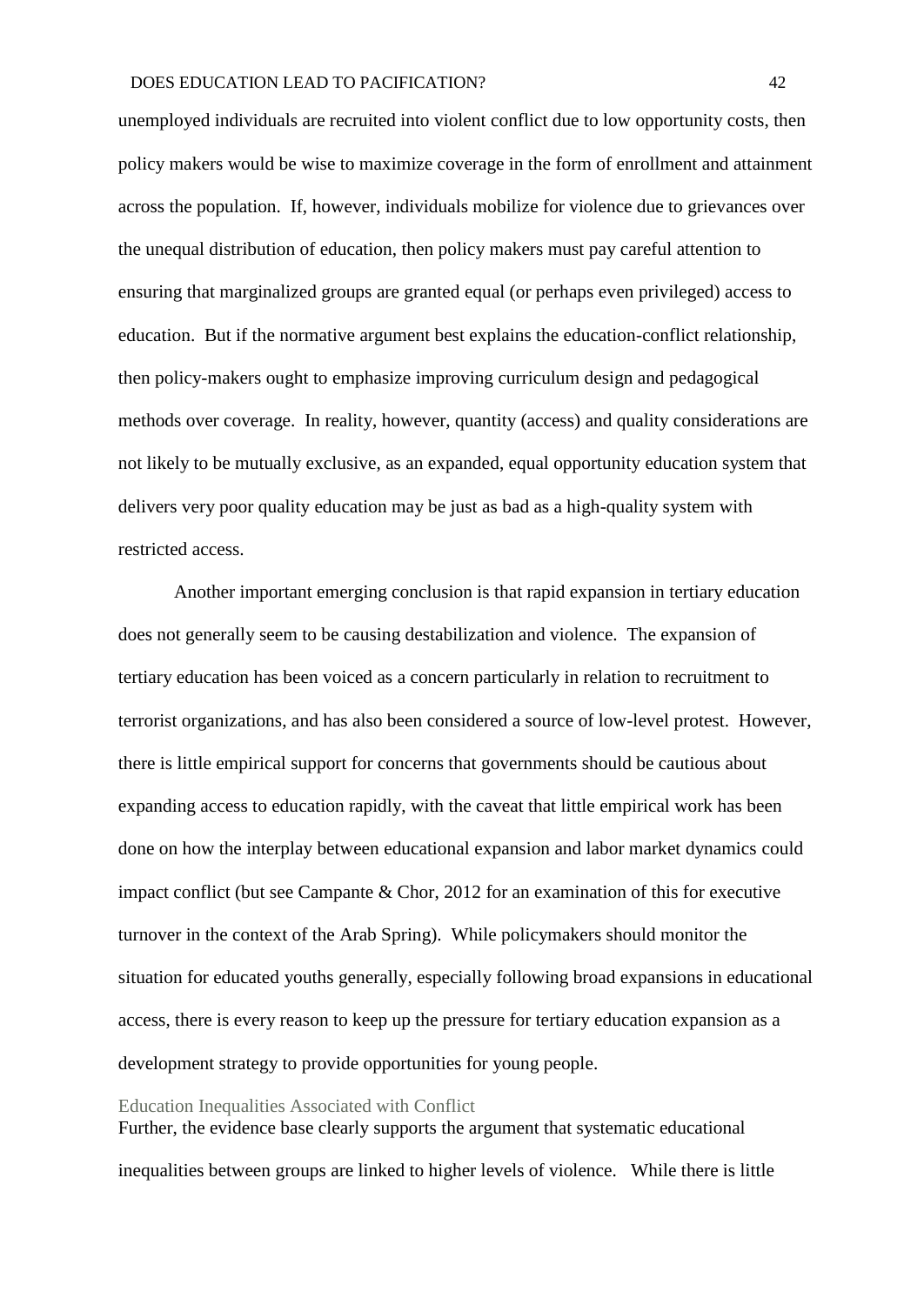evidence that schooling inequality between individuals seems to matter for conflict, systematic differences in access to education between religious and ethnic groups appear to fuel conflict, whether this is caused by 'grievances' or simply by too few opportunities among young people in the disadvantaged groups. The conflict potential of regional (geographic) disparities in education is stronger for democracies than for other regime types (Østby & Strand, 2013). This implies that inter-group education inequalities may be a significant force for violent regime change, and that reducing inequalities may contribute to peaceful democratic transitions. As a result, policymakers should be particularly committed to reducing educational inequalities.

On a related note, greater educational equality between men and women are linked to less violence. Whether the result of a general pacifism among women or an indirect link via the promotion of development and good governance, more gender-equal societies in education seem to experience less political violence. From a policy perspective, policies that reduce significant gender gaps in secondary education between men and women are inferior to policies providing more equal educational access in terms of providing stability and peace. Adopting gender-focused education policies in post-conflict periods may be particularly important given that armed conflict can aggravate gender inequalities in education (Østby, Urdal, & Rudolfsen, 2016).

Education Content and Association with Violence and Terrorism While educational quality (including curricular content) may plausibly be claimed to affect political violence, systematic evidence for such link is scarce. We have not been able to identify any quantitative study analyzing the effect on conflict of educational quality or content. Evidence from case studies suggests that low relevance and quality of education can seriously hamper young peoples' economic opportunities, but the link to violent conflict is not clear. A particularly striking deficit in the literature pertains to the impact of religious education. To the extent that more religiously oriented content in education reduces the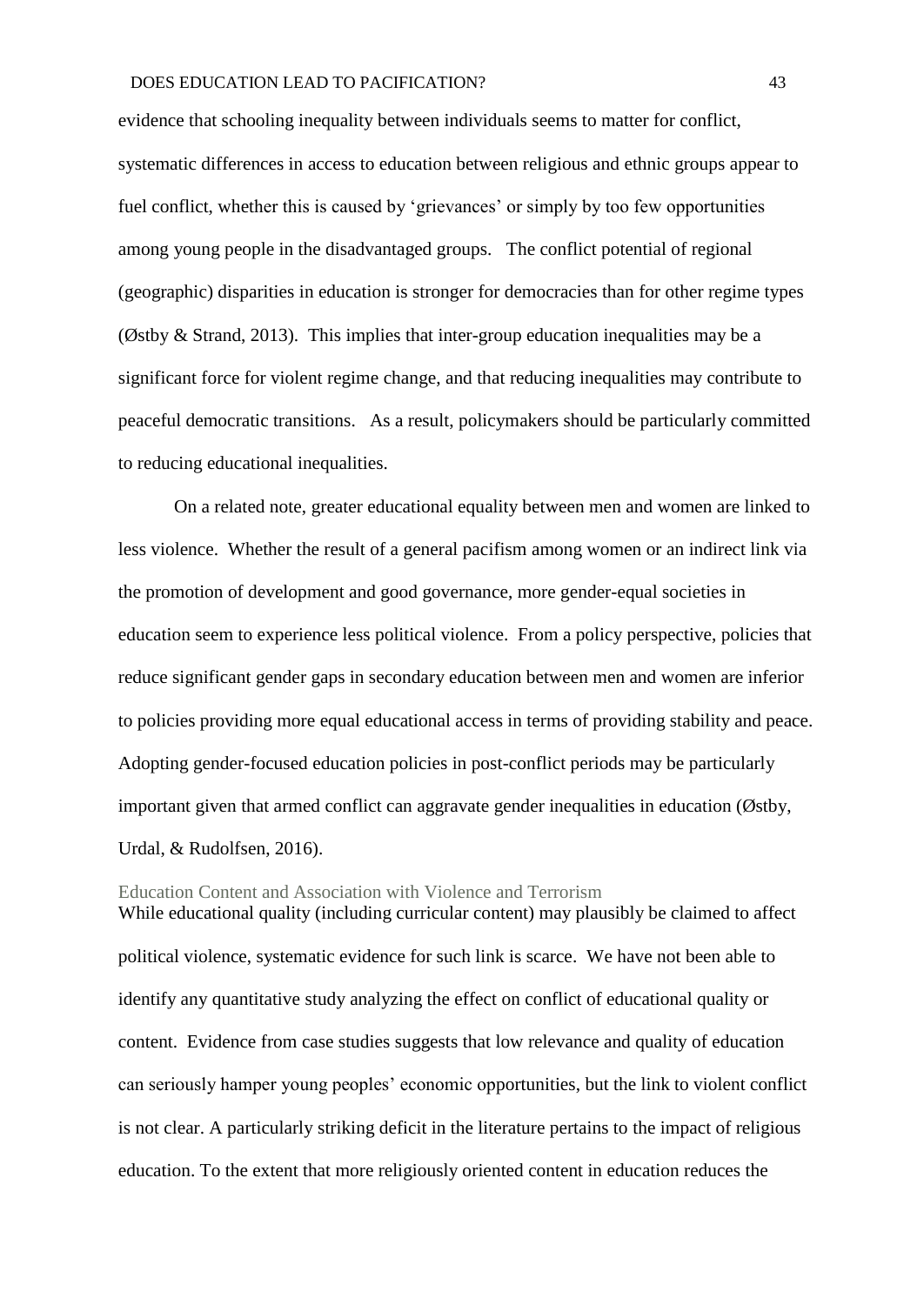exposure of students to scientifically oriented 'secular' subjects, or even transmits and reinforces negative stereotypes of 'the other' (e.g. Berrebi, 2007), education may not necessarily have an equally pacifying effect, and could even spur violence. However, there is very limited evidence available on the effect of religious versus secular education, including on the possible links between curricula and violence. While training in religious schools is often cited in relation to recruitment to extremist religious organizations, at least one study on Pakistan seems to suggest that Pakistani militants in Kashmir were not primarily educated in religious schools (Fair, 2008). The lack of studies providing evidence about the relationship between educational content and political violence represents a significant research gap. Finally, there is a need to collect data to enable study of how conflict risk is affected by educational content and quality, and also how targeted education interventions may mitigate conflict. A promising starting point for the latter is the emerging literature on peace education programs (Bar-Tal & Rosen, 2009; Bush & Saltarelli, 2000; Haggai & Salomon, 2010; Spink, 2005).<sup>17</sup> Overall, the issue of education quality remains an important future research priority.

Although some evidence suggests that terrorists are often well educated and rarely marginalized, this does not imply that providing education in areas prone to terror will lead to more terrorist violence. Much academic and popular attention has been devoted to this connection, in particular with reference to the Middle East and North Africa. However, the higher-than-average education levels among recruits to terrorist organizations is likely to be a *selection effect*, whereby more educated and thus qualified recruits are chosen over less qualified (Berrebi, 2007; Bueno de Mesquita, 2005). Hence, restricting educational

<u>.</u>

<sup>&</sup>lt;sup>17</sup>See also Dupuy (2009) for an examination of how education is explicitly addressed in peace agreements in the post-Cold War era. Further, cf. a recent meta-analysis by Bowman (2011), who provides a more general account as to how college diversity experiences (both racial and curricular) may impact on civic attitudes and engagement.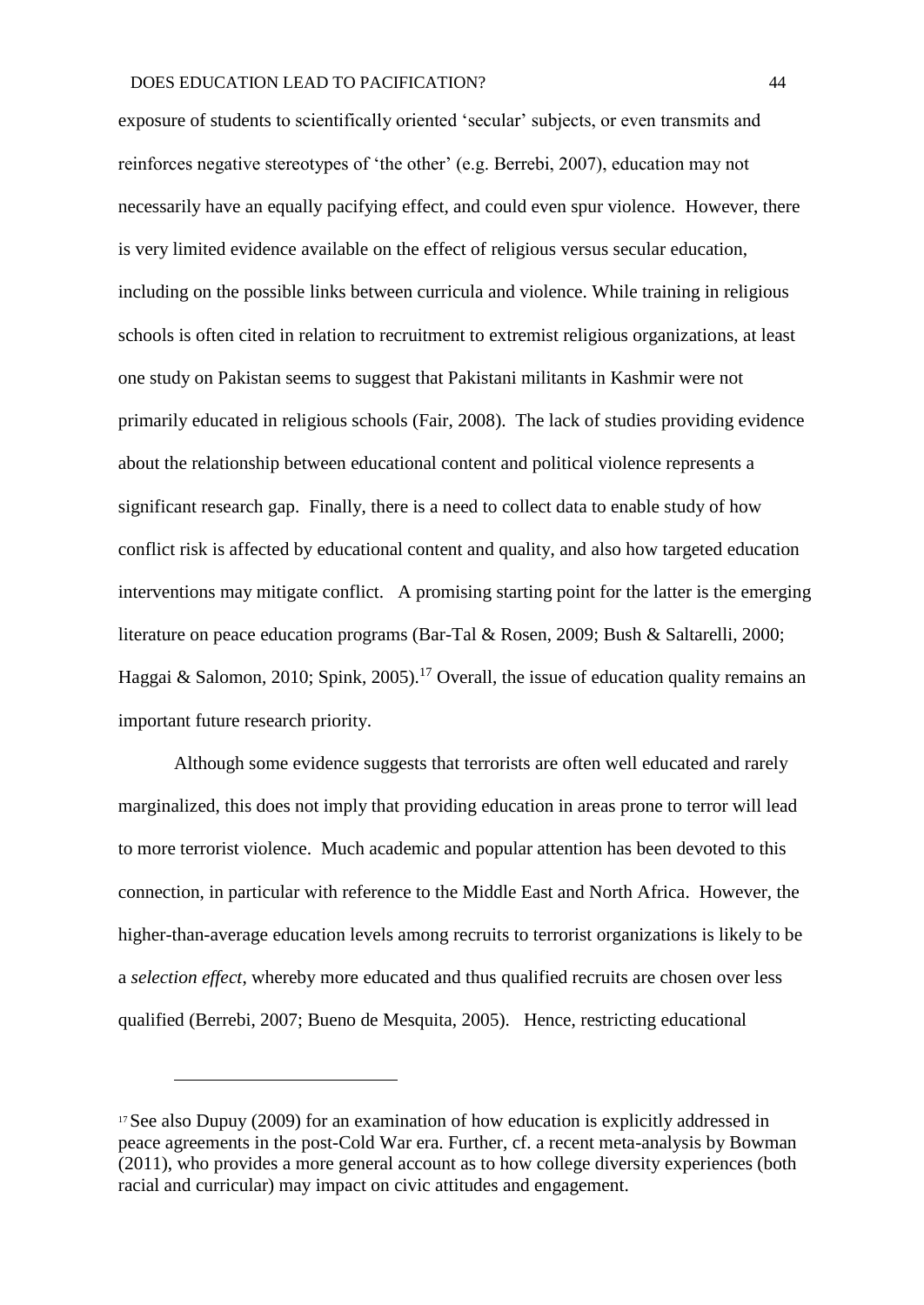opportunities for young people is not likely to be a productive strategy for governments seeking to curb terror. To enhance our understanding of terrorist recruitment, future studies on education and terrorism should address the possible mismatch of education and jobs.

The scarcity of reliable and complete education data – particularly in conflict-affected states

Shortcomings and Recommendations for Future Research

– represents a large challenge for comparative analysis of education and political violence. The recent development of a new country-level sex and age specific dataset on educational attainment on all levels (see Lutz et al., 2007) offers strong prospects for further empirical investigation of the education-conflict relationship. The dataset currently covers 120 countries for the period 1970–2010 with projections up to 2030, and will be expanded to include several more conflict countries at a later stage. However, education data on the subnational level are scarce for many conflict-affected countries, and furthermore existing data for such countries do not always allow for comparison across countries. Recent approaches using individual-level survey data to construct regional education data (e. g. Østby, Nordås & Rød, 2009) are promising, but limited by the lack of survey data for certain countries and periods. There is also considerable need for systematic individual-level data collection on participants in political violence that can shed light on individual motivations to join armed groups, preferably in the form of systematized surveys across conflict and non-conflict contexts. We believe that the key to understanding the complex relationships between education and political violence lies at the intersection of structural analyses and micro-level studies. However, a particular challenge in this respect is the relatively high cost of largescale collection of high-quality, sensitive survey data in conflict contexts.

Quantitative studies of education and conflict further offer opportunities for forecasting future conflict risks. One of the appealing aspects of education data is that they allow for relatively reliable projections of future educational attainment in the population. Other major variables used in emerging conflict projection studies, such as regime type,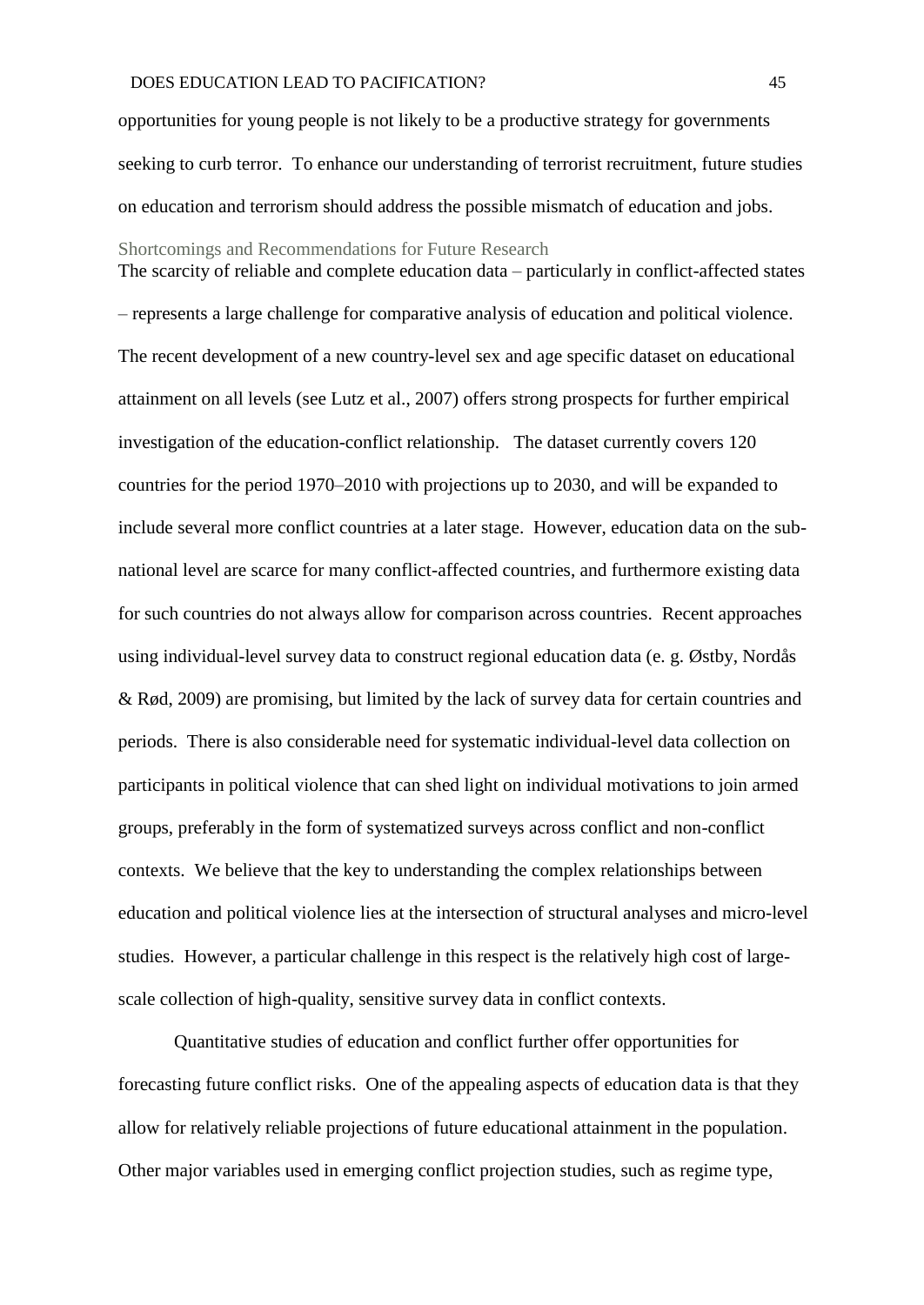regime stability, and economic growth, are volatile and thus more difficult to project. Lutz et al. (2007) provide educational attainment projections for 120 countries up to the year 2030, and these projections have proven useful for forecasting future conflict risks (Hegre, Karlsen, Nygård, Strand & Urdal, 2013). In a study that sets out to predict conflict risk levels for the years 2010–2050, Hegre et al. (2013) demonstrate that the expected increase in education levels are likely to contribute to significantly reducing future global conflict levels. Similarly, more generally applicable micro-level studies of education and conflict that take into account educational expansion, the labor market situation, and social and cultural change have the potential to serve as the basis for early-warning systems that can inform policymakers of the potential for political violence and disturbance and to provide relevant policy options.

The study of education and conflict at different levels of analysis provides a crucial, comprehensive picture. As highlighted in this review, more meso- and micro-level studies of education and conflict are required to appropriately analyze some of the most central assumptions of the relationship. In particular, the theoretical frameworks of many macrolevel cross-national studies build on assumptions about motivations of conflict actors that cannot be tested in the absence of appropriate micro-level data. An additional challenge pertains to drawing conclusions beyond a study's sample, which is typically restricted to one country. Additional micro-level analyses of more conflict contexts are necessary in order to validate some of the early studies of single countries. Micro-level studies of motivations suggest that multiple theoretical frameworks have to be employed to understand how recruitment to political violence occurs. These studies refute simple claims that the poorest and least educated rebel against the status quo. Rather, poverty and low schooling is associated with recruitment of both insurgents and of ordinary military personnel. A related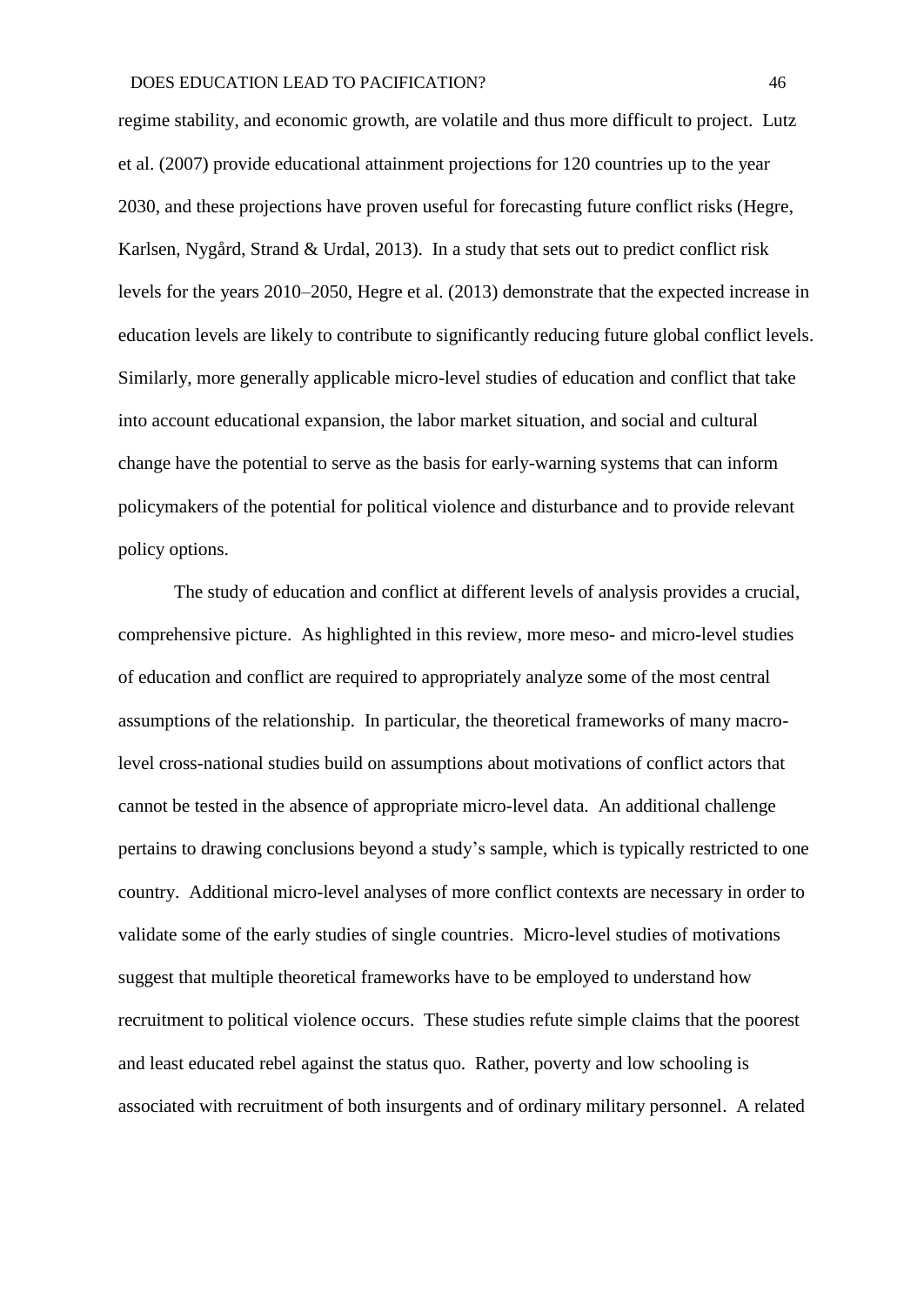research gap is the need for assessing the importance of education for a greater variety of political (and non-political) violence and for conflict dynamics.

Finally, future research ought to be more context sensitive. As an example, an important shortcoming of existing studies of educational expansion is that they do not simultaneously address other factors that matter for the opportunity cost of educated youth. As pointed out by Barakat and Urdal (2009), the focus should be on identifying the contexts in which different forms and levels of education have a pacifying effect, and under what conditions educational reform may contribute to reduce the risk of conflict. The lack of education has been identified as a particularly potent conflict predictor in low-income countries as well as in countries with large youth bulges, and recent efforts to increase education levels in the poorest countries may thus have a significant long-term pacifying effect. It is further important to note that democracies seem to experience a greater stabilizing effect of education than do non-democracies. Future research should emphasize context-specific and interaction effects such as the role of education in rural and urban settings separately, the interaction of education and the labor market, the role of migration, and the impact of the systematic exclusion of various identity groups. More specifically, context-sensitive approaches are likely to yield detailed and practical policy suggestions that may significantly enhance conflict prevention and resolution capabilities.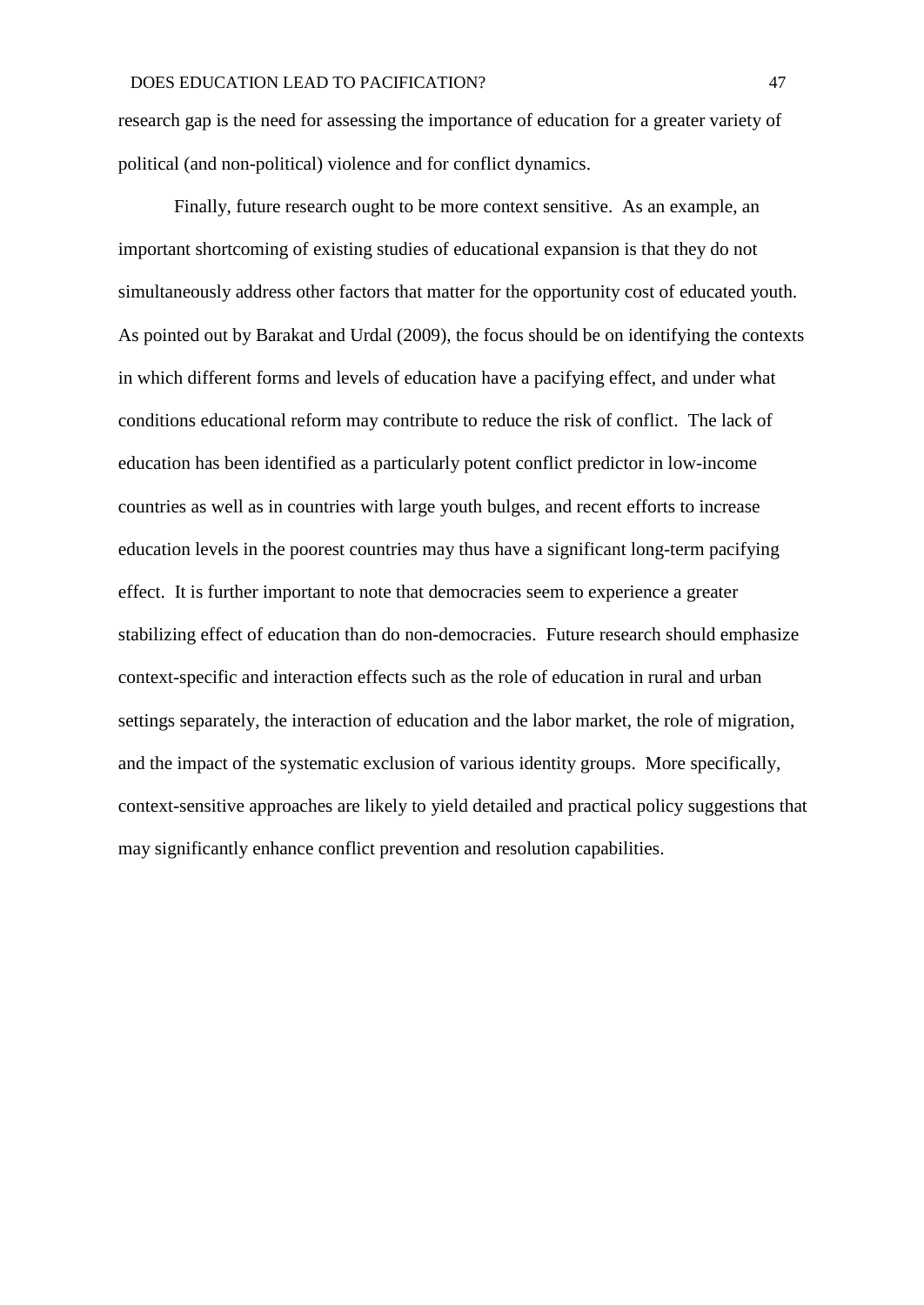#### **References**

*\*References marked with an asterisk indicate studies included in the systematic review.*

- Achvarina, V., Nordås, R., Østby, G., & Rustad, S. A. (2009). Regional welfare and child soldier recruitment: A disaggregated study of African regions. *Politische Vierteljahresschrift, 43*, 386–413.
- \*Alesina, A. & Perotti, R. (1996). Income distribution, political instability, and investment. *European Economic Review, 40*, 1203–1228. [doi:10.1016/0014-2921\(95\)00030-5](https://doi.org/10.1016/0014-2921%2895%2900030-5)
- Aoki, A., Bruns, B., Drabble, M., Marope, M., Mingat, A., Moock, P., Murphy, P., Paci, P., Patrinos, H., Tan, J-P., Thomas, C., Winter, C., & Yang, H. (2002). Chapter 19: Education. In *PRSP Education*. Retrieved from [http://info.worldbank.org/etools/](http://info.worldbank.org/etools/%20docs/library/81136/Nairobi2004/readings/ed/edprspsourcebookeng.pdf) [docs/library/81136/Nairobi2004/readings/ed/edprspsourcebookeng.pdf](http://info.worldbank.org/etools/%20docs/library/81136/Nairobi2004/readings/ed/edprspsourcebookeng.pdf)
- \*Arjona, A., & Kalyvas, S. (2007). Insurgent and counterinsurgent recruitment: An analysis of survey data from Colombia. Paper presented at the International Studies Association, Chicago IL, 28 February–3 March. Retrieved from http://citation.allacademic.com//meta/p\_mla\_apa\_research\_citation/1/7/9/5/6/pages179565/p1795 65-1.php
- Banks, A. S. (2011) *Cross-National Time-Series Data Archive.* Jerusalem: Databanks International.
- \*Barakat, B., & Urdal, H. (2009). Breaking the waves? Does education mediate the relationship between youth bulges and political violence? *Policy Research Working Paper* 5114, Washington DC: The World Bank.
- Barro, R., & Lee, J. W. (1996). International measures of schooling years and schooling quality. *American Economic Review, 86*, 218–223.
- Barro, R., & Lee, J. W. (2000). International data on educational attainment: Updates and implications. *CID Working Paper* 42, Boston, MA: Harvard University.
- \*Barron, P., Kaiser, K., & Pradhan, M. (2004). Local conflict in Indonesia: Measuring incidence and identifying patterns. *Policy Research Working Paper* 3384, Washington DC: The World Bank.
- Bar-Tal, D., & Rosen, Y. (2009). Peace education in societies involved in intractable conflicts: Direct and indirect models. *Review of Educational Research, 79,* 557–575. doi: [10.3102/0034654308330969](https://doi.org/10.3102/0034654308330969)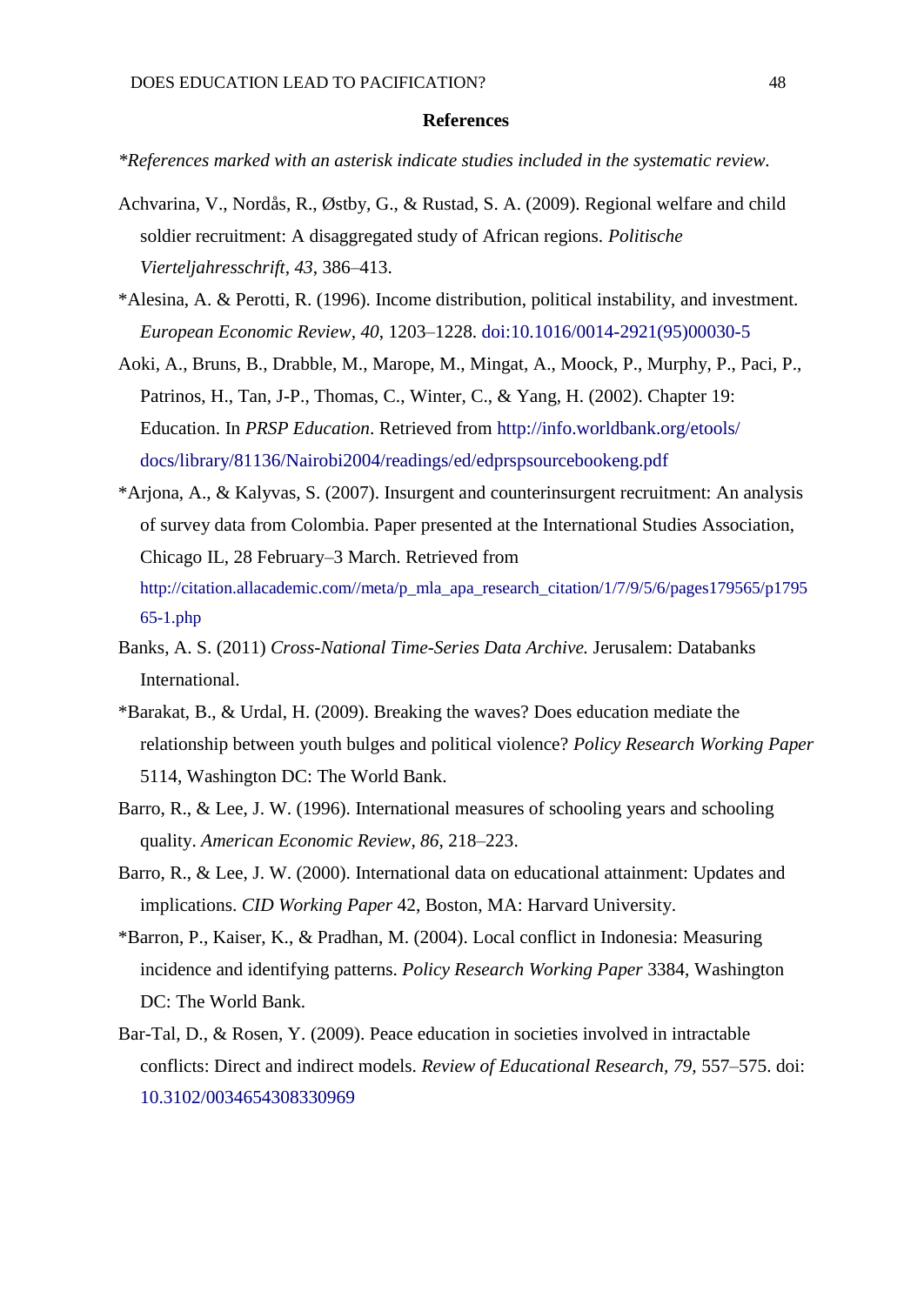- \*Bartusevičius, H. (2014). The inequality-conflict nexus re-examined: Income, education and popular rebellions. *Journal of Peace Research, 51,* 35-50. doi[:10.1177/0022343313503179](https://doi.org/10.1177/0022343313503179)
- Benaabdelaali, W., Hanchane, S. & Kamal, A. (2012). Educational inequality in the world, 1950–2010: Estimates from a new dataset. In: J.A. Bishop & R. Salas (eds), *Inequality, Mobility and Segregation: Essays in Honor of Jacques Silber* (Research on Economic Inequality, Volume 20). Bingley: Emerald, 337–366.
- \*Berrebi, C. (2007). Evidence about the link between education, poverty and terrorism among Palestinians. *Peace Economics, Peace Science and Public Policy, 13*, 1–36. doi[:10.2202/1554-8597.1101](https://doi.org/10.2202/1554-8597.1101)
- \*Besançon, M. L. (2005). Relative resources: Inequality in ethnic wars, revolutions, and genocides. *Journal of Peace Research, 42*, 393–415. doi[:10.1177/0022343305054086](https://doi.org/10.1177/0022343305054086)
- Blattman, C., & Miguel, E. (2010). Civil war. *Journal of Economic Literature*, *48*, 3–57. doi[:10.1257/jel.48.1.3](https://doi.org/10.1257/jel.48.1.3)
- Bowman, N. A. (2011). Promoting participation in a diverse democracy: A meta-analysis of college diversity experiences and civic engagement. *Review of Educational Research, 81,* 29–68. doi[:10.3102/0034654310383047](https://doi.org/10.3102/0034654310383047)
- Brett, R., & Specht, I. (2004). *Young soldiers: Why they choose to fight*. Boulder, CO: Lynne Rienner.
- \*Brockhoff, S., Krieger, T., & Meierrieks, D. (2016). Great expecations and hard times: The (nontrivial) impact of education on domestic terrorism. *Journal of Conflict Resolution, 59*, 1186-1215. doi[:10.1177/0022002713520589](https://doi.org/10.1177/0022002713520589)
- Bueno de Mesquita, E. (2005). The quality of terror. *American Journal of Political Science, 49*, 515–530. doi[:10.1111/j.1540-5907.2005.00139.x](https://doi.org/10.1111/j.1540-5907.2005.00139.x)
- Burde, D. (2014). *Schools for conflict or for peace in Afghanistan*. New York: Columbia University Press.
- Bush, K. D., & Saltarelli, D. (Eds.). (2000). *The two faces of education in ethnic conflict: Towards a peacebuilding education for children*. Florence: UNICEF/Innocenti ResearchCentre.
- \*Bussmann, M. (2010). Political and socio-economic aspects of gender equality and the onset of civil war. *Sicherheit und Frieden. Security and Peace, 1*, 6–13. doi[:10.5771/0175-274x-2010-1-6](https://doi.org/10.5771/0175-274x-2010-1-6)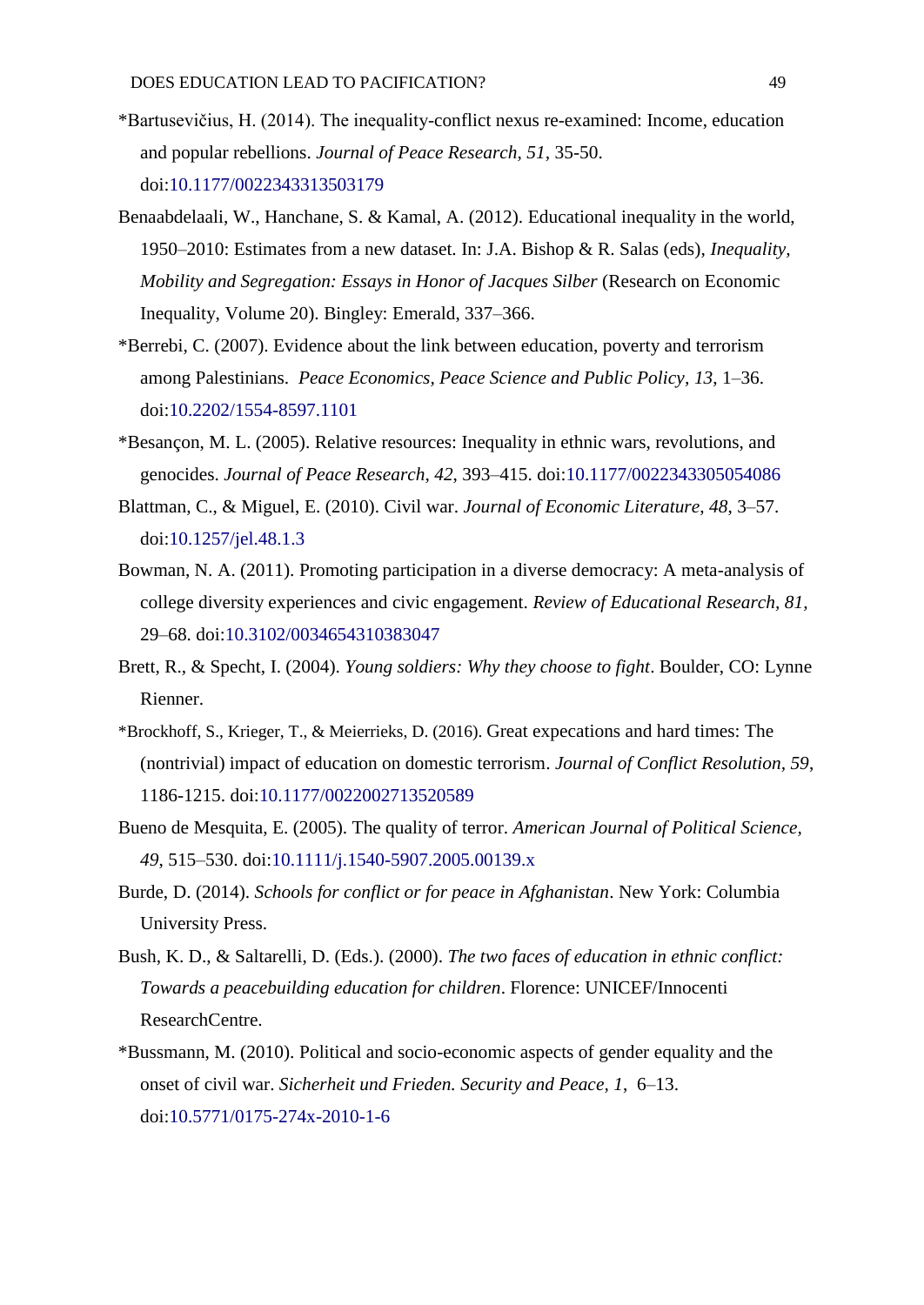- Campante, F., & Chor, D. (2012). Why was the Arab world poised for revolution? Schooling, economic opportunities, and the Arab Spring. *Journal of Economic Perspectives, 26,* 167-188. doi[:10.1257/jep.26.2.167](https://doi.org/10.1257/jep.26.2.167)
- \*Canavire-Bacarreza, G.J, Jetter, M., & Montoya-Agudelo, A. (2016). Polarized education levels and civil war. Munich: Center for Economic Studies & Ifo Institute Working Paper No. 6267.
- Castelló, A., & Doménech, R. (2002). Human capital inequality and economic growth: Some new evidence. *Economic Journal, 112*, 187–200. doi[:10.1111/1468-0297.00024](https://doi.org/10.1111/1468-0297.00024)
- Chong, A., and Gradstein, M. (2015). On education and democratic preferences. *Economic and Politics*, 27, 362-388. doi[:10.1111/ecpo.12061](https://doi.org/10.1111/ecpo.12061)
- Choucri, N. (1974). *Population dynamics and international violence: propositions, insights and evidence.* Lexington, MA: Lexington.
- \*Collier, P., & Hoeffler, A. (2004). Greed and grievance in civil war. *Oxford Economic Papers, 56*, 563–595. doi[:10.1093/oep/gpf064](https://doi.org/10.1093/oep/gpf064)
- \*Collier, P., Hoeffler, A., & Söderbom, M. (2004). On the duration of civil war. *Journal of Peace Research, 41*, 253–273. doi[:10.1177/0022343304043769](https://doi.org/10.1177/0022343304043769)
- Dahlum, S., & Knutsen, C. (2017). Do democracies provide better education? Revisting the democracy-human captial link. *World Development, 94,* 186-199. doi[:10.1016/j.worlddev.2017.01.001](https://doi.org/10.1016/j.worlddev.2017.01.001)
- Davies, L. (2004). *Education and conflict: complexity and chaos*. New York: Routledge.
- Davies, L. (2005). Schools and war: Urgent agendas for comparative and international education. *Compare, 35*, 357–371. doi[:10.1080/03057920500331561](https://doi.org/10.1080/03057920500331561)
- Davies, J.C. (1962). Toward a Theory of Revolution. *American Sociological Review, 27*(1): 5-19. doi[:doi.org/10.2307/2089714](https://doi.org/10.2307/2089714)
- De Groot, O., & Göksel, I. (2011). Conflict and education demand in the Basque region. *Journal of Conflict Resolution, 55,* 652–677. doi[:10.1177/0022002710381067](https://doi.org/10.1177/0022002710381067)
- \*de Soysa, I. & Wagner, A. (2003). Global market, local mayhem? Foreign investment, trade openness, state capacity, and civil war, 1989–2000. Paper presented at the European Consortium for Political Research Sessions, Edinburgh. 28 March–2 April.
- Dupuy, K. (2009). Education in peace agreements, 1989–2005. *Conflict Resolution Quarterly, 26,* 149–166. doi[:10.1002/crq.228](https://doi.org/10.1002/crq.228)
- \*Elbakidze, L., & Jin, Y.H. (2015). Are economic development and education improvement associated with participation in transnational terrorism? *Risk Analysis, 35*, 1520-1535. doi[:10.1111/risa.12378](https://doi.org/10.1111/risa.12378)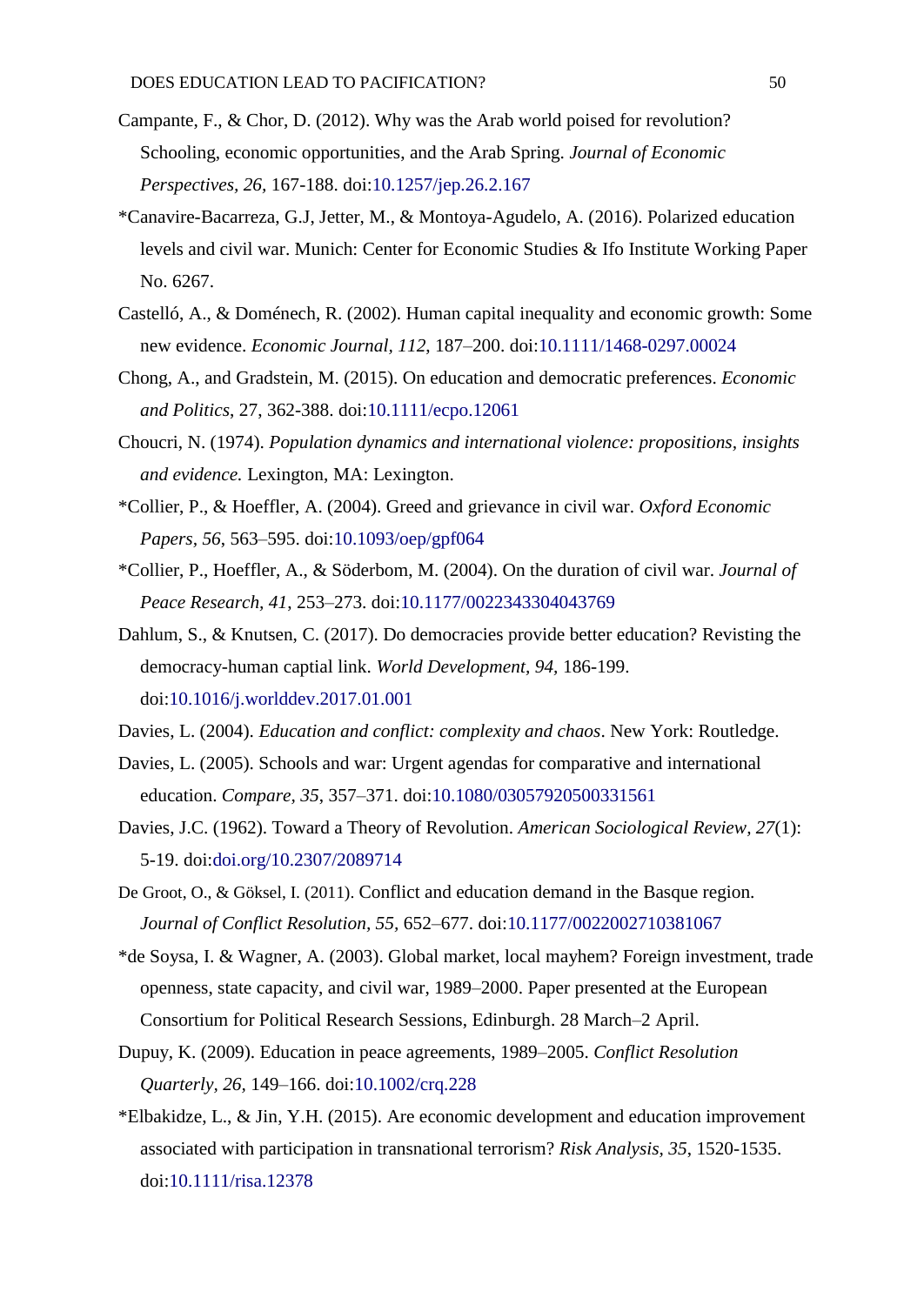- \*Fair, C. C. (2008). The educated militants of Pakistan: Implications for Pakistan's domestic security. *Contemporary South Asia, 16*, 93–106. doi[:10.1080/09584930701800446](https://doi.org/10.1080/09584930701800446)
- Ferranti, D. D., Perry, G. E., Ferreira, F. H. G., & Walton, M. (2004). *Inequality in Latin America: Breaking with History?* Washington, D.C.: The World Bank. doi[:10.1596/0-](https://doi.org/10.1596/0-8213-5665-8) [8213-5665-8](https://doi.org/10.1596/0-8213-5665-8)
- \*Fjelde, H., & Østby, G. (2014). Socioeconomic inequality and communal conflict: A disaggregated analysis of Sub-Saharan Africa, 1990-2008. *International Interactions, 40,*  737-762. doi[:10.1080/03050629.2014.917373](https://doi.org/10.1080/03050629.2014.917373)
- Friedman, W., Kremer, M., Miguel, E., & Thornton, R. (2015). Education as liberation? *Economica*, 83, 1-30. doi[:10.1111/ecca.12168](https://doi.org/10.1111/ecca.12168)
- Giddens, A. (2001). *Sociology*. (4<sup>th</sup> ed.). Cambridge: Polity Press.
- Gleditsch, N. P., Wallensteen, P., Eriksson, M., Sollenberg, M., & Strand, H. (2002). Armed conflict 1946–2001: A new dataset. *Journal of Peace Research, 39*, 615–637. doi[:10.1177/0022343302039005007](https://doi.org/10.1177/0022343302039005007)
- Goldstone, J. A. (2001). Demography, environment, and security. In P. F. Diehl, & N. P. Gleditsch (Eds.), *Environmental conflict* (pp. 84–108). Boulder, CO: Westview.
- Gross, Z, and Davies, L. (eds.) (2015). *The contested role of education in conflict and fragility*. Rotterdam: Sense Publishers.
- Gurr, T. R. (1970). *Why men rebel*. Princeton, NJ: Princeton University Press.
- Haggai, K., & Salomon, G. (2005). Lessons to be learned from research on peace education in the context of intractable conflict. *Theory Into Practice, 44,* 293–302. doi[:10.1207/s15430421tip4404\\_3](https://doi.org/10.1207/s15430421tip4404_3)
- Hanf, T., & Bauerle, P. (2009). Factors determining democratic attitudes in deeply divided societies. *Al-Abhath*, 57, 91–144.
- \*Hegre, H. (2003). Disentangling democracy and development as determinants of armed conflict. Working paper, the World Bank. Retrieved from <http://go.worldbank.org/4EDBH32FC0>
- \*Hegre, H., Karlsen, J., Nygård, H., Strand, H., & Urdal, H. (2013). Predicting armed conflict, 2010–2050. *International Studies Quarterly, 57,* 250-270. doi[:10.1111/isqu.12007](https://doi.org/10.1111/isqu.12007)
- Hibbs, D. (1973). *Mass political violence: A cross-national causal analysis*. New York: Wiley.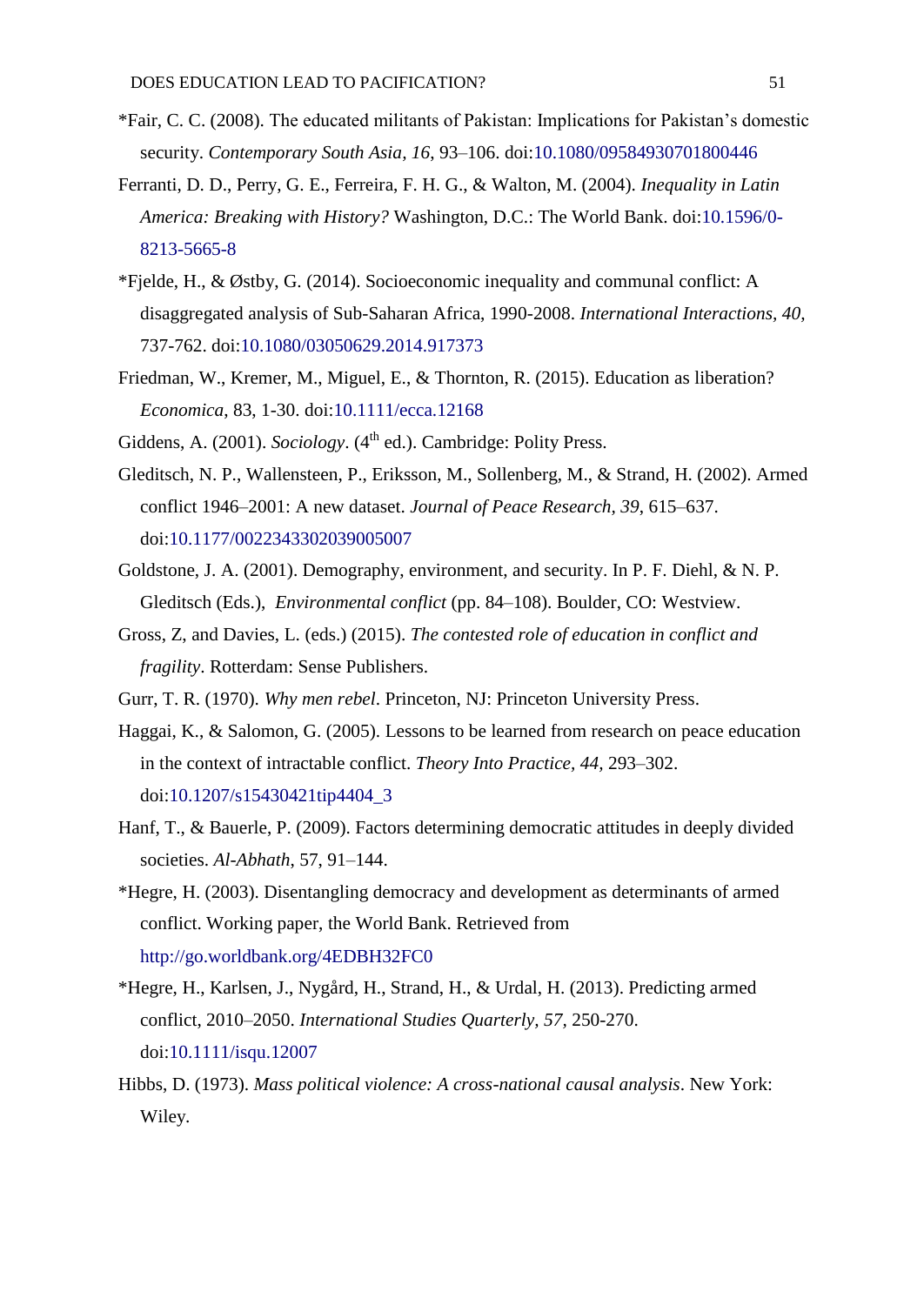- \*Hillesund, S. (2015). A dangerous discrepancy: Testing the micro-dynamics of horizontal inequality on Palestinian support for armed resistance. *Journal of Peace Research, 52,* 76- 90. doi[:10.1177/0022343314551080](https://doi.org/10.1177/0022343314551080)
- \*Humphreys, M., & Weinstein, J. (2008). Who fights? The determinants of participation in civil war. *American Journal of Political Science, 52*, 436–455. doi[:10.1111/j.1540-](https://doi.org/10.1111/j.1540-5907.2008.00322.x) [5907.2008.00322.x](https://doi.org/10.1111/j.1540-5907.2008.00322.x)
- Huntington, S. P. (1968). *Political order in changing societies*.Yale University Press.
- \*Ishiyama, J. & Breuning, M. (2012) Educational access and peace duration in post-conflict countries. *International Interactions* 38, 58–78. doi[:10.1080/03050629.2012.640211](https://doi.org/10.1080/03050629.2012.640211)
- Johnson, D., & Stewart, F. (2007). Education, ethnicity and conflict (introduction to special issue). *International Journal of Educational Development, 27,* 247–251. doi[:10.1016/j.ijedudev.2006.10.017](https://doi.org/10.1016/j.ijedudev.2006.10.017)
- King, E. (2005). Education for conflict or peace: Challenges and dilemmans in post-conflict Rwanda. *International Journal, LX*(4), 904-918.
- \*Krueger, A. B., & Malečkova, J. (2003). Education, poverty, and terrorism: is there a causal connection? *Journal of Economic Perspectives, 17*, 119–144. doi[:10.1257/089533003772034925](https://doi.org/10.1257/089533003772034925)
- Kuhn, P., & Weidmann, N. (2015). Unequal we fight: Between- and within-group inequality and ethnic civil war. *Political Science Research and Methods, 3*, 543-568. doi[:10.1017/psrm.2015.7](https://doi.org/10.1017/psrm.2015.7)
- Lai, B. & Thyne, C. (2007). The effect of civil war on education, 1980–97. *Journal of Peace Research, 44*, 277–292. doi[:10.1177/0022343307076631](https://doi.org/10.1177/0022343307076631)
- Lange, M. (2011). Social welfare and ethnic warfare: Exploring the impact of education on ethnic violence. *Studies in Comparative International Development, 46,* 372–396. doi[:10.1007/s12116-011-9095-y](https://doi.org/10.1007/s12116-011-9095-y)
- \*Lange, M. (2012). *Educations in Ethnic Violence*. Cambridge: Cambridge University Press.
- \*Lee, A. (2011). Who becomes a terrorist? Poverty, education, and the origins of political violence. *World Politics 63*, 203–245. doi[:10.1017/S0043887111000013](https://doi.org/10.1017/S0043887111000013)
- Lia, B. (2005). *Globalisation and the future of terrorism: Patterns and predictions*. London: Routledge.
- Lipset, S. M. (1959). Some social requisites of democracy: Economic development and political legitimacy. *American Political Science Review, 53*, 69–106. doi[:10.2307/1951731](https://doi.org/10.2307/1951731)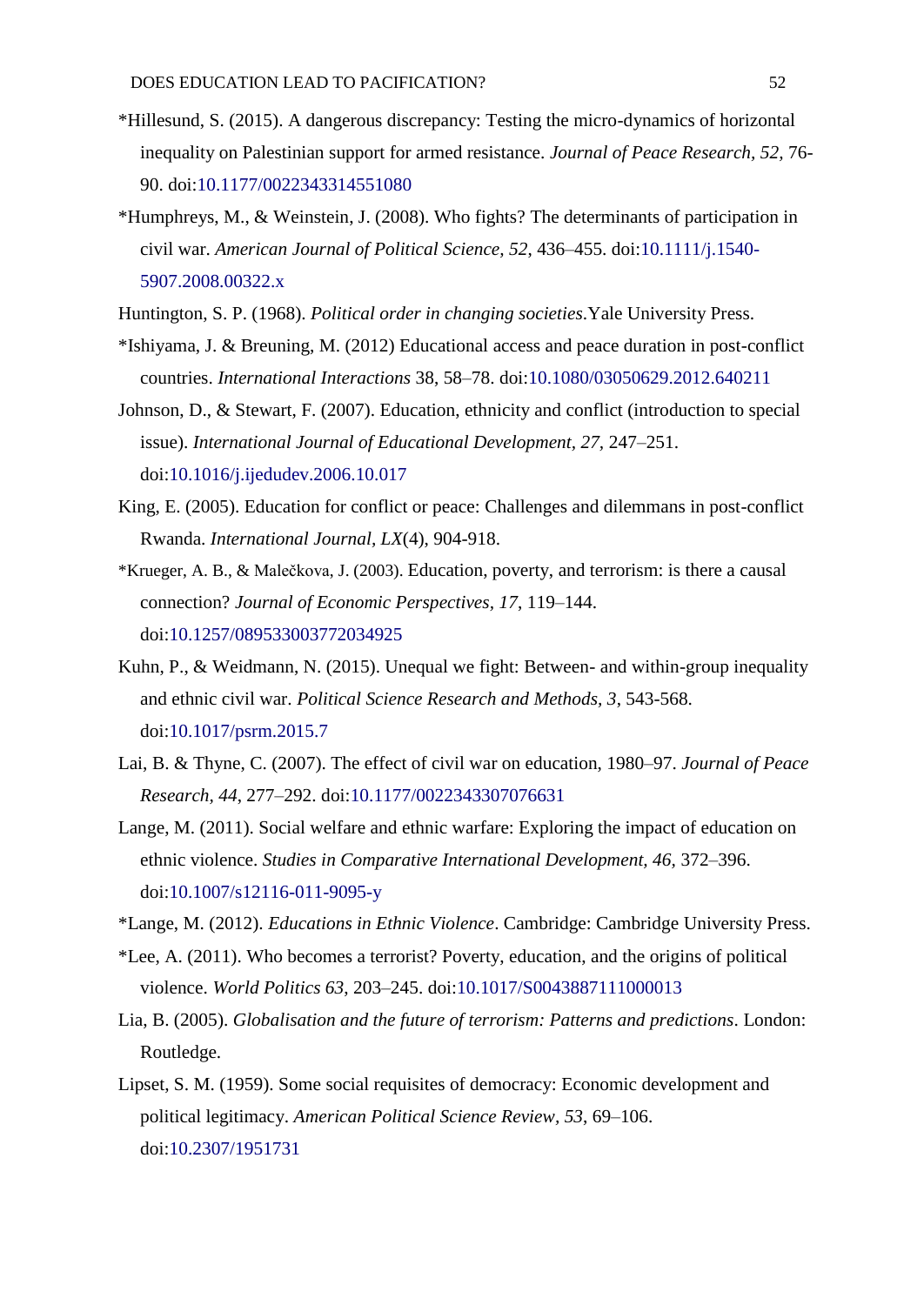- Lochner, L., & Moretti, E. (2004). The effect of education on crime: Evidence from prison inmates, arrests, and self-reports. *The American Economic Review, 94,* 155-189. doi[:10.1257/000282804322970751](https://doi.org/10.1257/000282804322970751)
- Lutz, W., Goujon, A., Samir, K.C. & Sanderson, W. (2007). *Reconstruction of population by age, sex and level of educational attainment for 120 countries 1970–2000*. Laxenburg, Austria: IIASA.
- Mack, A. (2002). Civil war: Academic research and the policy community. *Journal of Peace Research, 39*, 515–525. doi[:10.1177/0022343302039005001](https://doi.org/10.1177/0022343302039005001)
- \*Mancini, L. (2008). Horizontal inequality and communal violence: Evidence from Indonesian districts. In F. Stewart (Ed.), *Horizontal inequalities and conflict: Understanding group violence in multiethnic societies* (pp. 106–135). Basingstoke: Palgrave Macmillan. doi[:10.1057/9780230582729\\_6](https://doi.org/10.1057/9780230582729_6)
- \*Melander, E. (2005). Gender equality and intrastate armed conflict. *International Studies Quarterly, 49*, 695–714. doi[:10.1111/j.1468-2478.2005.00384.x](https://doi.org/10.1111/j.1468-2478.2005.00384.x)
- Mufti, Shahan (2014). Media darling. Malala Yousafzai's long and delicate dance with the press. *Columbia Journalism Review*, 2 January [\(http://archives.cjr.org/feature/media\\_darling.php\)](http://archives.cjr.org/feature/media_darling.php).
- \*Murshed, S. M., & Gates, S. (2005). Spatial-horizontal inequality and the maoist insurgency in Nepal. *Review of Development Economics, 9*, 121–134. doi[:10.1111/j.1467-9361.2005.00267.x](https://doi.org/10.1111/j.1467-9361.2005.00267.x)
- Novelli, M., & Cardozo, M. T. A. L. (2008). Conflict, education and the global south: New critical directions. *International Journal of Educational Development, 28,* 473–488. doi[:10.1016/j.ijedudev.2008.01.004](https://doi.org/10.1016/j.ijedudev.2008.01.004)
- \*Omoeva, C., & E. Buckner. (2015). Does horizontal education inequality lead to violent conflict? A global analysis. New York: United Nations Childrens Fund.
- \*Østby, G. (2008). Polarization, horizontal inequalities and violent civil conflict. *Journal of Peace Research*, *45*, 143–162. doi[:10.1177/0022343307087169](https://doi.org/10.1177/0022343307087169)
- \*Østby, G. (2016). Rural-urban migration, inequality and urban social disorder: Evidence from African and Asian cities. *Conflict Management and Peace Science, 33,* 491- 515.doi[:10.1177/0738894215581315](https://doi.org/10.1177/0738894215581315)
- \*Østby, G., Nordås, R., & Rød, J. K. (2009). Regional inequalities and civil conflict in Sub-Saharan Africa. *International Studies Quarterly*, *53*, 301–324. doi[:10.1111/j.1468-](https://doi.org/10.1111/j.1468-2478.2009.00535.x) [2478.2009.00535.x](https://doi.org/10.1111/j.1468-2478.2009.00535.x)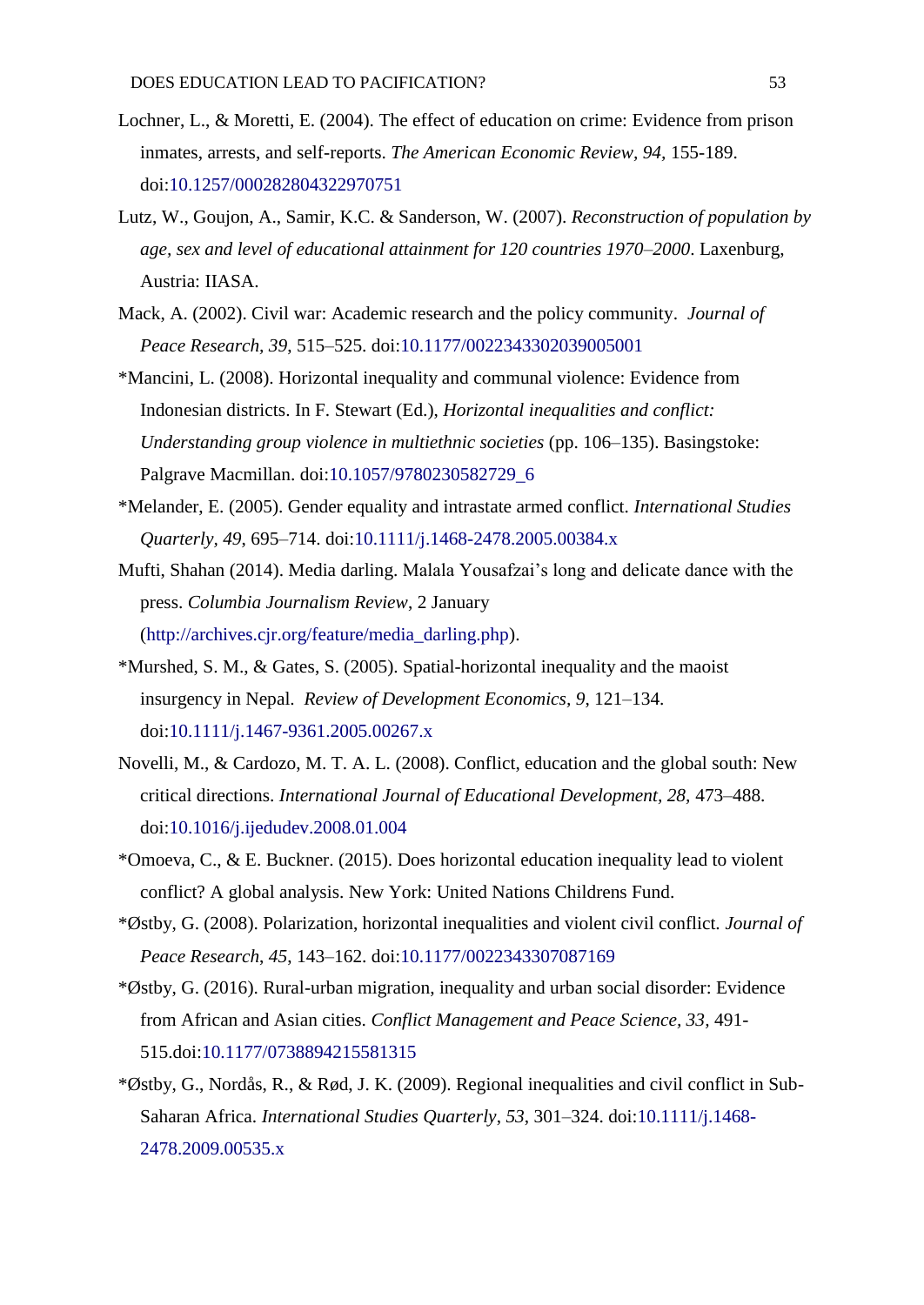- Østby, G., Urdal, H., & Rudolfsen, I. (2016). What is driving gender equality in secondary education? Evidence from 57 developing countries, 1970-2010. *Education Research International,* vol. 2016, Article ID 4587194. doi.org/10.1155/2016/4587194.
- \*Østby, G., & Strand, H. (2013). Horizontal inequalities and internal conflict: The impact of regime type and political leadership regulation. In K. Kalu, U.O. Uzodike & D. Kraybill, eds, *Territoriality, Citizenship, and Peacebuilding.* Pietermarizburg, South Africa: Adonis & Abbey (139–188).
- \*Oyefusi, A. (2010). Oil, youths, and civil unrest in Nigeria's delta: The role of schooling, educational attainments, earnings, and unemployment. *Conflict Management and Peace Science, 27,* 326–346. doi[:10.1177/0738894210374399](https://doi.org/10.1177/0738894210374399)
- Paulson, J., & Rappleye, J. (2007). Education and conflict: Essay review. *International Journal of Educational Development*, *27*, 340–347. doi[:10.1016/j.ijedudev.2006.10.010](https://doi.org/10.1016/j.ijedudev.2006.10.010)
- Paxton, C. (2002). Comment on Alan Krueger and Jitka Malecková, 'Education, poverty, and terrorism: Is there a causal connection? Unpublished paper, Princeton University. Retrieved from <http://ideas.repec.org/p/pri/indrel/202.html>
- Pinker, S. (2011). *The better angels of our nature*: *Why violence has declined.* New York: Viking.
- \*Pugel, J. (2007). What the fighters say: A survey of ex-combatants in Liberia. Monrovia, Liberia: United Nations Development Programme. Retrieved from <http://www.lr.undp.org/UNDPwhatFightersSayLiberia-2006.pdf>
- Ramirez, F.O., & Boli, J. (1987). The political construction of mass schooling : European origins and worldwide institutionalization. *Sociology of Education, 60*(1): 2-17. doi[:10.2307/2112615](https://doi.org/10.2307/2112615)
- Salehi-Isfahani, D., & Dhillon, N. (2008). *Stalled youth transitions in the middle east: A framework for policy reform.* Washington, DC & Dubai: Wolfensohn Center for Development and Dubai School of Government.
- Sambanis, N. (2005). Poverty and the organization of political violence. In S. M. Collins, & C. Graham (Eds.), *Brookings trade forum 2004* (pp. 165–222). Washington, DC: Brookings Institution.
- Sargent, L. T. (1996). *Contemporary political ideologies: A comparative analysis, 10th ed*. Belmont, CA: Wadsworth.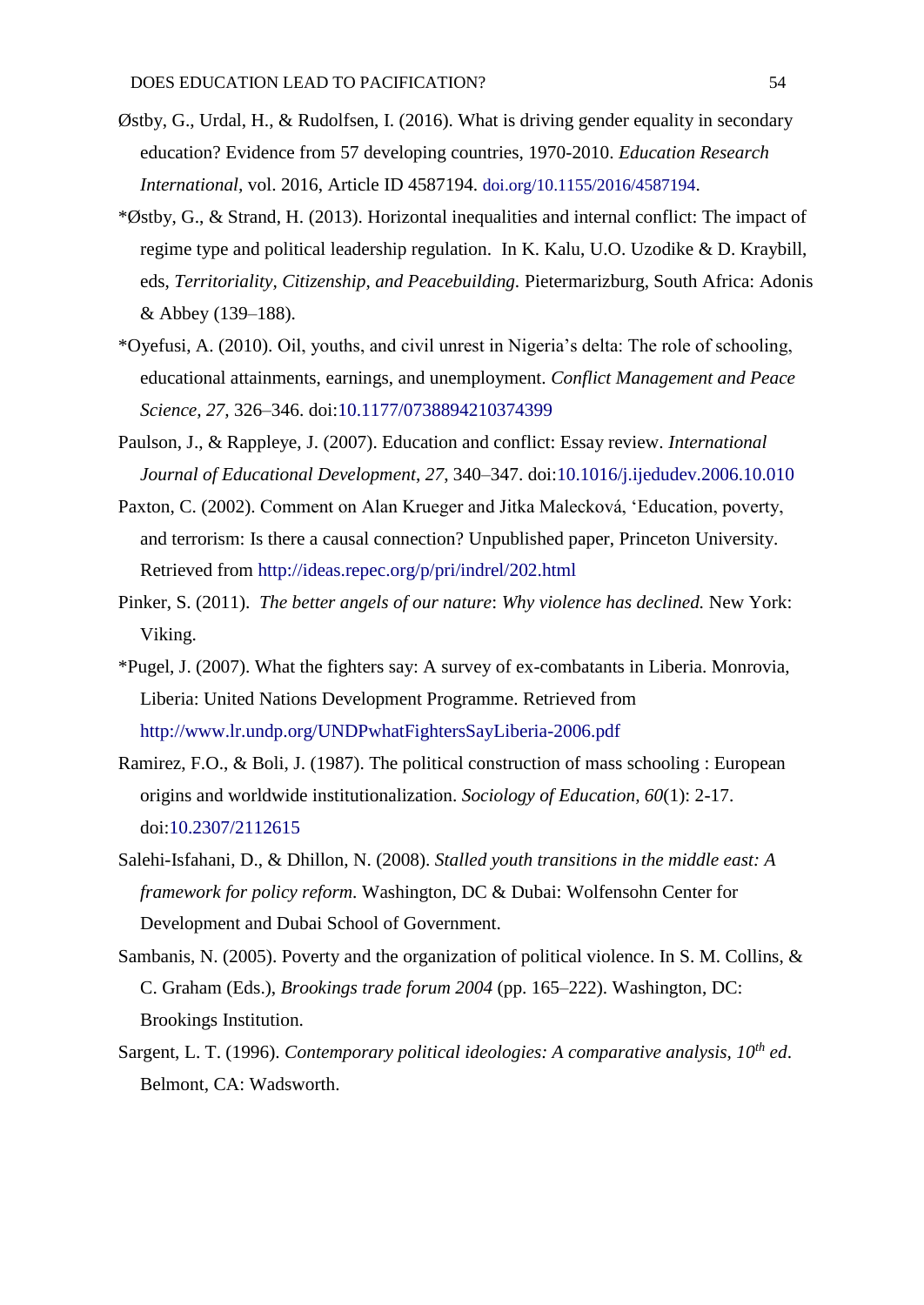- \*Shayo, M. (2007). Education, militarism and civil wars. *Discussion Paper* 07.03. Jerusalem: The Maurice Falk Institute for Economic Research in Israel. Retrieved from [http://www.falk.huji.ac.il/index.php?option=com\\_content&view=article&id=](http://www.falk.huji.ac.il/index.php?option=com_content&view=article&id=%2073&Itemid=72&lang=en) [73&Itemid=72&lang=en](http://www.falk.huji.ac.il/index.php?option=com_content&view=article&id=%2073&Itemid=72&lang=en)
- Spink, J. (2005). Education and politics in Afghanistan: The importance of an education system in peacebuilding and reconstruction. *Journal of Peace Education, 2*, 195–207. doi[:10.1080/17400200500185794](https://doi.org/10.1080/17400200500185794)
- Stewart, F. (2002). Horizontal inequalities: A neglected dimension of development. *Working Paper Number 81*, Queen Elizabeth House, University of Oxford. Retrieved from <http://www3.qeh.ox.ac.uk/pdf/qehwp/qehwps81.pdf>
- \*Tadjoeddin, M. Z., & Murshed, S. M. (2007). Socio-economic determinants of everyday violence in Indonesia: An empirical investigation of Javanese districts, 1994–2003. *Journal of Peace Research, 44*, 689–709. doi[:10.1177/0022343307082063](https://doi.org/10.1177/0022343307082063)
- Taydas, Z., & D. Peksen. (2012). Can states buy peace? Social welfare spending and civil conflicts. *Journal of Peace Research, 49*, 273-287. doi[:10.1177/0022343311431286](https://doi.org/10.1177/0022343311431286)
- \*Thyne, C. (2006). ABC's, 123's, and the golden rule: The pacifying effect of education on civil war, 1980–1999. *International Studies Quarterly, 50*, 733–754. doi[:10.1111/j.1468-](https://doi.org/10.1111/j.1468-2478.2006.00423.x) [2478.2006.00423.x](https://doi.org/10.1111/j.1468-2478.2006.00423.x)
- UNESCO. (2011). *Education for all global monitoring report*. The hidden crisis: Armed conflict and education. Paris: UNESCO. Retrieved from [http://www.unesco.org/new/en/education/themes/leading-the-international](http://www.unesco.org/new/en/education/themes/leading-the-international-agenda/efareport/reports/2011-conflict/)[agenda/efareport/reports/2011-conflict/](http://www.unesco.org/new/en/education/themes/leading-the-international-agenda/efareport/reports/2011-conflict/)
- UNESCO. (2015). *Education for all global monitoring report*. Education for all 2000-2015: Achievements and Challenges. Paris: UNESCO. Retrieved from [http://en.unesco.org/gem-report/report/2015/education-all-2000-2015-achievements-and](http://en.unesco.org/gem-report/report/2015/education-all-2000-2015-achievements-and-challenges#sthash.Srl5cfP0.dpbs)[challenges#sthash.Srl5cfP0.dpbs](http://en.unesco.org/gem-report/report/2015/education-all-2000-2015-achievements-and-challenges#sthash.Srl5cfP0.dpbs)
- \*Urdal, H. (2006). A clash of generations? Youth bulges and political violence. *International Studies Quarterly, 50*, 607–630. doi[:10.1111/j.1468-2478.2006.00416.x](https://doi.org/10.1111/j.1468-2478.2006.00416.x)
- \*Urdal, H. (2008). Population, resources and violent conflict: A sub-national study of India 1956–2002. *Journal of Conflict Resolution*, *52*, 590–617. doi[:10.1177/0022002708316741](https://doi.org/10.1177/0022002708316741)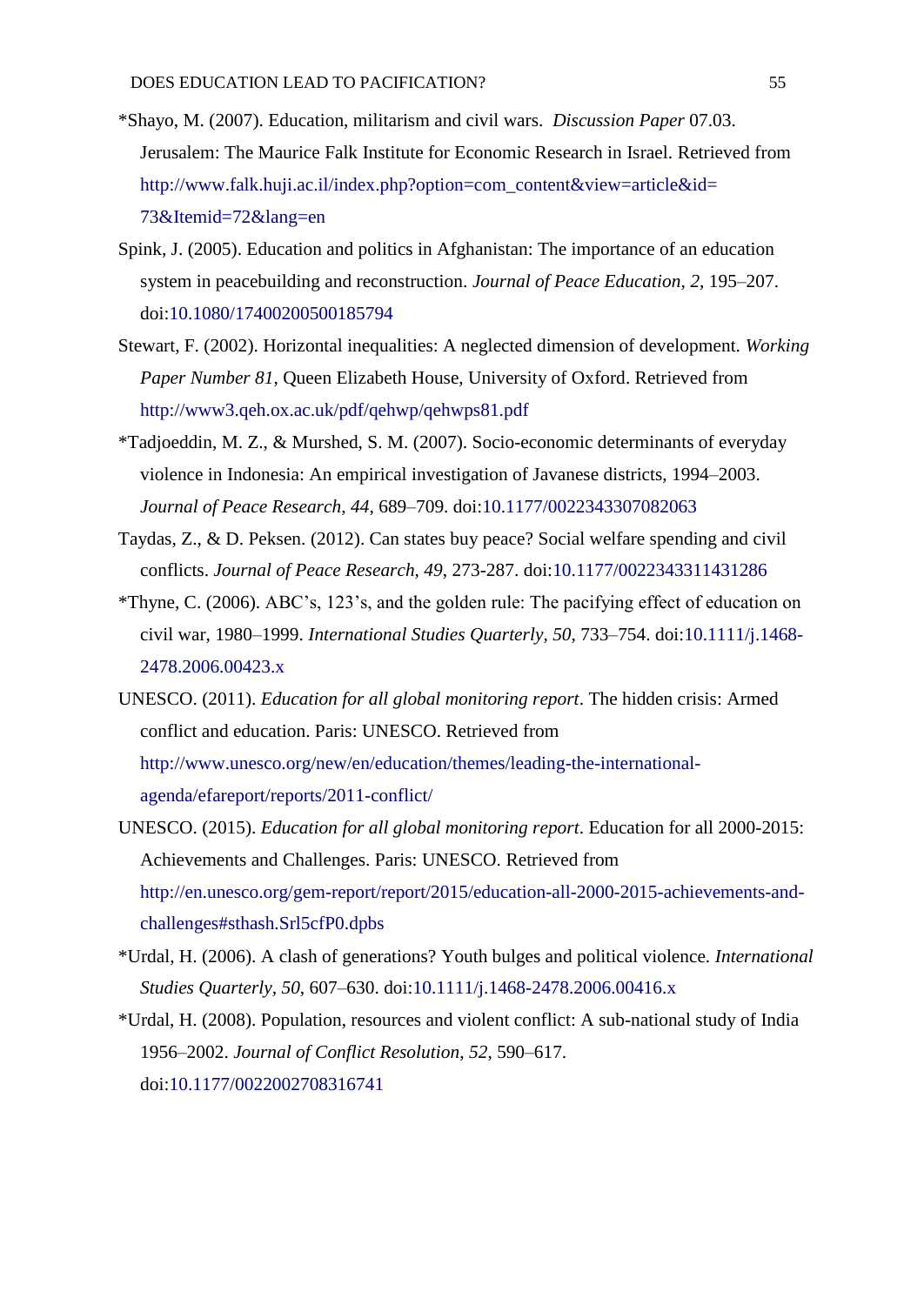- \*Urdal, H., & Hoelscher, K. (2009). Urban youth bulges and social disorder: An empirical study of Asian and sub-Saharan African cities. *Policy Research Working Paper* 5110. The World Bank African Region, Post Conflict & Social Development Unit, November. doi[:10.1596/1813-9450-5110](https://doi.org/10.1596/1813-9450-5110)
- \*Verwimp, P. (2005). An economic profile of peasant perpetrators of genocide: Micro-level evidence from Rwanda. *Journal of Development Economics, 77*, 297–323. doi[:10.1016/j.jdeveco.2004.04.005](https://doi.org/10.1016/j.jdeveco.2004.04.005)
- \*Verwimp, P. (2016). Foreign fighters in Syria and Iraq and the socio-economic environment they faced at home: A comparison of European countries. *Perspectives on Terrorism, 10,* 68-81.
- Weidmann, Nils B., et al. (2016). Digital discrimination: Political bias in internet service provision across groups. *Science, 353,* 1151-1155. doi[:10.1126/science.aaf5062](https://doi.org/10.1126/science.aaf5062)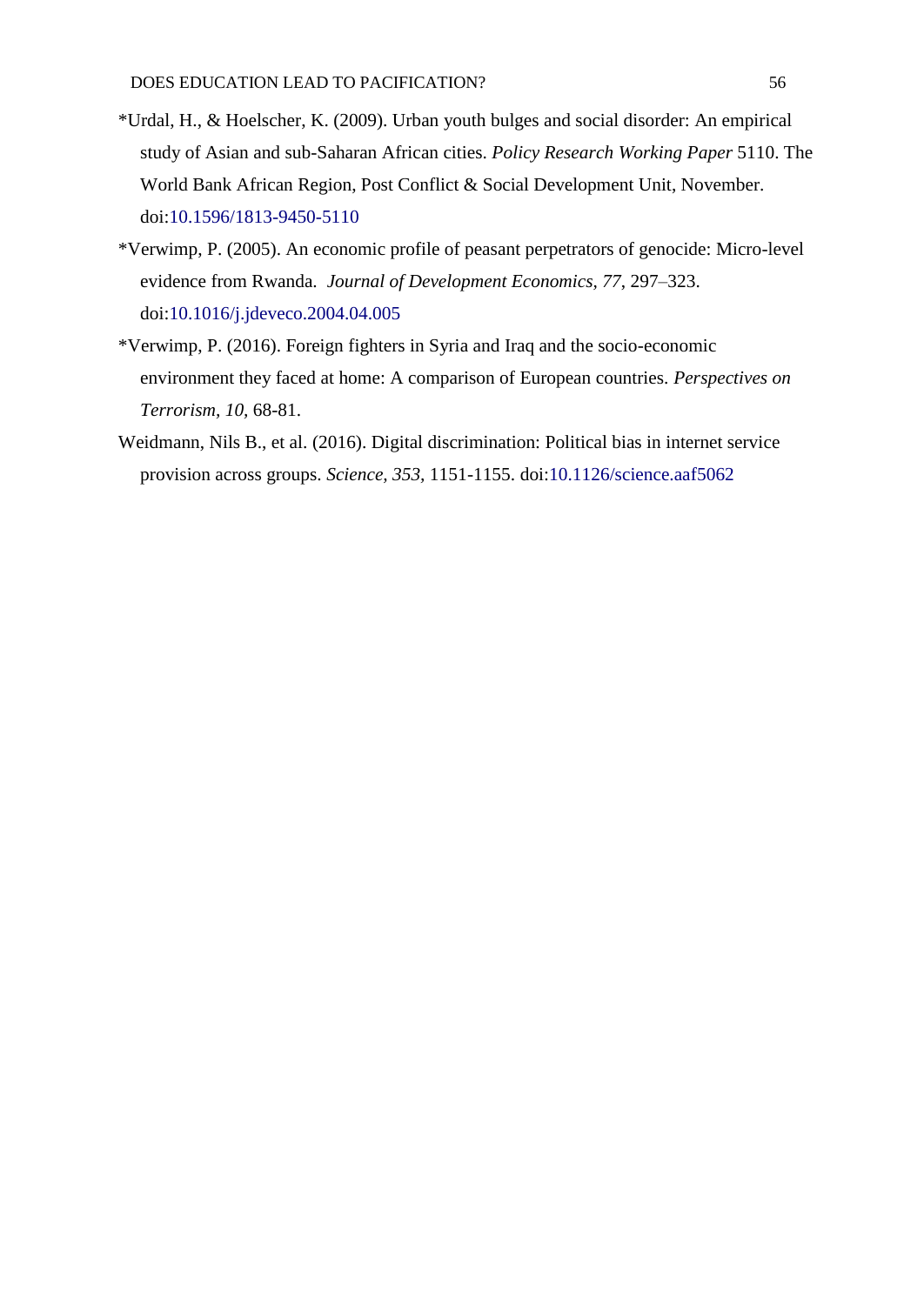| <b>Study</b>                                       | Spatio-temporal coverage; unit<br>of analysis                                            | <b>Dependent</b><br>variable(s)<br>(Conflict/Violence)                                                                                                       | Main independent variable(s)<br>(Education terms and other<br>central variables)                                                                                               | Main finding(s) regarding the effect of<br>education on conflict                                                                                                                                                                                                                                                               |
|----------------------------------------------------|------------------------------------------------------------------------------------------|--------------------------------------------------------------------------------------------------------------------------------------------------------------|--------------------------------------------------------------------------------------------------------------------------------------------------------------------------------|--------------------------------------------------------------------------------------------------------------------------------------------------------------------------------------------------------------------------------------------------------------------------------------------------------------------------------|
| Alesina and<br>Perotti (1996)                      | 71 countries, global sample<br>including all world regions,<br>1960–1985; country-year.  | Political instability<br>(authors)                                                                                                                           | Primary and secondary school<br>enrollment; (Barro & Lee, 1993)                                                                                                                | Countries with higher levels of<br>education tend to be more stable.                                                                                                                                                                                                                                                           |
| Barakat and<br><b>Urdal</b> (2009)                 | 120 countries, global sample<br>including all world regions,<br>1970–2000; country-year. | Internal armed conflict<br>(PRIO/Uppsala)                                                                                                                    | Secondary attainment (all,<br>males); primary to secondary<br>progression ratio; expansion in<br>education (secondary, tertiary)<br>(IIASA); interactions with youth<br>bulges | Large, young male population bulges are more<br>likely to increase the risk of conflict in societies<br>where male secondary education is low,<br>particularly in low and middle-income<br>countries, and particularly in Sub-Saharan<br>Africa. Rapid expansion in higher education<br>does not seem to affect conflict risk. |
| Bartusevičius<br>(2014)                            | 216 countries, global sample<br>including all world regions,<br>1961-2009; country-year  | Ethic-government;<br>ethnic-territorial; non-<br>ethnic government;<br>and non-ethnic<br>territorial<br>(Categorically<br>Disaggregated Conflict<br>dataset) | Years of school attained within<br>the adult population; Gini<br>coefficient calculated to<br>measure vertical education<br>inequality (Benaabdelaali et al,<br>2012).         | Education inequality has an inverted-J<br>relationship with conflict: it raises the risk of<br>conflict except at extreme levels of inequality,<br>when it lowers the risk.                                                                                                                                                    |
| Besançon<br>(2005)                                 | 108 countries, global sample<br>including all world regions,<br>1960–2001; country-year. | Ethnic wars;<br>revolutions; genocide<br>(Marshall, Gurr &<br>Harff, 2002)                                                                                   | Schooling inequality (Castelló<br>& Doménech, 2002); tertiary<br>education (World Bank, 2000).                                                                                 | Schooling inequality leads to a greater<br>likelihood of higher levels of violence for<br>ethnic wars and genocides, but not revolutions.<br>Tertiary education has a negative impact on<br>ethnic wars and genocides, but is associated<br>with a higher risk of revolutions.                                                 |
| Brockhoff,<br>Krieger, and<br>Meierrieks<br>(2014) | 133 countries, global sample<br>including all world regions,<br>1984-2007; country-year  | Number of domestic<br>terrorism incidents<br>(Enders, Sandler &<br>Gaibulloev 2011)                                                                          | Primary school enrollment per<br>capita, secondary school<br>enrollment per capita, sum of<br>primary and secondary<br>enrollment, university                                  | Country specific circumstances moderate the<br>effect of education on terrorism. Lower<br>education tends to promote terrorism in<br>countries with unfavorable socioeconomic,<br>political, and demographic conditions; higher                                                                                                |

# **Table 1. Quantitative Evidence of the Links between Education and Political Violence**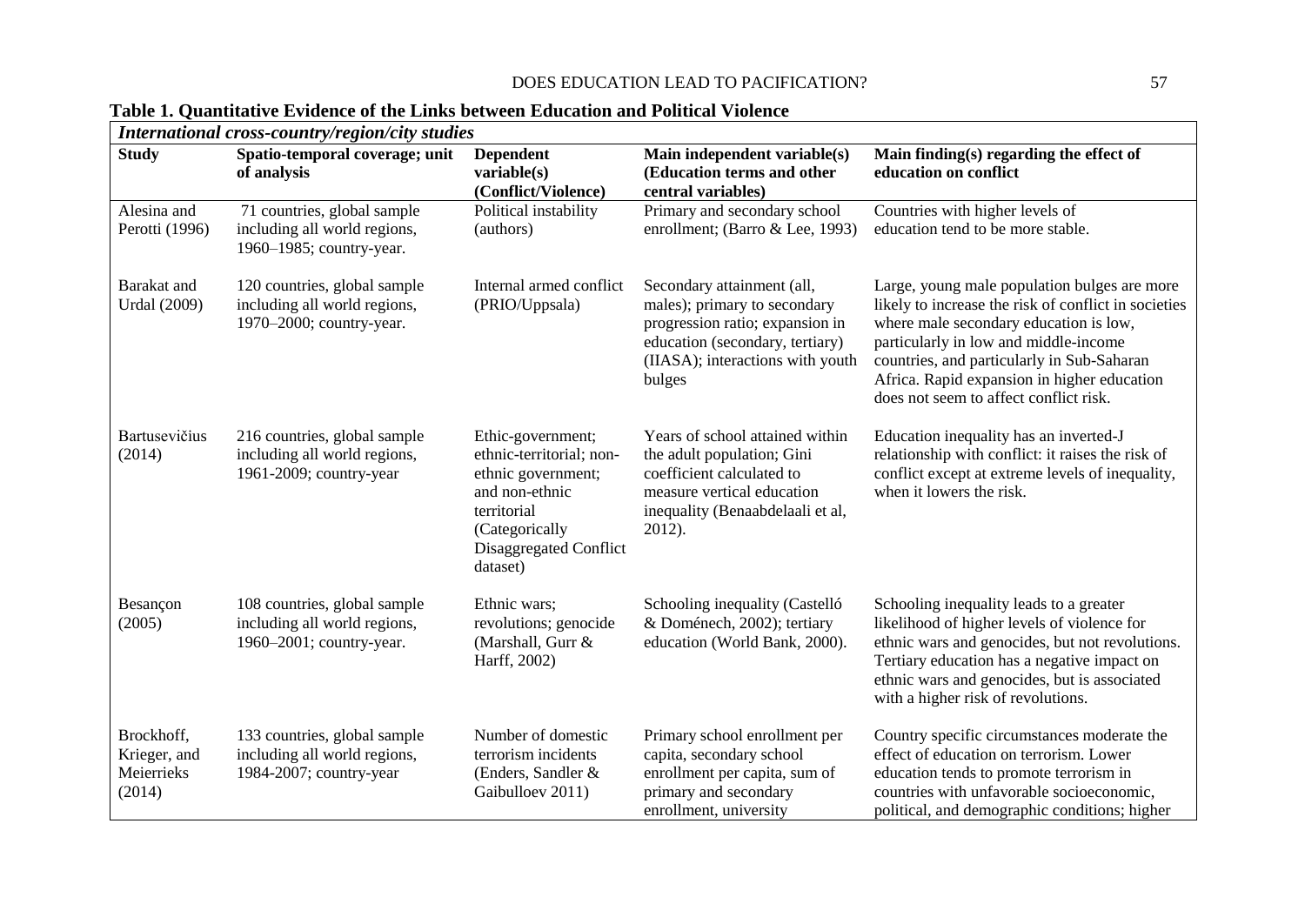|                                                                         |                                                                                                             |                                                           | enrollment per capita, literacy<br>rate for people over 15 years.                                                                                                                 | education tends to reduce terrorism in countries<br>with more favorable conditions.                                                                                                                                                                                                                   |
|-------------------------------------------------------------------------|-------------------------------------------------------------------------------------------------------------|-----------------------------------------------------------|-----------------------------------------------------------------------------------------------------------------------------------------------------------------------------------|-------------------------------------------------------------------------------------------------------------------------------------------------------------------------------------------------------------------------------------------------------------------------------------------------------|
| Bussmann<br>(2010)                                                      | 100 countries, global sample<br>including all world regions,<br>1985-2000; country-year.                    | Internal armed conflict<br>(PRIO/Uppsala)                 | Literacy (female, male, ratio<br>between the genders); primary,<br>secondary and tertiary<br>enrollment (all, ratio between<br>the genders) (WDI, 2004)                           | Educational gender equality is associated with<br>lower conflict risk for literacy and all levels of<br>school enrollment. Primary and tertiary<br>enrollment associated with lower risks but<br>secondary enrollment has no impact.                                                                  |
| Canavire-<br>Bacarreza,<br>Jetter, and<br>Montoya-<br>Agudelo<br>(2016) | 146 countries, global sample<br>including all world regions,<br>1950-2014; 5-year intervals per<br>country. | Civil wars and civil<br>conflicts<br>(PRIO/Uppsala)       | Polarization index to measure<br>population shares for education<br>attainment: no schooling,<br>primary, secondary, tertiary<br>(Barro and Lee 2013)                             | Societies with a large degree of educational<br>polarization among the population are more<br>likely to experience conflict.                                                                                                                                                                          |
| Collier and<br>Hoeffler<br>(2004)                                       | 125 countries, global sample<br>including all world regions,<br>1960–1999; 5-year intervals per<br>country. | Civil war onset (COW)                                     | Male secondary school<br>enrollment (WDI, WB, 1998)                                                                                                                               | Increasing secondary male enrollment reduces<br>conflict risk.                                                                                                                                                                                                                                        |
| Collier,<br>Hoeffler, and<br>Söderbom<br>(2004)                         | 55 conflicts, global sample<br>predominantly developing<br>countries, 1960-2000; conflict-<br>time.         | Duration of civil war<br>(COW)                            | Male secondary school<br>enrollment (WB, 1998)                                                                                                                                    | Increasing secondary male enrollment is<br>associated with shorter wars.                                                                                                                                                                                                                              |
| de Soysa and<br><b>Wagner</b> (2003)                                    | 92 countries, global sample<br>including all world regions,<br>1989–2000; country-year.                     | Internal armed conflict<br>(PRIO/Uppsala)                 | Schooling inequality (Castelló<br>& Doménech, 2002)                                                                                                                               | Zero effect of schooling inequality.                                                                                                                                                                                                                                                                  |
| Elbakidze and<br>Jin (2014)                                             | 77 countries, global sample<br>including all world regions,<br>1980-2000; country-year.                     | Transnational<br>terrorism incidents<br>(ITERATE dataset) | Share of the population aged 15<br>and older that can read and<br>write; share of the labor force<br>with highest achieved education<br>levels (primary, secondary,<br>tertiary). | Education improvement from elementary to<br>secondary is positively correlated with<br>frequency of participation in transnational<br>terrorism events, whereas further improvement<br>from secondary to tertiary level is negatively<br>correlated with participation in transnational<br>terrorism. |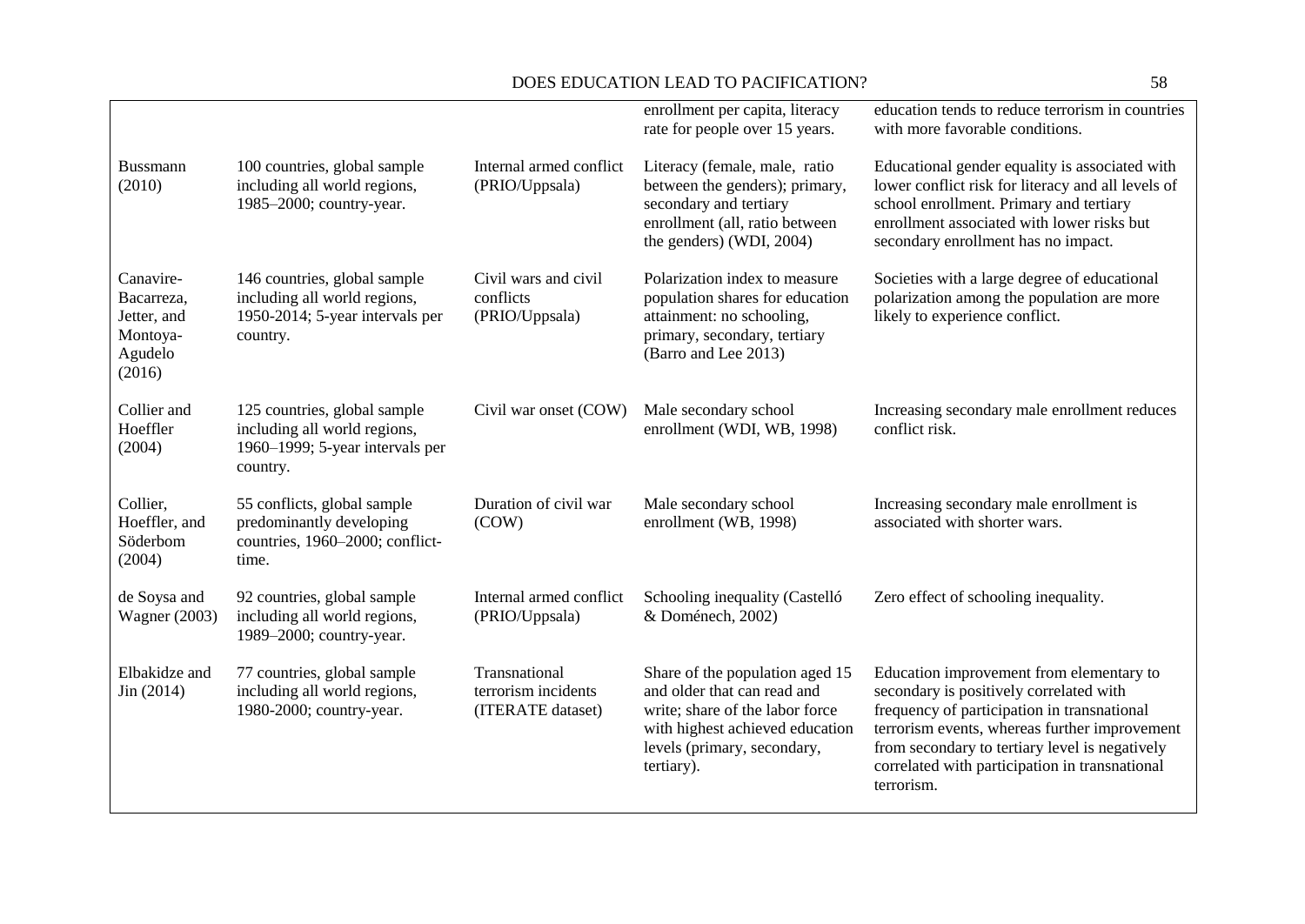| Fjelde and<br>$\varnothing$ stby (2014) | Sub-national administrative<br>regions for 34 states across Sub-<br>Saharan Africa, 1990-2008;<br>region-year.                                             | Non-state armed<br>conflict (Uppsala Geo-<br><b>Referenced Event</b><br>Dataset) | Vertical education inequality<br>measured by Gini education<br>coefficient for years of<br>schooling attained in region;<br>horizontal education inequality<br>measured by ethnic group<br>average years of schooling<br>(DHS surveys) | Both vertical and horizontal education<br>inequalities raise risk of communal conflict.                                                                                                                                            |
|-----------------------------------------|------------------------------------------------------------------------------------------------------------------------------------------------------------|----------------------------------------------------------------------------------|----------------------------------------------------------------------------------------------------------------------------------------------------------------------------------------------------------------------------------------|------------------------------------------------------------------------------------------------------------------------------------------------------------------------------------------------------------------------------------|
| Hegre (2003)                            | 126 countries, global sample<br>including all world regions,<br>1960–2000; country-year.                                                                   | Internal armed conflict<br>$(minor \& major)$<br>(PRIO/Uppsala)                  | Literacy; secondary school<br>enrollment (WB, 2002);<br>interaction between literacy and<br>regime type                                                                                                                                | Education has a negative impact on the risk of<br>armed conflict. The conflict risk is increasing in<br>literacy for democracies, but not for non-<br>democratic regimes.                                                          |
| Hegre et al.<br>(2013)                  | 169 countries, global sample<br>including all world regions,,<br>2008-2050.                                                                                | Incidences of armed<br>conflict (predictions)                                    | Projection of male secondary<br>educational attainment<br>(International Institute for<br><b>Applied Systems Analysis)</b>                                                                                                             | Increased education levels do have an impact<br>on future global conflict levels. This risk<br>reduction also transmits into neighboring<br>countries.                                                                             |
| Ishiyama &<br><b>Breuning</b><br>(2012) | $1,815$ peace<br>agreements/ceasefires (dyads<br>between rebel group and the<br>state), global sample<br>predominantly developing<br>countries, 1975-2000. | Peace duration<br>(recurrence of civil<br>conflict)                              | Primary and secondary<br>enrollment; university student<br>enrollment per capita from<br><b>Banks</b> (2011)                                                                                                                           | Increases in higher education enrollment within<br>first five years of the end of a conflict reduces<br>the likelihood of conflict recurrence                                                                                      |
| Lange $(2012)$                          | 160 countries, global sample<br>including all world regions,<br>1960-1999; country-year.                                                                   | Ethnic violence<br>(Minorities at Risk<br>dataset)                               | Total secondary school<br>enrollment (World Bank);<br>secondary school completion<br>rate (Barron and Lee 2000);<br>average years of education                                                                                         | Fewer average years of education, lower<br>secondary enrollment completion, and<br>expansion of education raise the risk of ethnic<br>conflict, particularly in low-income countries<br>with dysfunctional political institutions. |
| Melander<br>(2005)                      | 107 countries, global sample<br>including all world regions,<br>1960–1945; country-year.                                                                   | Internal armed conflict<br>(minor & major)<br>(PRIO/Uppsala)                     | Female-to-male ratio of higher<br>education                                                                                                                                                                                            | Lower levels of the ratio of female-to-male<br>higher education attainment are associated with<br>lower levels of intrastate armed conflict.                                                                                       |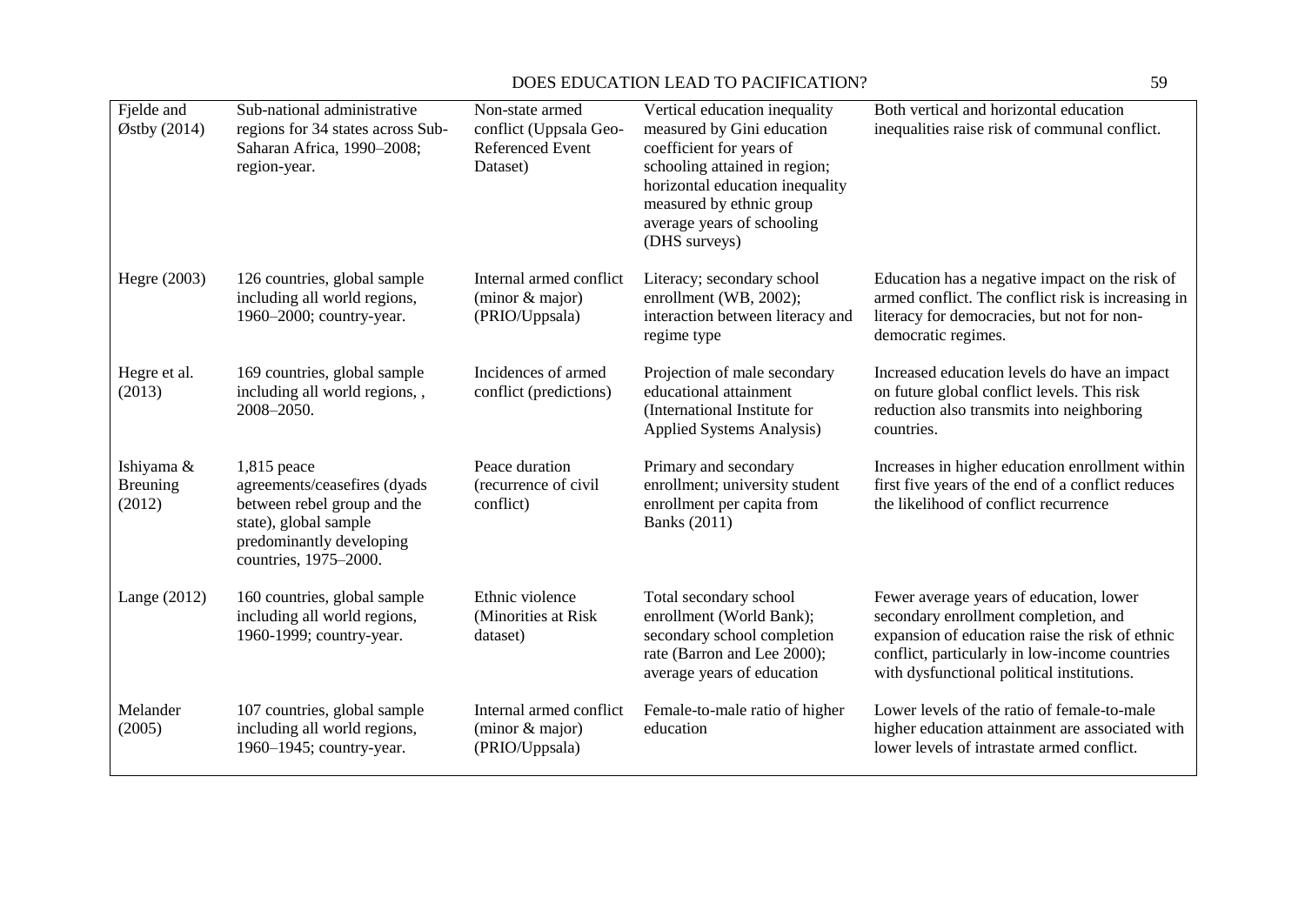| Omoeva and<br><b>Buckner</b><br>(2015) | 95 countries, global sample<br>including all world regions,<br>1960-2013; country-year.                                                                  | Conflict onset<br>(PRIO/Uppsala)                                   | Group Gini – size of differences<br>between group averages in years<br>of schooling (religious, ethnic,<br>regional)                                                  | Ethnic and religious inequalities in education<br>raise the risk of conflict onset, but mostly in the<br>post-2000 period.                                                                                          |
|----------------------------------------|----------------------------------------------------------------------------------------------------------------------------------------------------------|--------------------------------------------------------------------|-----------------------------------------------------------------------------------------------------------------------------------------------------------------------|---------------------------------------------------------------------------------------------------------------------------------------------------------------------------------------------------------------------|
| Østby (2008)                           | 36 developing countries in Asia,<br>Latin America, and Sub-Saharan<br>Africa, 1986-2003, country-year.                                                   | Internal armed conflict<br>(PRIO/Uppsala)                          | Inter-ethnic educational<br>inequality; inter-individual<br>educational inequality<br>(calculations based on DHS)                                                     | Higher levels of inter-ethnic educational<br>inequality have a positive impact on conflict<br>risk, but inter-individual educational inequality<br>has no impact.                                                   |
| $\varnothing$ stby (2016)              | 34 cities in 31 countries in Asia<br>and SSA, 1986-2006; city-year.                                                                                      | Urban social disorder<br>(PRIO)                                    | Average years of education for<br>city dwellers, and Gini<br>coefficients to measure vertical<br>education inequality (DHS data)                                      | Cities with less educated inhabitants are likely<br>to experience violence, and cities with very<br>unequal access to education see much more<br>violence.                                                          |
| Østby et al.<br>(2009)                 | Sub-national regions in 22<br>countries across Sub-Saharan<br>Africa, 1986-2004; region-year.                                                            | Region involvement in<br>internal armed conflict<br>(PRIO/Uppsala) | Regional measures of average<br>education, relative deprivation;<br>and intra-regional inequality in<br>terms of education years<br>(authors)                         | Conflict onset is less likely in regions with<br>lower average education levels and regions<br>with sharp intra-regional education inequality.                                                                      |
| Østby &<br><b>Strand</b> (2013)        | 67 developing countries in Asia,<br>MENA, Sub-Saharan Africa,<br>Latin America, 1986-2008;<br>country-year.                                              | Internal armed conflict<br>(PRIO/Uppsala)                          | Inter-ethnic, inter-religious, and<br>inter-regional educational<br>inequality (author's calculations<br>based on DHS)                                                | All types of inter-group education inequality<br>are positively associated with conflict risk. This<br>impact is particularly strong in democratic<br>regimes and in countries with regularly<br>installed leaders. |
| Shayo (2007)                           | 33 countries, 1960-2000,<br>overrepresentation of higher-<br>income and democratic states;<br>country-year; including micro-<br>level study (see below). | Civil war (Fearon &<br>Laitin, 2003)                               | <b>Educational attainment (Barro</b><br>& Lee, 2000)                                                                                                                  | Increase in average schooling of population<br>reduces the risk of civil war.                                                                                                                                       |
| Thyne (2006)                           | 160 countries, global sample<br>including all world regions,<br>1980-1999; country-year.                                                                 | Civil war (Fearon &<br>Laitin, 2003)                               | Educational expenditure;<br>primary, secondary (both male<br>and universal), post-secondary<br>enrollment rates, adult literacy<br>rates (WDI, 2004; UNESCO,<br>2004) | Education has a general pacifying effect on<br>civil war, but not postsecondary enrollment<br>(which has no effect).                                                                                                |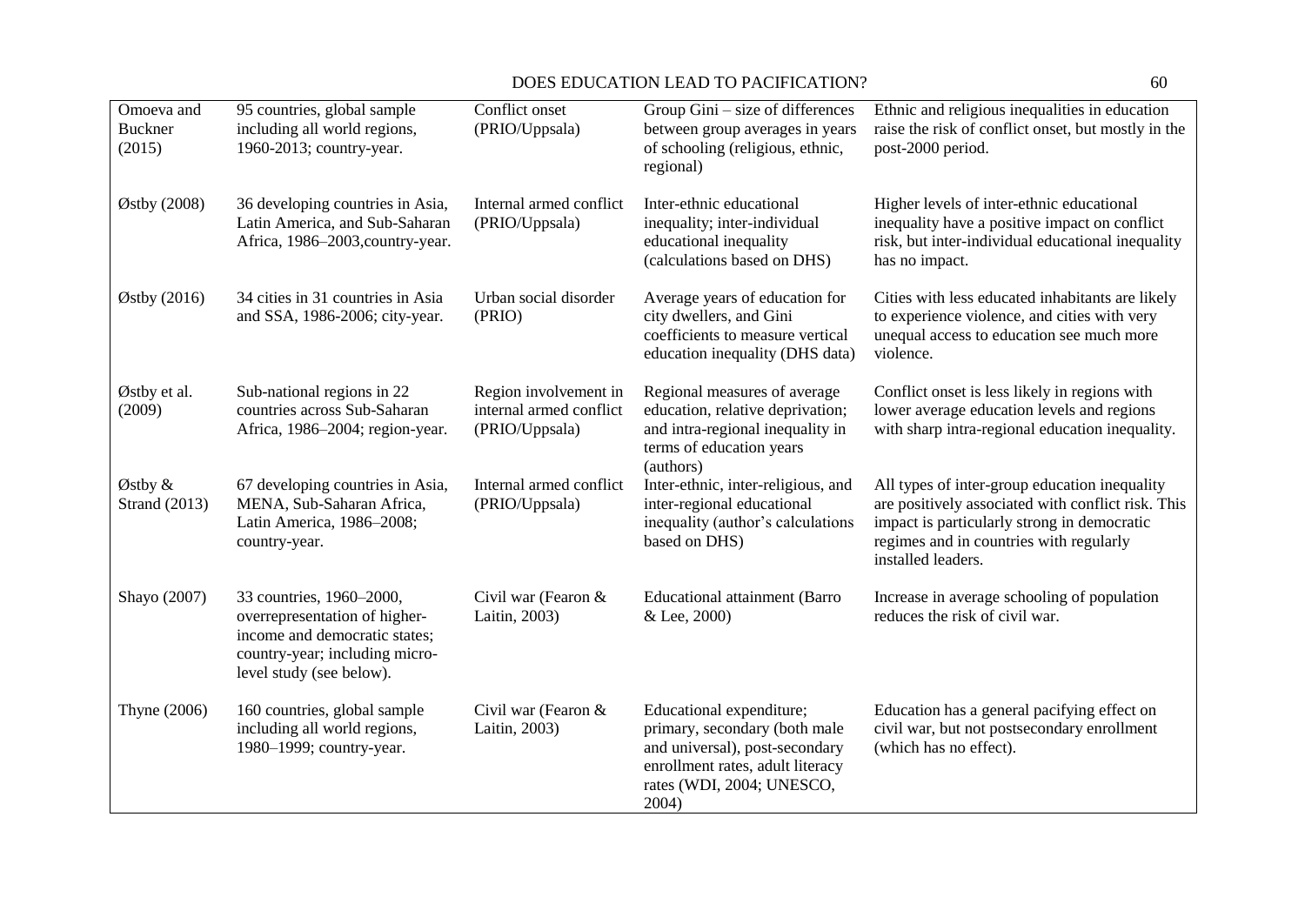| <b>Urdal</b> (2006)                      | All sovereign states in the<br>international system, 1950-2000<br>(1984–1995 for terrorism and riot<br>models), global sample including<br>all world regions; country-year. | Internal armed conflict<br>(PRIO/Uppsala);<br>terrorism, riots (King<br>& Zeng, 2001)                                    | Tertiary education growth<br>(UNESCO/USAID, 2003)                                                                  | The interaction of youth bulges with<br>expansion in higher education increases the risk<br>of terrorism, but not of civil conflict and<br>rioting.                                                                          |
|------------------------------------------|-----------------------------------------------------------------------------------------------------------------------------------------------------------------------------|--------------------------------------------------------------------------------------------------------------------------|--------------------------------------------------------------------------------------------------------------------|------------------------------------------------------------------------------------------------------------------------------------------------------------------------------------------------------------------------------|
| Urdal and<br>Hoelscher<br>(2009)         | 55 cities in Asia and SSA, 1960-<br>2006; city-year.                                                                                                                        | Urban social disorder<br>(lethal and non-lethal)<br>(Urdal, 2008)                                                        | Male secondary educational<br>attainment; expansion in tertiary<br>education for males (Barakat &<br>Urdal, 2008)  | Low levels of secondary educational attainment<br>are associated with increasing levels of (lethal)<br>urban social<br>disorder. No interaction effect with youth<br>bulges or effect of expansion of tertiary<br>education. |
| Verwimp<br>(2016)                        | 12 countries in Europe; cross-<br>sectional; country level.                                                                                                                 | Data on foreign<br>fighters: International<br>Centre for the Study of<br>Radicalization and<br><b>Political Violence</b> | <b>Educational achievement: PISA</b><br>test scores in mathematics                                                 | Greater numbers of foreign fighters came from<br>countries with a greater education gap between<br>native and immigrant populations.                                                                                         |
|                                          | <b>Single country meso-level studies</b>                                                                                                                                    |                                                                                                                          |                                                                                                                    |                                                                                                                                                                                                                              |
|                                          |                                                                                                                                                                             |                                                                                                                          |                                                                                                                    |                                                                                                                                                                                                                              |
| <b>Study</b>                             | Spatio-temporal coverage                                                                                                                                                    | <b>Dependent</b><br>Variable(s)<br>(Conflict/Violence)                                                                   | <b>Main Independent Variable(s)</b><br>(Education terms and other<br>central variables)                            | <b>Main Finding(s)</b>                                                                                                                                                                                                       |
| Barron, Kaiser,<br>and Pradhan<br>(2004) | 69,000 villages and<br>neighborhoods in Indonesia,<br>2002-2003; cross-sectional.                                                                                           | Conflict at community<br>level (Indonesia's<br>Village Potential<br>Statistics survey<br>(PODES), 2003)                  | Inter-individual and inter-ethnic<br>group inequality of years of<br>schooling<br>(2002 Indonesian Village Census) | Inter-individual educational inequality has no<br>effect on conflict. Higher educational<br>inequality between large ethnic groups is<br>associated with lower levels of conflict.                                           |
| Mancini<br>(2008)                        | 164 districts across 19 provinces<br>in Indonesia, 1995-2004; cross-<br>sectional.                                                                                          | Ethno-communal<br>violence (UNSFIR /<br>Varshney et al., 2004).                                                          | Inter-ethnic group inequality of<br>years of education<br>(1995 Intercensal Population<br>Survey (SUPAS))          | On average, inter-ethnic educational<br>inequality is generally lower in peaceful<br>districts.                                                                                                                              |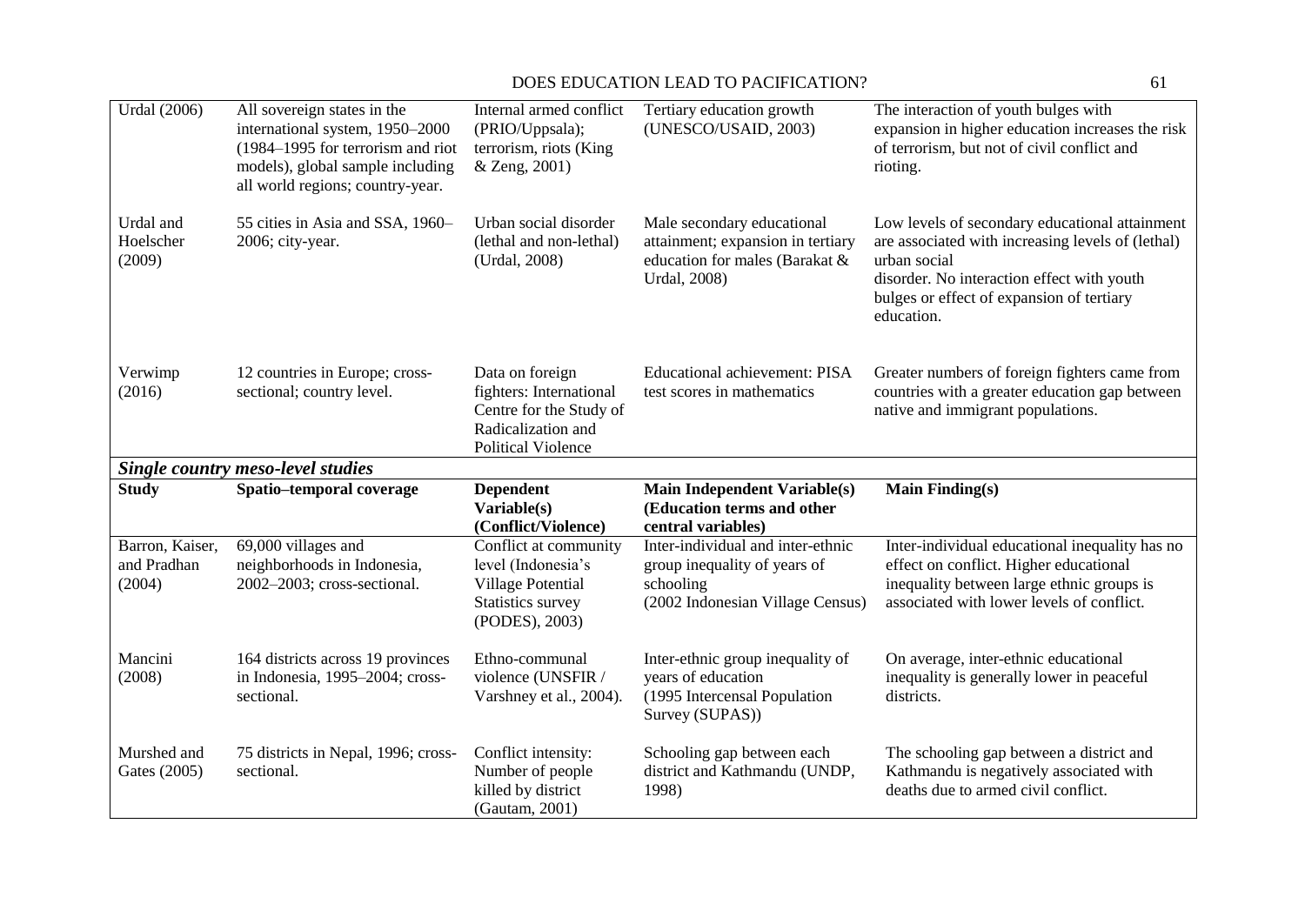| Tadjoeddin<br>and Murshed<br>(2007) | Javanese districts, Indonesia,<br>1994-2003; district-year.                                                                                                              | Everyday 'routine'<br>violence (UNSFIR /<br>Varshney et al., 2004).                                                                                         | Mean education years (BPS-<br>Statistic Indonesia)                                      | The relationship between violence and<br>education takes inverted-U shape: Initially,<br>violence increases as education rises, but,<br>later on, the level of violence falls as<br>education continues to increase. |
|-------------------------------------|--------------------------------------------------------------------------------------------------------------------------------------------------------------------------|-------------------------------------------------------------------------------------------------------------------------------------------------------------|-----------------------------------------------------------------------------------------|----------------------------------------------------------------------------------------------------------------------------------------------------------------------------------------------------------------------|
| <b>Urdal</b> (2008)                 | 27 Indian states, 1956–<br>2002;state-year.                                                                                                                              | Internal armed conflict<br>(PRIO/Uppsala);<br>political violent events<br>(IPS/Marshall, 2001),<br>Hindu-Muslim riots<br>(Varshney $\&$<br>Wilkinson, 2004) | Literacy (Central Statistical<br>Organization (CSO), annual)                            | Literacy has no impact on armed conflict risk,<br>slightly positive effect on political violence,<br>and negative impact on Hindu-Muslim riots.                                                                      |
| <b>Micro-level studies</b>          |                                                                                                                                                                          |                                                                                                                                                             |                                                                                         |                                                                                                                                                                                                                      |
| <b>Study</b>                        | Spatio-temporal coverage                                                                                                                                                 | <b>Dependent</b><br>Variable(s)<br>(Conflict/Violence)                                                                                                      | <b>Main Independent Variable(s)</b><br>(Education terms and other<br>central variables) | <b>Main Finding(s)</b>                                                                                                                                                                                               |
| Arjona and<br>Kalyvas (2007)        | Survey of 829 demobilized<br>combatants from three cities<br>(Bogotá, Cúcuta<br>& Montería) and 545 civilians<br>(from 17 locations) in Colombia,<br>June-October, 2005. | Armed actor<br>recruitment (rebel and<br>counter-insurgent<br>factions) (authors)                                                                           | Literacy, education level (authors)                                                     | No education difference between paramilitary<br>and guerilla fighters.                                                                                                                                               |
| Berrebi (2007)                      | Biographies of 335<br>Palestinian terrorists, 1987 to<br>2002.                                                                                                           | Participation in<br>terrorist activities by<br>members of the Hamas<br>and PIJ (author)                                                                     | Schooling years (authors)                                                               | Higher education is positively associated with<br>participation in Hamas or PIJ and with<br>becoming a suicide bomber.                                                                                               |
| Fair (2008)                         | Survey of 141 militant (martyr)<br>households in Pakistan, August<br>2004-April 2005.                                                                                    | Participation in<br>militant group (author)                                                                                                                 | Education level (author)                                                                | The militants in the sample are well educated<br>and are not predominantly emerging from<br>Pakistan's religious<br>seminaries, as is often suggested.                                                               |
| Hillesund<br>(2015)                 | Survey of 1002 households in the<br>West Bank and 1040 in Gaza<br>Strip, February 2011                                                                                   | Index measure of<br>support for violent<br>and/or non-violent<br>resistance (author)                                                                        | Years of higher (tertiary)<br>education (author)                                        | Education inequalities do not shape attitudes<br>regarding support for violent resistance.                                                                                                                           |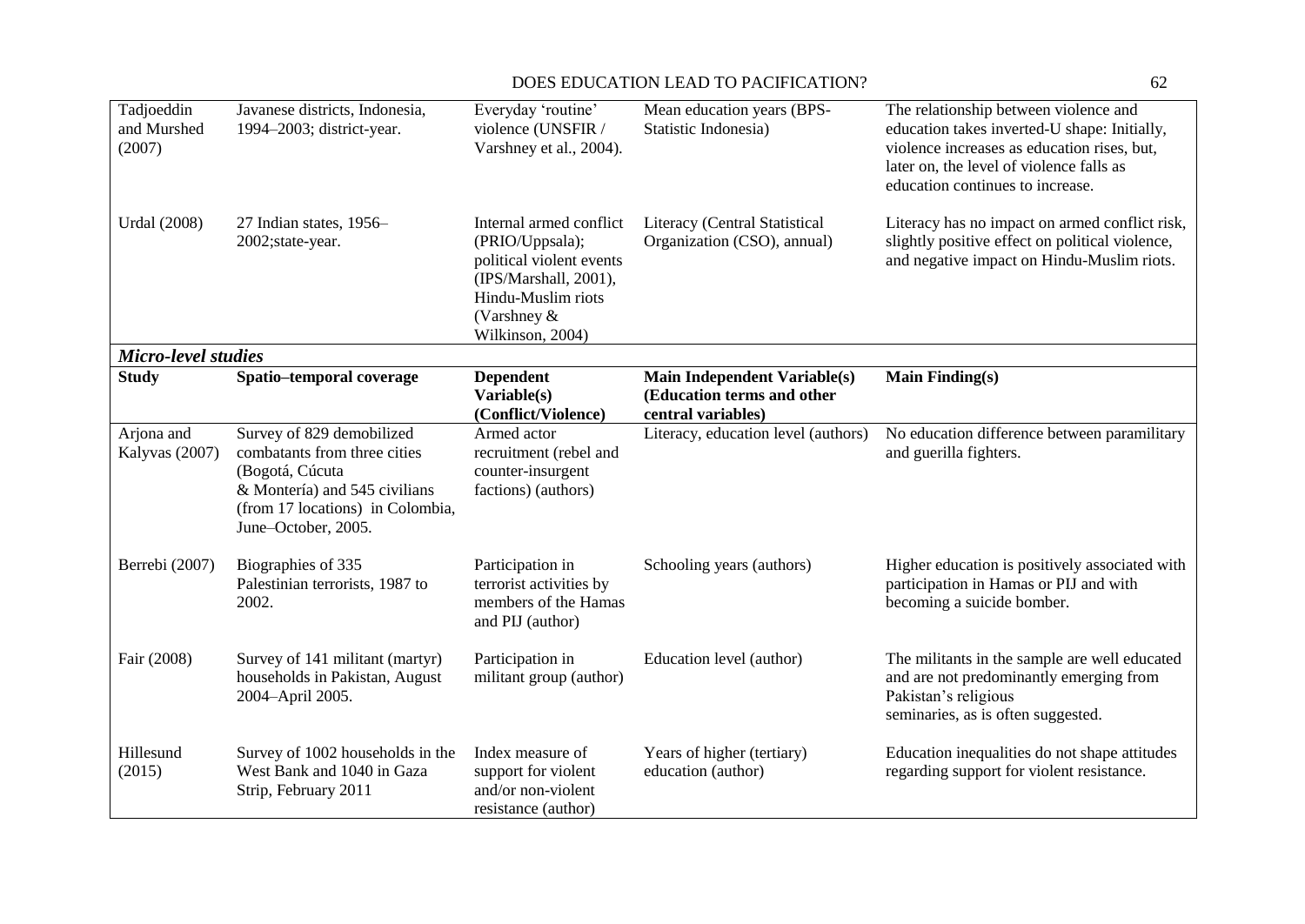ा

| Humphreys<br>and Weinstein<br>(2008) | Survey of $1,043$ ex-combatants +<br>184 noncombatants in Sierra<br>Leone, June-August 2003.                                                                                                    | Membership in the<br>RUF, CDF (authors)                                             | Lack of education (authors)                        | Lack of education predicts participation in<br>both rebellion and counter-rebellion.                                                                                                                                 |
|--------------------------------------|-------------------------------------------------------------------------------------------------------------------------------------------------------------------------------------------------|-------------------------------------------------------------------------------------|----------------------------------------------------|----------------------------------------------------------------------------------------------------------------------------------------------------------------------------------------------------------------------|
| Krueger and<br>Malečkova<br>(2003)   | 1,357 Palestinian<br>Respondents in the West Bank &<br>Gaza, December 19-24, 2001.                                                                                                              | Support of and<br>participation in<br>terrorist or militant<br>activities (authors) | Educational attainment (authors)                   | Terrorists have slightly better than average<br>education than the population in general.                                                                                                                            |
| Lee $(2011)$                         | 740 individuals listed in the<br>January 1915 ed. of the<br>Intelligence Bureau's 'Red<br>Book', listing every individual in<br>the Province of Bengal, India<br>considered a political threat. | Terrorist participation<br>(author)                                                 | Years of education (author)                        | The terrorist activists in Bengal were found to<br>be far better educated than the population in<br>which they operated (however not as well<br>educated as the non-terrorist activists).                            |
| Oyefusi (2010)                       | 1,300 survey respondents in the<br>Niger Delta, February-August,<br>2005.                                                                                                                       | Different forms of civil<br>unrest (author)                                         | Educational attainment and<br>studentship (author) | Primary, secondary and tertiary education<br>reduces the willingness to participate in<br>violent protests. Secondary and tertiary<br>education reduce the probability of having a<br>disposition to armed struggle. |
| Pugel (2007)                         | 590 former ex-combatants,<br>Monrovia, Liberia,<br>February-March 2006.                                                                                                                         | Registration/enrollmen<br>t in a reintegration<br>program (author)                  | Education level (author)                           | Those ex-combatants who had completed a<br>reintegration training program appear to be<br>the most educated.                                                                                                         |
| Shayo (2007)                         | 38 WVS surveys from 32<br>countries, primarily in<br>OECD/European countries, with<br>average of 1,250 respondents per<br>survey.                                                               | 'Confidence in armed<br>forces' (World Values<br>Surveys)                           | Schooling years (World Values<br>Surveys)          | Low education promotes militaristic attitudes.                                                                                                                                                                       |
| Verwimp<br>(2005)                    | 1,838 respondents from 350<br>Rwandan households for periods<br>1989-1992 and 2000.                                                                                                             | Perpetrator of<br>genocide (author)                                                 | Educational attainment (author)                    | Educated individuals are over-represented<br>among the perpetrators.                                                                                                                                                 |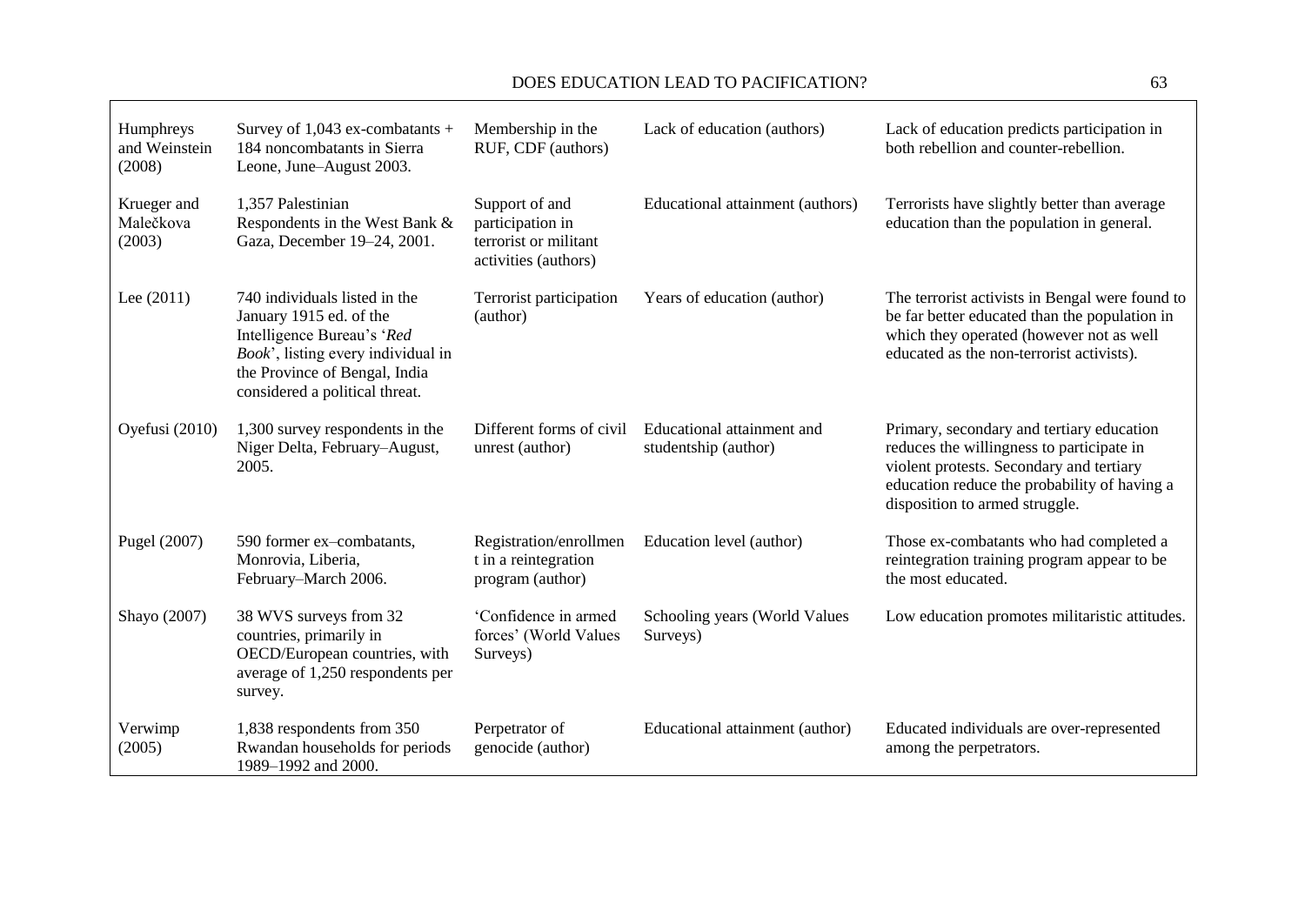| <b>Study</b>                  | <b>Education variable</b>                                        | <b>Effect</b>                  | <b>Note</b>                                                                                                         |
|-------------------------------|------------------------------------------------------------------|--------------------------------|---------------------------------------------------------------------------------------------------------------------|
| Alesina and Perotti (1996)    | Primary                                                          | Neg.                           |                                                                                                                     |
| Barakat and Urdal (2009)      | Secondary                                                        | Neg.                           |                                                                                                                     |
| Bartusevičius (2014)          | Years of schooling                                               | Neg.                           | Violence increases as education inequalities rise, but                                                              |
| Besançon (2005)               | Tertiary                                                         | Pos.; Neg.                     | declines with extreme inequality<br>Positive effect on ethnic wars and genocides, negative<br>effect on revolutions |
| Brockhoff et al (2014)        | Primary; Secondary                                               | Pos.; Pos.                     | Effect holds under conditions of unfavorable<br>socioeconomic, political, and demographic conditions                |
| Bussmann (2010)               | Primary; Secondary; Tertiary, Literacy                           | Neg.; Zero; Neg. Neg           |                                                                                                                     |
| Collier and Hoeffler (2004)   | Secondary                                                        | Neg.                           | Males only                                                                                                          |
| Collier et al. (2004)         | Secondary                                                        | Neg.                           | Males only; dependent variable is conflict duration                                                                 |
| Elbakidze and Jin (2014)      | Primary; secondary                                               | Pos.; Neg.                     | Dependent variable is transnational terrorism incidents                                                             |
| Hegre (2003)                  | Primary; Secondary                                               | Neg.; Neg.                     |                                                                                                                     |
| Hegre et al. (2013)           | Primary; Secondary; Tertiary                                     | Zero; Zero; Neg                |                                                                                                                     |
| Ishiyama & Breuning (2012)    | Primary                                                          | Zero; Zero; Neg.               | Literacy levels no effect on armed conflict; pos. effect                                                            |
| Lange 2012                    | Secondary; Years of schooling                                    | Neg: Neg                       | on political violent events, and neg. effect on riots<br>Dependent variable is ethnic conflict.                     |
| Østby et al. (2009)           | Years of schooling                                               | Neg.                           |                                                                                                                     |
| Shayo (2007)                  | Years of schooling                                               | Neg.                           |                                                                                                                     |
| Thyne (2006)                  | Primary; Secondary; Tertiary;<br>Literacy; Govt. spending on ed. | Neg.; Neg.; Zero;<br>Neg. Neg. |                                                                                                                     |
| <b>Urdal</b> (2006)           | Tertiary                                                         | Neg.                           | Expansion of tertiary ed. increases risk of terrorism                                                               |
| Urdal and Hoelscher (2009)    | Primary; Secondary; Govt. spending<br>on ed.                     | Neg.; Neg.                     |                                                                                                                     |
| Barron et al. (2004)          | Secondary                                                        | Neg.                           |                                                                                                                     |
| Tadjoeddin and Murshed (2007) | Years of schooling                                               | Inverted U.                    | Violence increases as education rises, but declines as<br>education continues to increase                           |
| <b>Urdal</b> (2008)           | Literacy                                                         | Zero; Pos.; Neg.               |                                                                                                                     |

**Table 2.** *Conflict potential of education levels: Macro- and meso-level evidence*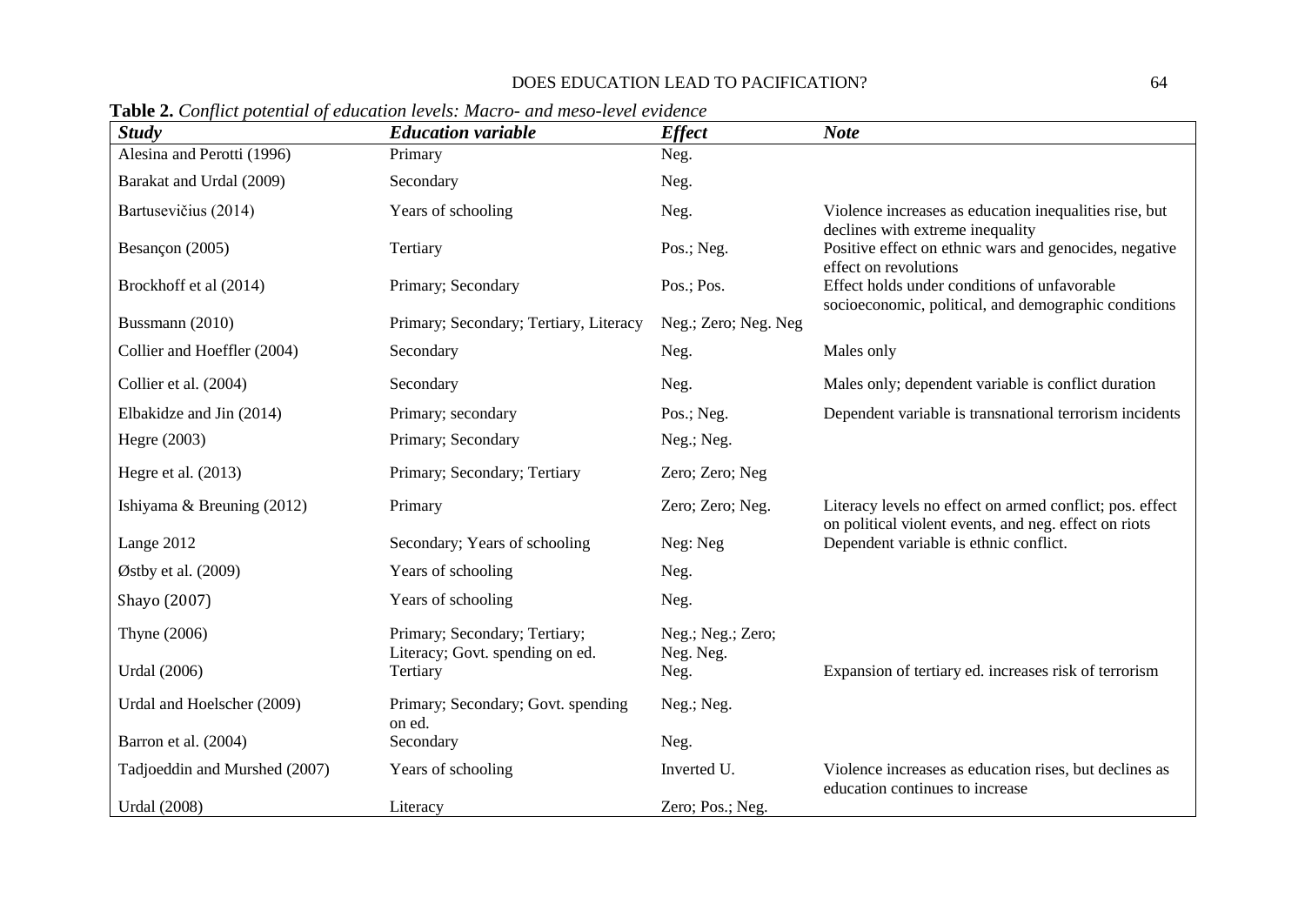| <b>Study</b>                       | $\bf{1}$ авто э сопраст ротения ор синститени тедициту. тикло лиш темо тетет стаетсе<br><b>Basis of inequality</b> | <b>Effect</b>    | <b>Note</b>                                                                                                                                                         |
|------------------------------------|--------------------------------------------------------------------------------------------------------------------|------------------|---------------------------------------------------------------------------------------------------------------------------------------------------------------------|
| Bartusevičius (2014)               | Individuals                                                                                                        | <b>Neg</b>       |                                                                                                                                                                     |
| Besançon (2005)                    | Individuals                                                                                                        | Pos.; Zero       | Dependent variable: Positive effect on ethnic<br>wars & genocides; no effect on revolutions.                                                                        |
| Bussmann (2010)                    | Gender                                                                                                             | Pos.             |                                                                                                                                                                     |
| Canavire et al. (2016)             | Individuals                                                                                                        | Pos.             |                                                                                                                                                                     |
| de Soysa and Wagner (2003)         | Individuals                                                                                                        | Zero             |                                                                                                                                                                     |
| Fielde and Østby $(2014)$          | Individuals; ethnic groups                                                                                         | Pos.; Pos.       | Dependent variable: communal violence.                                                                                                                              |
| Melander (2005)                    | Gender                                                                                                             | Pos.             |                                                                                                                                                                     |
| Omoeva and Buckner (2015)          | Ethnic groups; religious groups;<br>regions                                                                        | Pos.; Pos.; Pos. | Effect of ethnic and religious education<br>inequalities are significant in post-2000 period<br>only, while regional equalities matter regardless<br>of time period |
| Østby (2008)                       | Individuals; ethnic groups                                                                                         | Zero; Pos.       |                                                                                                                                                                     |
| Østby (2016)                       | Individuals                                                                                                        | Pos.             | Dependent variable: urban violence                                                                                                                                  |
| Østby, Nordås, and Rød (2009)      | Individuals; regions                                                                                               | Pos.; Zero       | Intra-regional inequality                                                                                                                                           |
| Østby and Strand $(2013)$          | Ethnic groups; religious groups;                                                                                   | Pos.; Pos.; Pos. |                                                                                                                                                                     |
| Verwimp (2016)                     | regions<br>Individuals                                                                                             | Pos.             | Dependent variable is foreign fighter numbers.                                                                                                                      |
| Barron, Kaiser, and Pradhan (2004) | Individuals; ethnic groups                                                                                         | Zero; Neg        | Intra-district inequality in Indonesia.                                                                                                                             |
| Mancini (2008)                     | Ethnic groups                                                                                                      | Pos.             |                                                                                                                                                                     |
| Murshed and Gates (2005)           | Regions                                                                                                            | Pos.             |                                                                                                                                                                     |

**Table 3** *Conflict potential of educational inequality: Macro- and meso-level evidence*